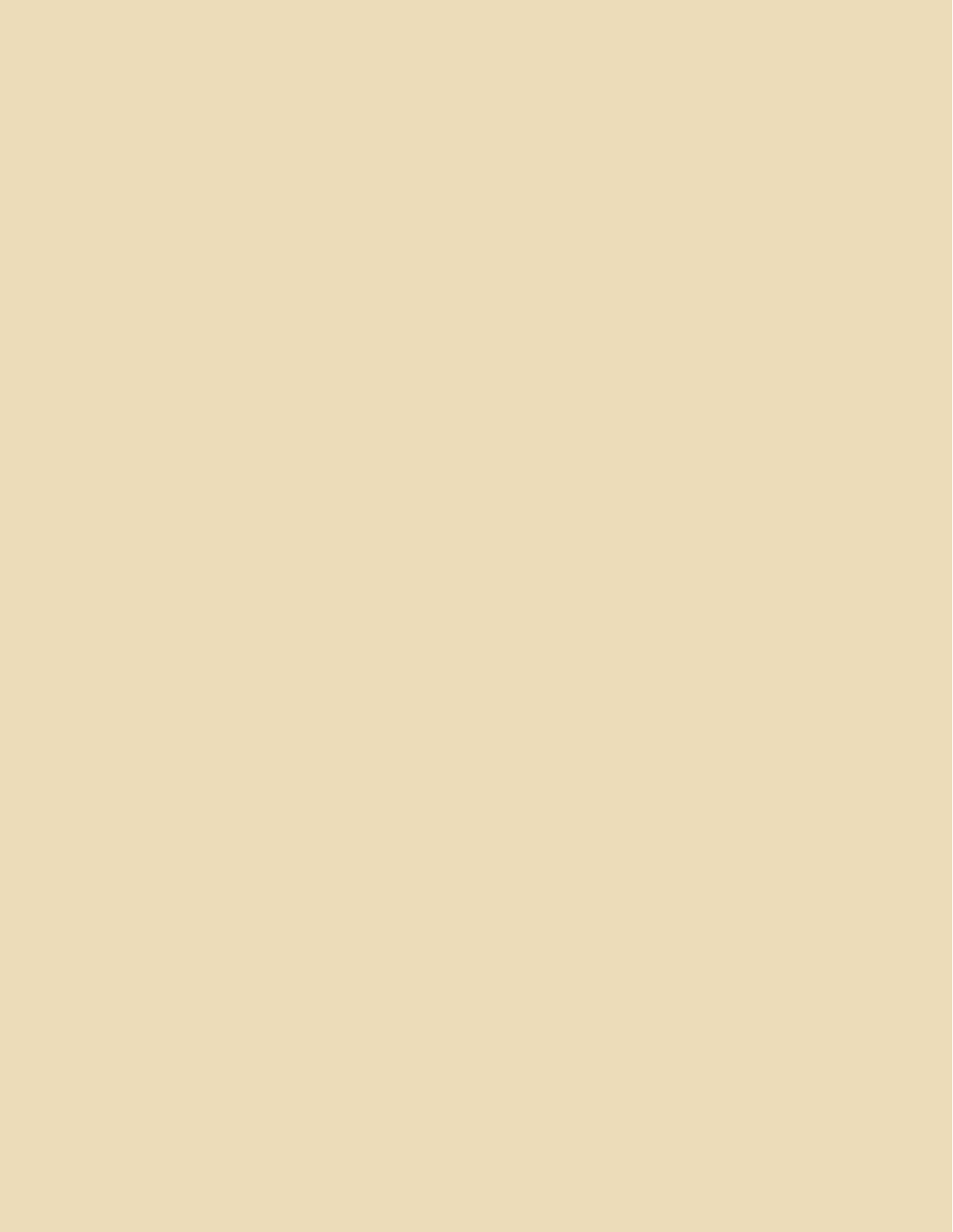# Facilitating Linkage of Heterogeneous Regional, National, and Sub-National Climate Policies through a Future International Agreement

**Daniel M. Bodansky**

Arizona State University

**Seth A. Hoedl** Harvard University

**Gilbert E. Metcalf** Tufts University

# **Robert N. Stavins** Harvard University

**November 2014**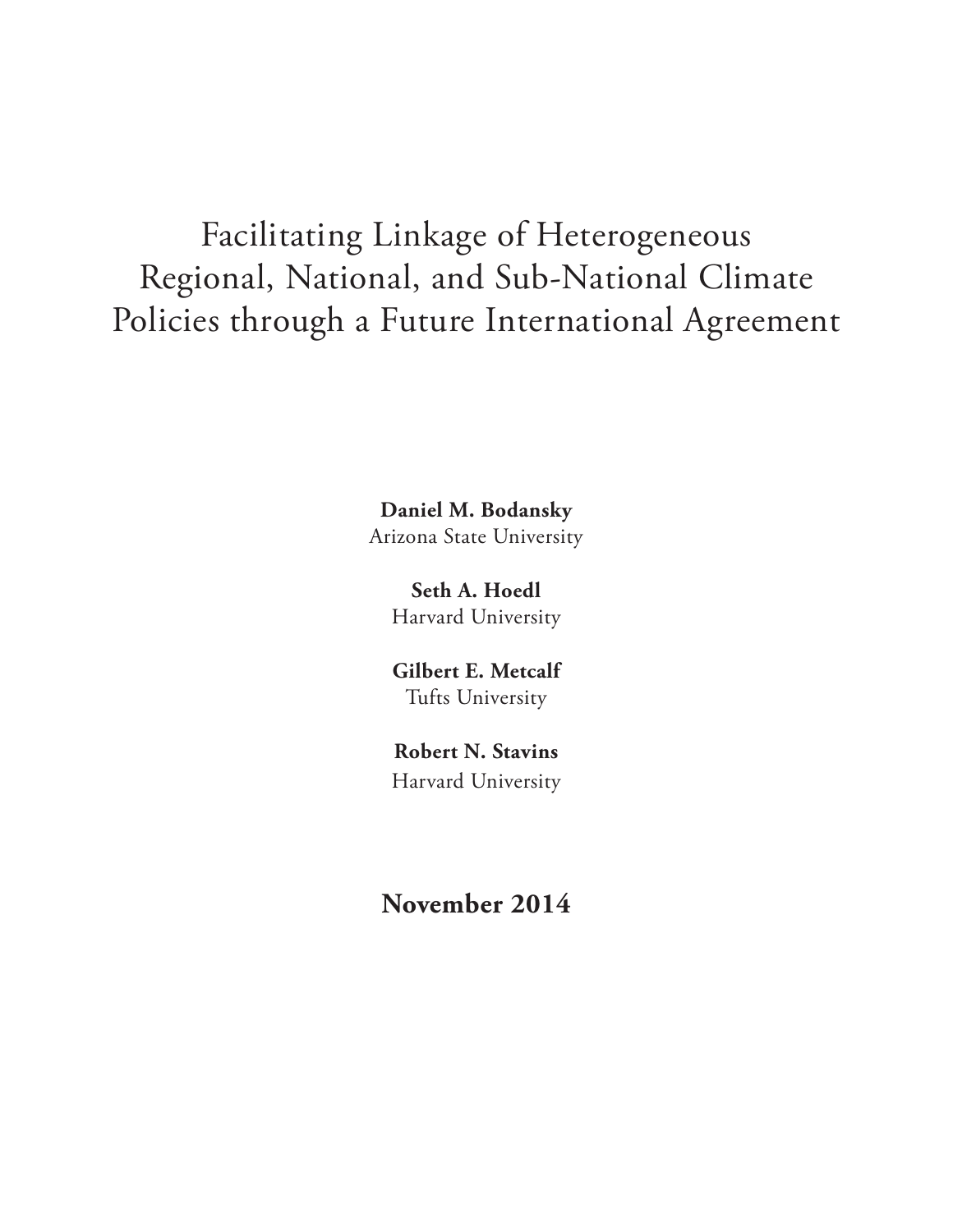# **the harvard project on climate agreements**

The goal of the Harvard Project on Climate Agreements is to help identify and advance scientifically sound, economically rational, and politically pragmatic public policy options for addressing global climate change. Drawing upon leading thinkers in Argentina, Australia, China, Europe, India, Japan, and the United States, the Project conducts research on policy architecture, key design elements, and institutional dimensions of domestic climate policy and a post-2015 international climate policy regime. The Project is directed by Robert N. Stavins, Albert Pratt Professor of Business and Government, Harvard Kennedy School. For more information, see the Project's website: [http://belfercenter.ksg.harvard.edu/climate.](http://belfercenter.ksg.harvard.edu/project/56/harvard_project_on_climate_agreements.html)

# **acknowledgements**

The Harvard Project on Climate Agreements collaborated with the International Emissions Trading Association (IETA) in conducting the research that led to this paper. The following IETA members provided financial support for this research: Chevron, GDF-Suez, Global CCS Institute, Rio Tinto, Shell, and TransCanada.

The Harvard Project receives additional support from the Harvard University Center for the Environment; Christopher P. Kaneb (Harvard AB 1990); the James M. and Cathleen D. Stone Foundation; and ClimateWorks Foundation. The Project is very grateful to the Doris Duke Charitable Foundation, which provided major funding during the period July 2007–December 2010. The Project receives ongoing support from the Belfer Center for Science and International Affairs at the Harvard Kennedy School.

The closely affiliated, University-wide Harvard Environmental Economics Program receives additional support from the Enel Endowment for Environmental Economics at Harvard University, the Enel Foundation, the Alfred P. Sloan Foundation, the Mossavar-Rahmani Center for Business and Government at the Harvard Kennedy School, Bank of America, BP, Castleton Commodities International LLC, Chevron Services Company, Duke Energy Corporation, and Shell.

### **citation information**

Bodansky, Daniel M., Seth A. Hoedl, Gilbert E. Metcalf, and Robert N. Stavins. "Facilitating Linkage of Heterogeneous Regional, National, and Sub-National Climate Policies through a Future International Agreement." Cambridge, Mass.: Harvard Project on Climate Agreements, November 2014.

The views expressed in Harvard Project on Climate Agreements publications are those of the author(s) and do not necessarily reflect those of the Harvard Kennedy School or of Harvard University. Discussion Papers have not undergone formal review and approval. Such papers are intended to elicit feedback and to encourage debate on important public policy challenges. Copyright belongs to the author(s). Papers may be downloaded for personal use only.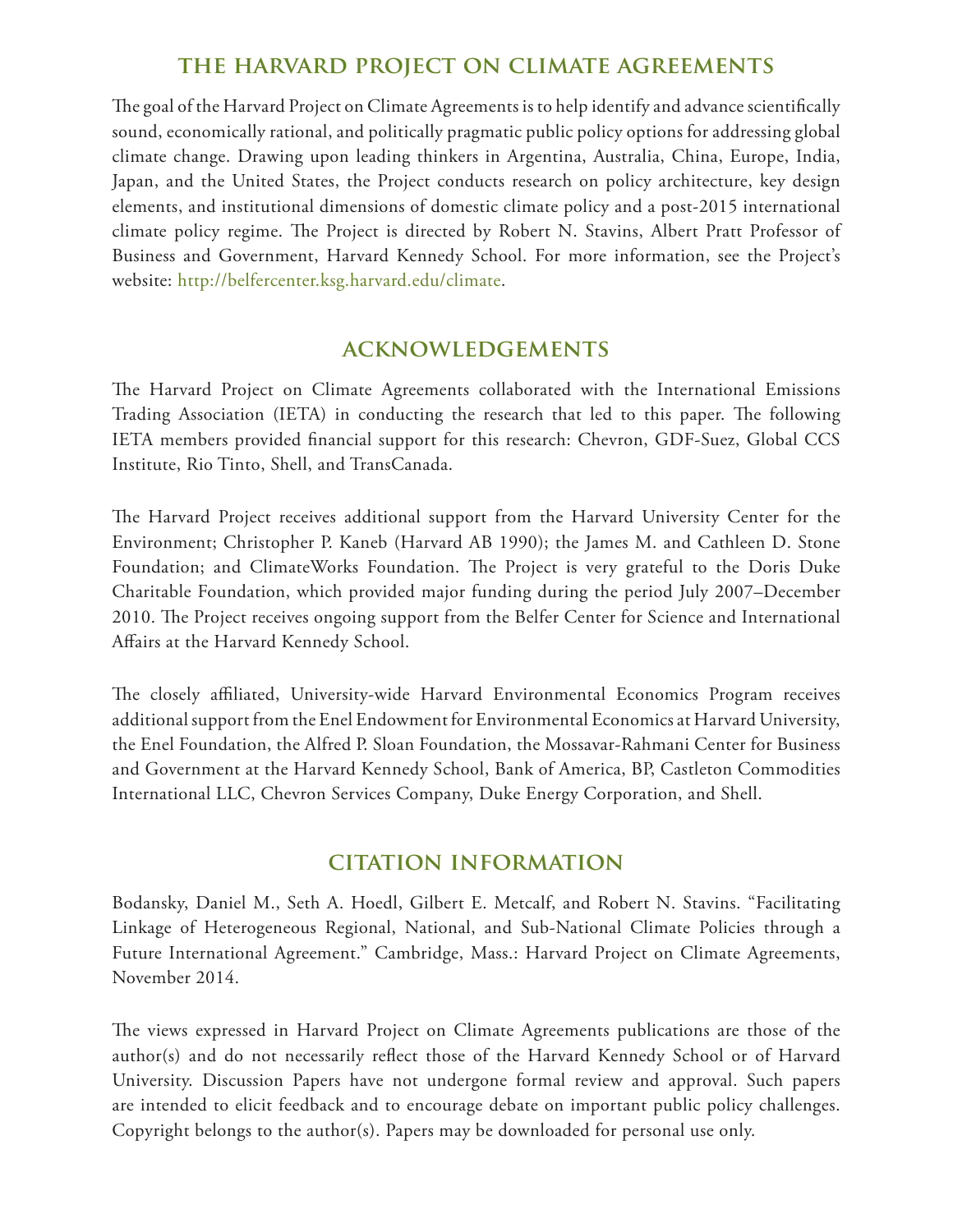# **ABSTRACT**

Negotiations pursuant to the Durban Platform for Enhanced Action appear likely to lead to a 2015 Paris agreement that embodies a hybrid climate policy architecture, combining top-down elements, such as for monitoring, reporting, and verification, with bottom-up elements, including "nationally determined contributions" from each participating country, detailing what it intends to do to reduce emissions, based on its national circumstances. For such a system to be costeffective—and thus more likely to achieve significant global emissions reductions—a key feature will be linkages among regional, national, and sub-national climate policies. By linkage, we mean a formal recognition by a greenhouse gas mitigation program in one jurisdiction (a regional, national, or sub-national government) of emission reductions undertaken in another jurisdiction for purposes of complying with the first jurisdiction's mitigation program. We examine how a future international policy architecture could help facilitate the growth and operation of a robust system of international linkages of regional, national, and sub-national policies. Several design elements merit serious consideration for inclusion in the Paris agreement, either directly or by establishing a process for subsequent international elaboration. At the same time, including detailed linkage rules in the core agreement is not desirable because this could make it difficult for rules to evolve in light of experience.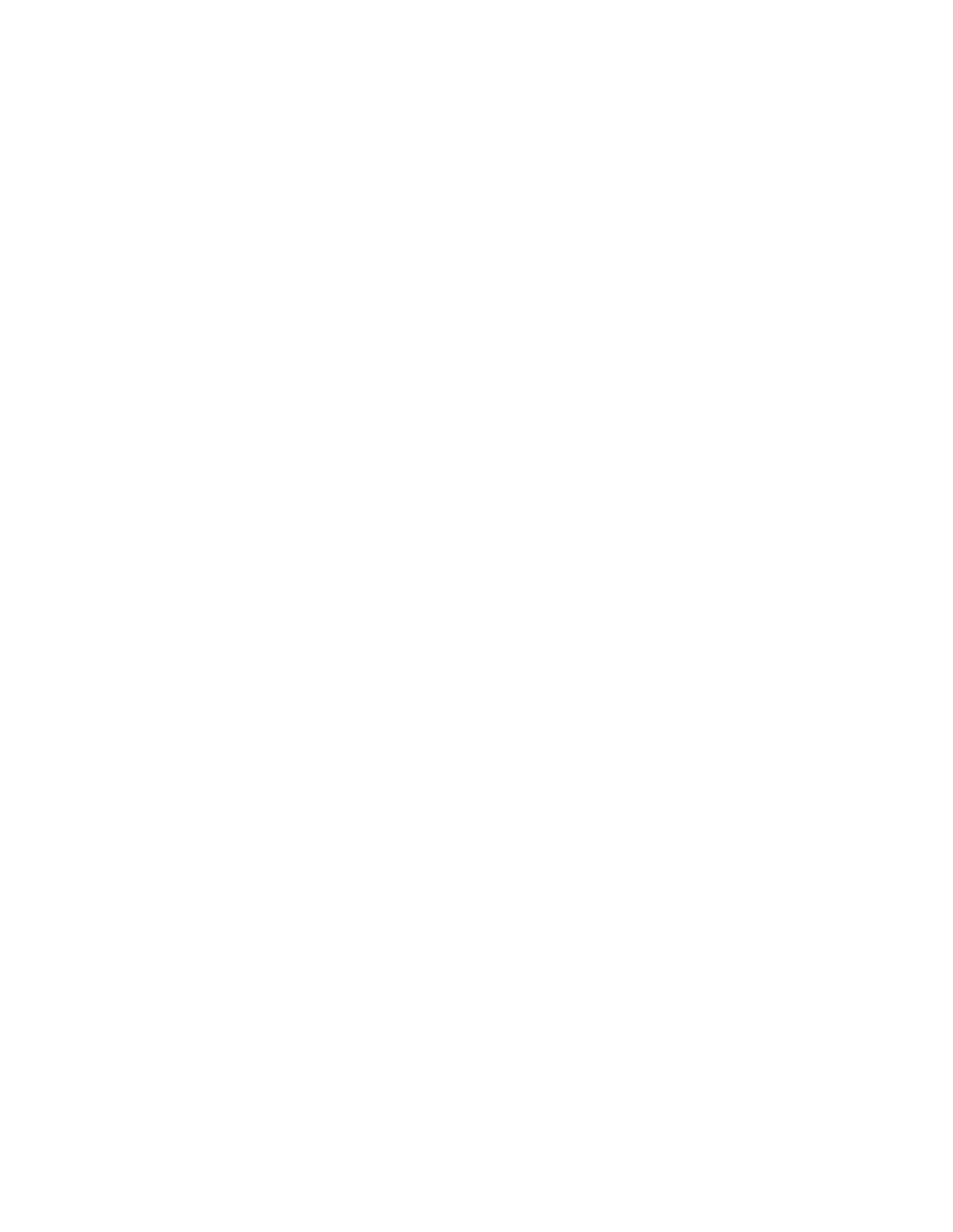Facilitating Linkage of Heterogeneous Regional, National, and Sub-National Climate Policies through a Future International Agreement<sup>1</sup>

> **Daniel M. Bodansky** Arizona State University

> > **Seth A. Hoedl** Harvard University

**Gilbert E. Metcalf** Tufts University

**Robert N. Stavins** Harvard University

# **1. INTRODUCTION**

In the Durban Platform for Enhanced Action, adopted by the Conference of the Parties (COP) to the United Nations Framework Convention on Climate Change (UNFCCC) in 2011, the parties agreed to develop a new legal instrument "under the Convention applicable to all Parties," for adoption at the Twenty-First Conference of the Parties (COP-21) in December 2015, in Paris (UNFCCC, 2012). Although the negotiations are still at a relatively early stage, it appears likely that the 2015 agreement will reflect a hybrid climate policy architecture—one that combines topdown elements, such as for monitoring, reporting, and verification, with bottom-up elements, including "nationally determined contributions," detailing what a country intends to do to reduce emissions, based on domestic political feasibility and other factors (Bodansky and Diringer, 2014).

<sup>1</sup> Bodansky is Foundation Professor of Law at the Sandra Day O'Connor College of Law, Professor at the School of Sustainability, and Senior Sustainability Scholar at the Global Institute of Sustainability, all at Arizona State University; Hoedl is a J.D. student at Harvard Law School; Metcalf is Professor of Economics, Tufts University, Research Associate of the National Bureau of Economic Research, and Associate Scholar of the Harvard Environmental Economics Program; and Stavins is the Albert Pratt Professor of Business and Government at the Harvard Kennedy School, Research Associate of the National Bureau of Economic Research, and University Fellow of Resources for the Future. The authors gratefully acknowledge excellent research assistance from John Agan; valuable comments on a previous version of the paper from Dallas Burtraw, Mariana Conte Grande, Denny Ellerman, Christian Flachsland, Andrei Marcu, Matthew Ranson, Eswaran Somanathan, Robert Stowe, David Weisbach, and Jonathan Wiener; major contributions to Table 1 by Matthew Ranson; editing support from Marika Tatsutani; and financial support from the following members of the International Emissions Trading Association: Chevron, GDF-Suez, Global CCS Institute, Rio Tinto, Shell, and TransCanada. The authors, however, are fully responsible for any errors and all opinions expressed in this paper.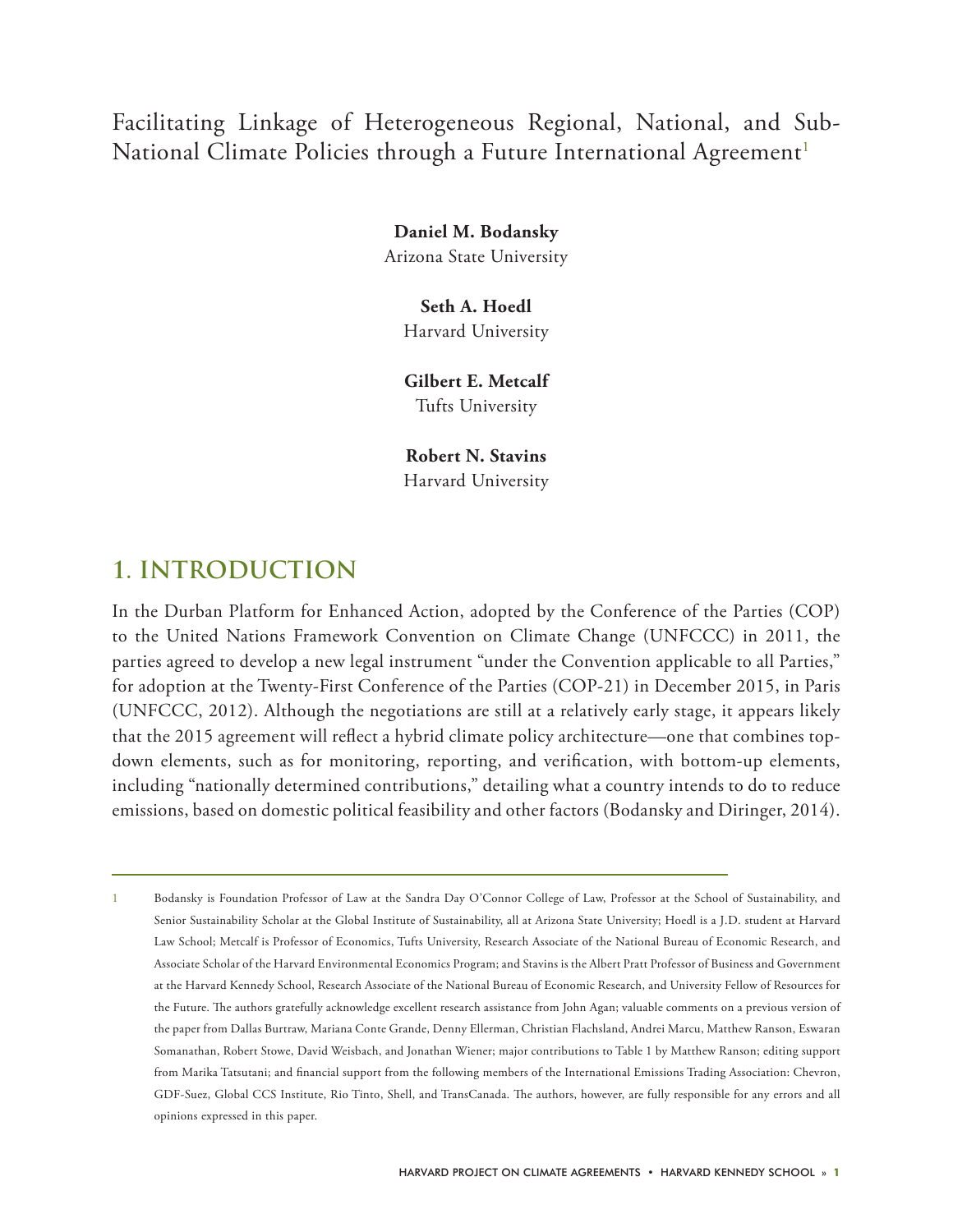To enhance the cost-effectiveness of such a system—and thus the likelihood of achieving significant global emissions reductions—a key feature will be linkages among regional, national, and sub-national climate policies. By linkage, we mean a formal recognition by a greenhouse gas (GHG) mitigation program in one jurisdiction (a regional, national, or sub-national government) of emission reductions undertaken in another jurisdiction for purposes of complying with the first jurisdiction's mitigation program.<sup>2</sup> Linkage can be very straightforward, as with the bilateral recognition of allowances under two cap-and-trade regimes, but linkage can also take place among a heterogeneous set of policy instruments, such as between systems of performance standards, carbon taxes, and cap-and-trade. Linkage is a core focus of one key track of the current international climate negotiations, namely the Framework for Various Approaches (FVA), which originated at COP-13 in Bali, Indonesia in 2007 (UNFCCC, 2008, 1(b)(5)), and which seeks to ensure that various types of national mitigation policies meet common standards.

This paper analyzes theoretical issues relating to linkage among heterogeneous climate policy instruments and then applies this analysis concretely to the 2015 Paris agreement. It examines how the agreement could help facilitate the growth and operation of a robust system of international linkages of regional, national, and sub-national policies, as well as how inappropriate or excessive rules could obstruct effective, bottom-up linkage.

The paper is organized as follows. Section 2 summarizes what is known about linkage in its various forms. We identify the key economic and political advantages of and challenges to linkage, and examine sources of interest and pressure from governments and the private sector. The section concludes with an empirical review of existing and proposed climate policy linkages, and a list of key lessons that have been learned to date.

In Section 3, we examine conceptually the role of linkage in a future international climate agreement. Specifically, we postulate a set of generic needs for facilitating and regulating linkage, examine the implications of the Durban Platform, and describe a small set of potential design elements to facilitate linkage in a future international agreement. Section 4 of the paper transitions from concepts to more concrete design issues in the context of international law. Alternative types of international instruments are considered. The section concludes with an examination of how key linkage design elements can be treated in a future international agreement. Section 5 of the paper offers some conclusions.

<sup>2</sup> Our use of the term linkage should not be confused with the concept of linkage in the international relations literature, where it refers to negotiated agreements between countries in which multiple issues are negotiated and "linked" for purposes of coming to agreement on the overall package. See, for example, Haas (1980).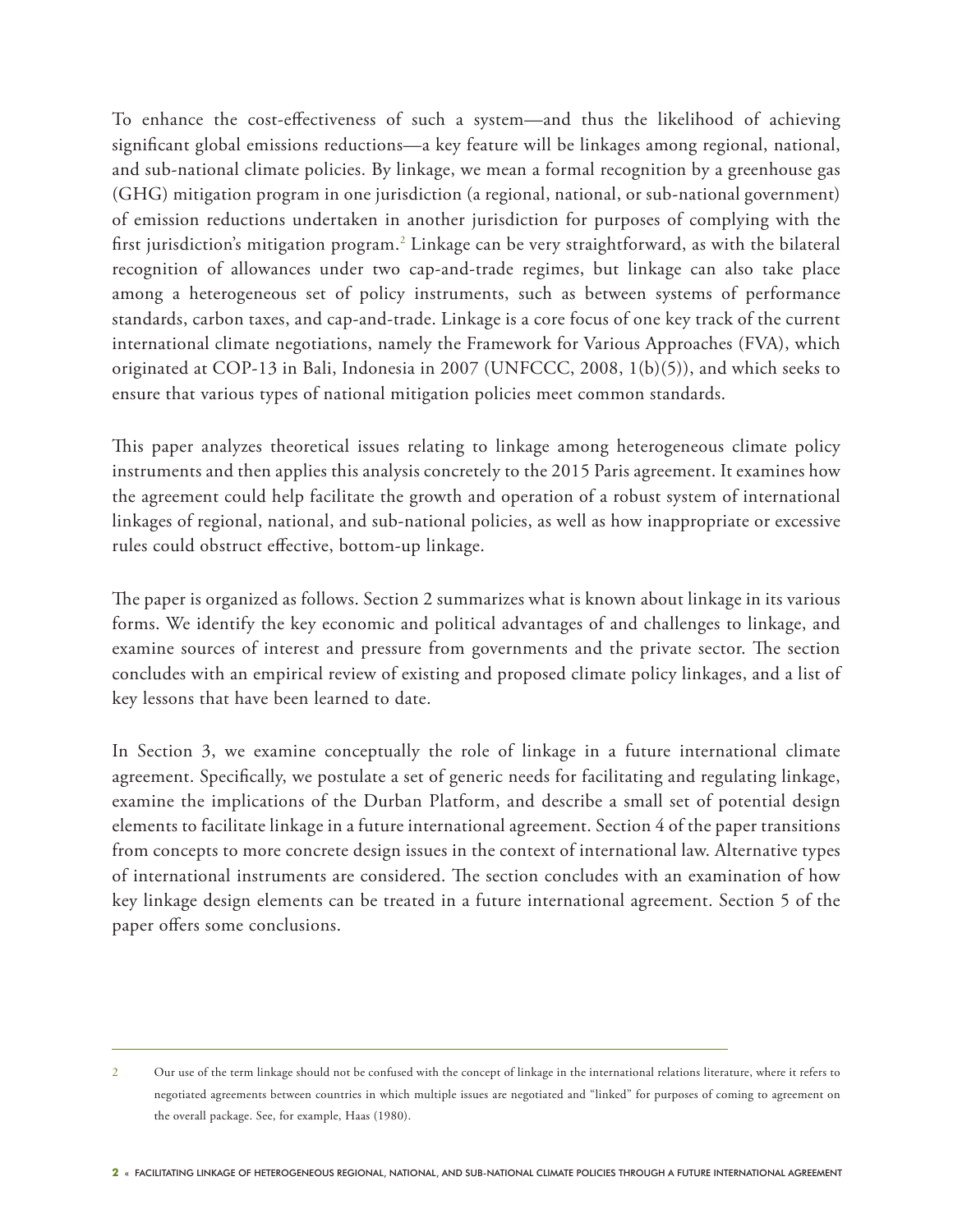# **2. UNDERSTANDING LINKAGE**

Separate and distinct policy instruments in different political jurisdictions may be linked together, essentially through mutual recognition and crediting for compliance. As discussed below (and in greater length in Metcalf and Weisbach [2012]), linkage could occur between cap-and-trade and tax systems, between either of those systems and non-market regulatory systems, or among non-market regulatory systems. Linkage can also be direct or indirect, as we explain below, and bilateral or multilateral. We begin by utilizing the example of direct linkage between two cap-andtrade systems, not because this will necessarily be the most common or important form of linkage in the long term, but because it is the most obvious and easiest to understand.

#### **2.1 Direct and Indirect Linkage**

Direct linkage occurs when an agreement is reached between two cap-and-trade systems to accept allowances (or credits) from the other jurisdiction for purposes of compliance with the local cap. This can occur on a one-for-one basis, where an allowance from one jurisdiction is accepted in place of an allowance for the same amount of emissions in another jurisdiction (Ranson and Stavins, 2013a,b), or a trading ratio (exchange rate) can apply to allowance (or credit) transfers between the two systems.<sup>3</sup> Direct linkage can be bilateral (two-way), where both systems accept allowances or credits from the other system for compliance, or unilateral (one-way), where only one of two systems allows credits from the other for compliance (Ranson and Stavins, 2013b).

Indirect linkage occurs when two systems do not accept allowances from each other, but both accept allowances (or credits) from a common third party (Ranson and Stavins, 2013b). For example, cap-and-trade systems in two jurisdictions might both allow firms to comply using offsets purchased from an emission reduction credit system. By accepting credits (or allowances) from a common source (jurisdiction), both cap-and-trade-allowance markets influence the common offset market, and in turn both influence allowance prices (and compliance costs) in each other's markets.

<sup>3</sup> If systems wish to preserve different levels of ambition, they can put in place a number of mechanisms to do so. First, they can recognize allowances from the other jurisdiction with an exchange rate. For example, a country with a more aggressive cap might agree to accept allowances from a country with a less aggressive cap but apply an exchange rate so that, for example, three tons of emission allowances from the other country would be required for one ton of compliance domestically (Burtraw *et al.*, 2013). Second, a country can place a limit on the use of allowances from other systems. Third, a country could require a payment to "top up" each foreign allowance approved for compliance purposes. For example, if an allowance from a system with a less ambitious cap (and an allowance price of \$10) were used for compliance in a system with a more ambitious cap (and an allowance price of \$25), the complying entity in the second system could be required to surrender the foreign allowance together with a payment of \$15 to account for the difference. Note that the fee in this type of top-up approach could be set below the difference in allowance value (i.e., at less than \$15 in the example given) to preserve some positive incentive for trading.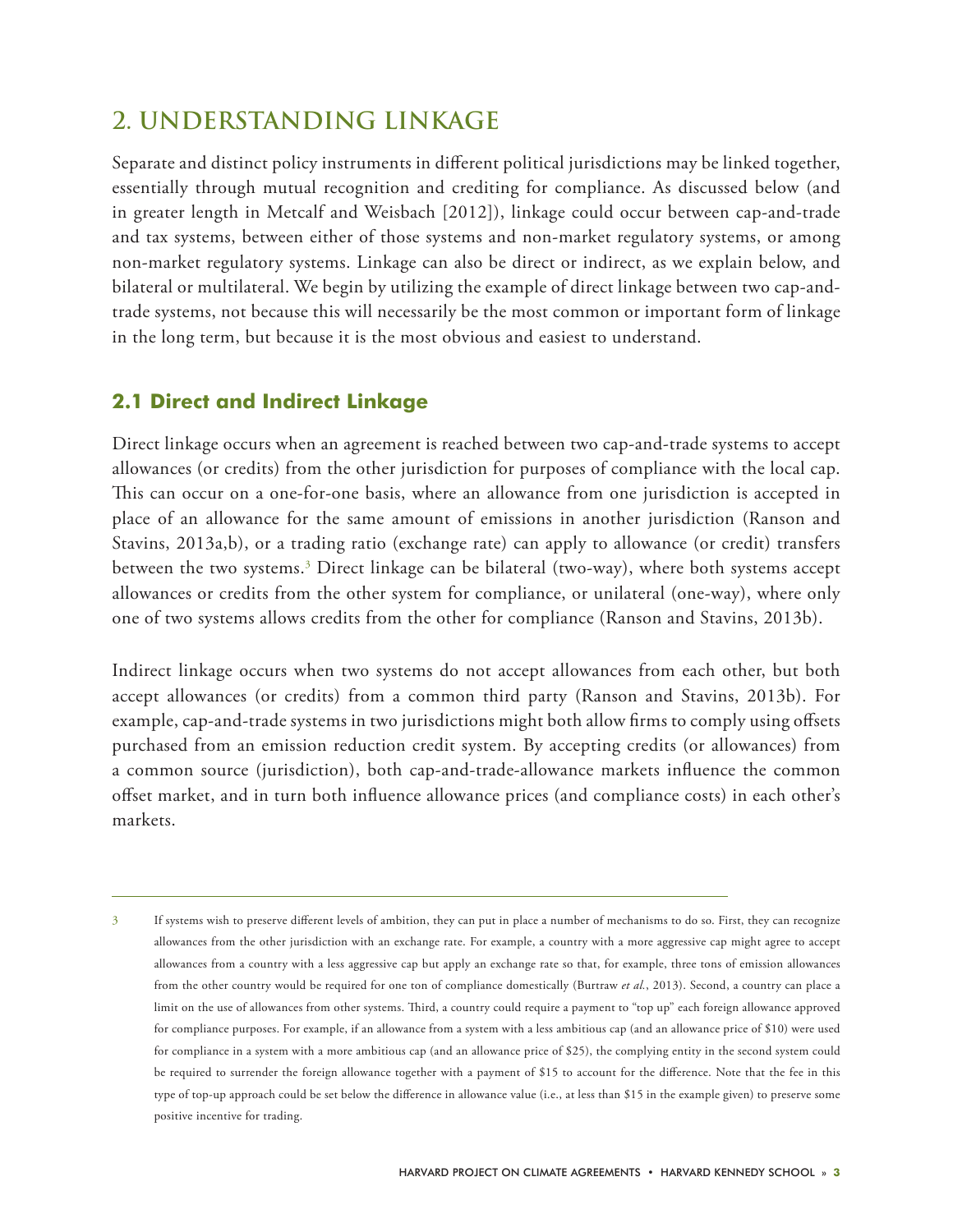#### **2.2 Linkage among Homogeneous and Heterogeneous Policy Instruments**

Cap-and-trade programs provide the most straightforward opportunity for linkage, by allowing firms (emission sources) in one jurisdiction to comply either with local allowances or equivalent allowances from another, linked system. However, a variety of issues arise even in such straightforward linkages (Jaffe, Ranson, and Stavins, 2009; Ranson and Stavins, 2013b; Burtraw *et al.* 2013). These include technical issues, such as monitoring, reporting, and verification of emissions, and the structure and coordination of allowance tracking systems; emissions reduction targets (for example, stringency of caps, and the scope and timing of coverage); allocation of allowances (in particular, measures to address competitiveness and leakage); cost containment mechanisms (rules for banking and borrowing, use and certification of offsets, price floors and ceilings); and legal frameworks (for example, penalties for non-compliance, market regulation, contingency processes for de-linking).

It is highly unlikely that all countries will employ national cap-and-trade instruments as their means of reducing GHG emissions under the 2015 agreement. Other instruments include, among other options, carbon taxes or fees, emission reduction credit systems (ERCs) such as the Clean Development Mechanism, and emission intensity trading systems. Countries may also rely on more traditional regulatory approaches (for example, mandated technology standards or minimum emission reduction requirements). Hence, it is important to consider options for linking different types of policy instruments (Hahn and Stavins, 1999; Metcalf and Weisbach, 2012). In this context, we think of linkage as a strategy to narrow or eliminate differences in the shadow price of carbon (that is, the marginal cost of abatement) through policies that allow carbon regimes in different political jurisdictions to interact in various ways.

For example, firms that are subject to a carbon tax might be allowed to pay taxes at a higher level than they owe based on their emissions, and sell certified Emission Tax Payment Credits (ETPCs) to firms that are operating under a cap-and-trade program. Within the cap-and-trade program, firms could use ETPCs just as they would the equivalent quantity of allowances for purposes of compliance. Conversely, firms under a cap-and-trade program could sell allowances to firms required to pay a carbon tax, allowing the purchasing firm to lower its tax obligation by the amount of allowances it submits for retirement. Likewise, either a carbon tax or a cap-and-trade system could be linked with policies that provide subsidies for emissions reductions, which could be traded like ERCs to be used in place of allowances to comply with a cap-and-trade program, or as ETPCs for compliance with a carbon tax (Metcalf and Weisbach, 2012).<sup>4</sup>

<sup>4</sup> Mexico's recently enacted carbon tax allows the use of offset credits from projects under the Kyoto Protocol's Clean Development Mechanism (CDM) in lieu of tax payments (ICAP, 2014).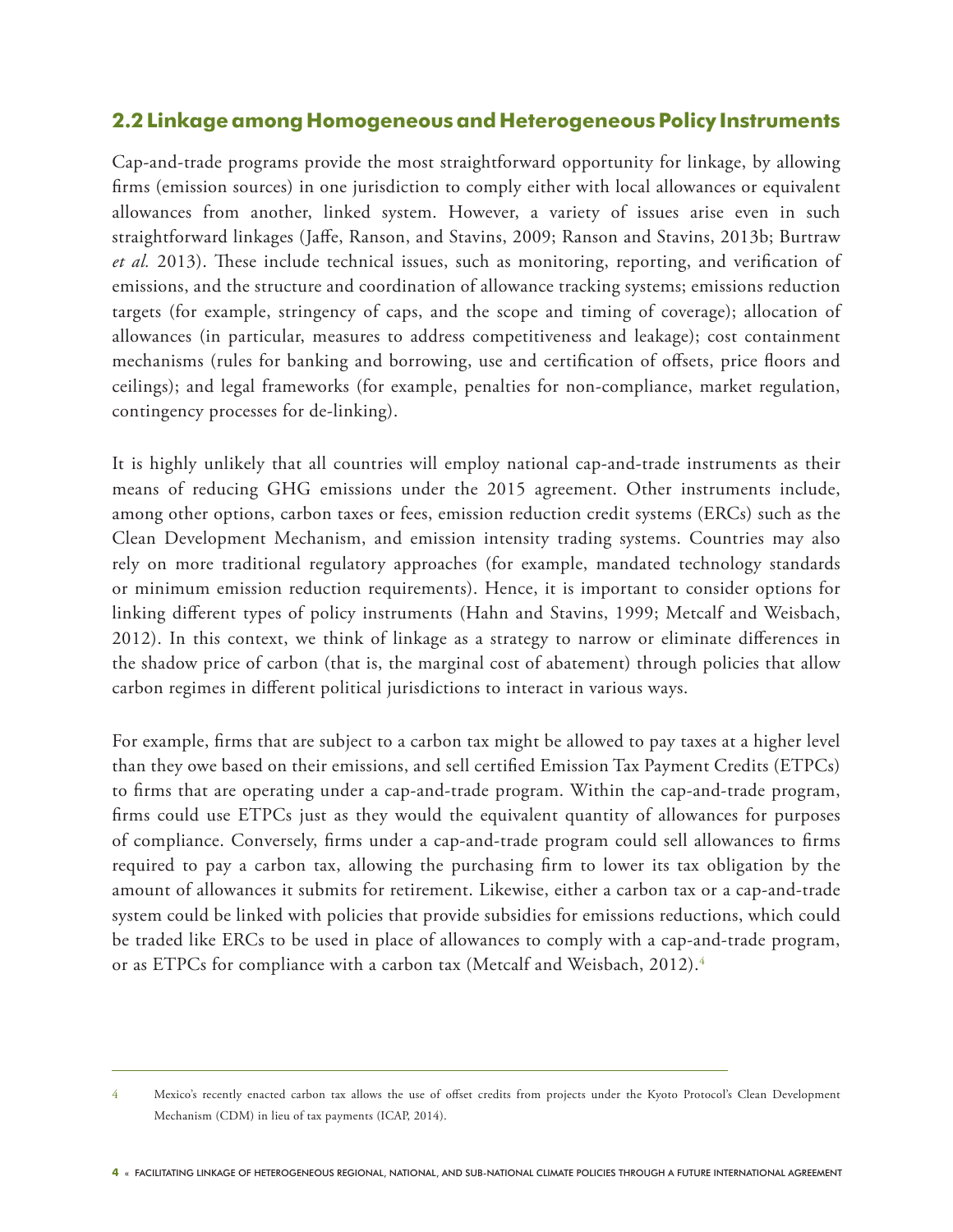In principle, market-based mechanisms $^{\mathfrak{z}}$  (taxes, subsidies, and cap and trade) could be linked with a performance-based regulatory system. If the regulation is in the form of a quantity standard (e.g., tons of carbon-dioxide-equivalent reduction), firms could buy allowances or ETPCs from another market to meet the required quantity of reduction, or to achieve reductions in excess of the regulatory minimum and then sell additional reductions as ERCs. Intensity standards may be translated into quantity standards at the source or firm level (per total output, total sales, or whatever denominator the regulation prescribes), thus allowing for linkage (Metcalf and Weisbach, 2012).

Technology standards present a considerably greater challenge, because it is difficult to verify the additionality of emissions reductions from meeting or exceeding a technology standard. Even a one-way link, which might allow firms facing the technology mandate to purchase offsets or allowances from another system, would be challenging to implement. In principle, credits could be used to attribute reductions to companies that outperform expected emissions from a technology standard; these credits could then be sold to foreign markets (Metcalf and Weisbach, 2012).

### **2.3 Advantages of Linkage**

Linkage offers a variety of economic and political advantages. These advantages have been key motivating forces behind linkages that have already been established or are being planned.

#### 2.3.1 Economics

Linkage allows for voluntary exchanges across systems, and thereby facilitates cost-effectiveness, that is, achievement of the lowest-cost emissions reductions across the set of linked systems, minimizing both the costs for individual countries as well as the overall cost of meeting the collective cap.<sup>6</sup> Perhaps the key argument for allowing linkage in the UN climate change regime is that, by reducing costs, linkage allows countries to adopt more ambitious policies. In addition, linkage has a number of subsidiary benefits. By increasing the number of allowance buyers and/

<sup>5</sup> We define market-based mechanisms as policy instruments that alter the price of emitting activities relative to non-emitting activities based on the carbon content of the former. Examples of market-based policies include taxes and cap-and-trade systems that explicitly price emissions. They also include subsidies to clean technologies (for example, feed-in tariffs or Renewable Portfolio Standards) that alter the price of non-emitting energy sources relative to emitting sources. Note that some market-based mechanisms would be classified as economic instruments (for example, taxes). Market-based approaches differ from traditional command-and-control approaches in important ways: these approaches do not prohibit emissions by individual firms (although there may be an economy-wide limit as in the case of a cap-and-trade system); rather they put a price on emissions at the margin. Moreover, that marginal price is common across all emitters in equilibrium. The key advantage of a market-based approach is that it allows firms in the market to determine who will emit greenhouse gases based on the firm-specific value of emissions, rather than dictating who must reduce emissions.

<sup>6</sup> Although this is an economic merit of linkage, for political reasons price equalization may not be a near-term goal (Ranson and Stavins, 2013a), as we discuss later.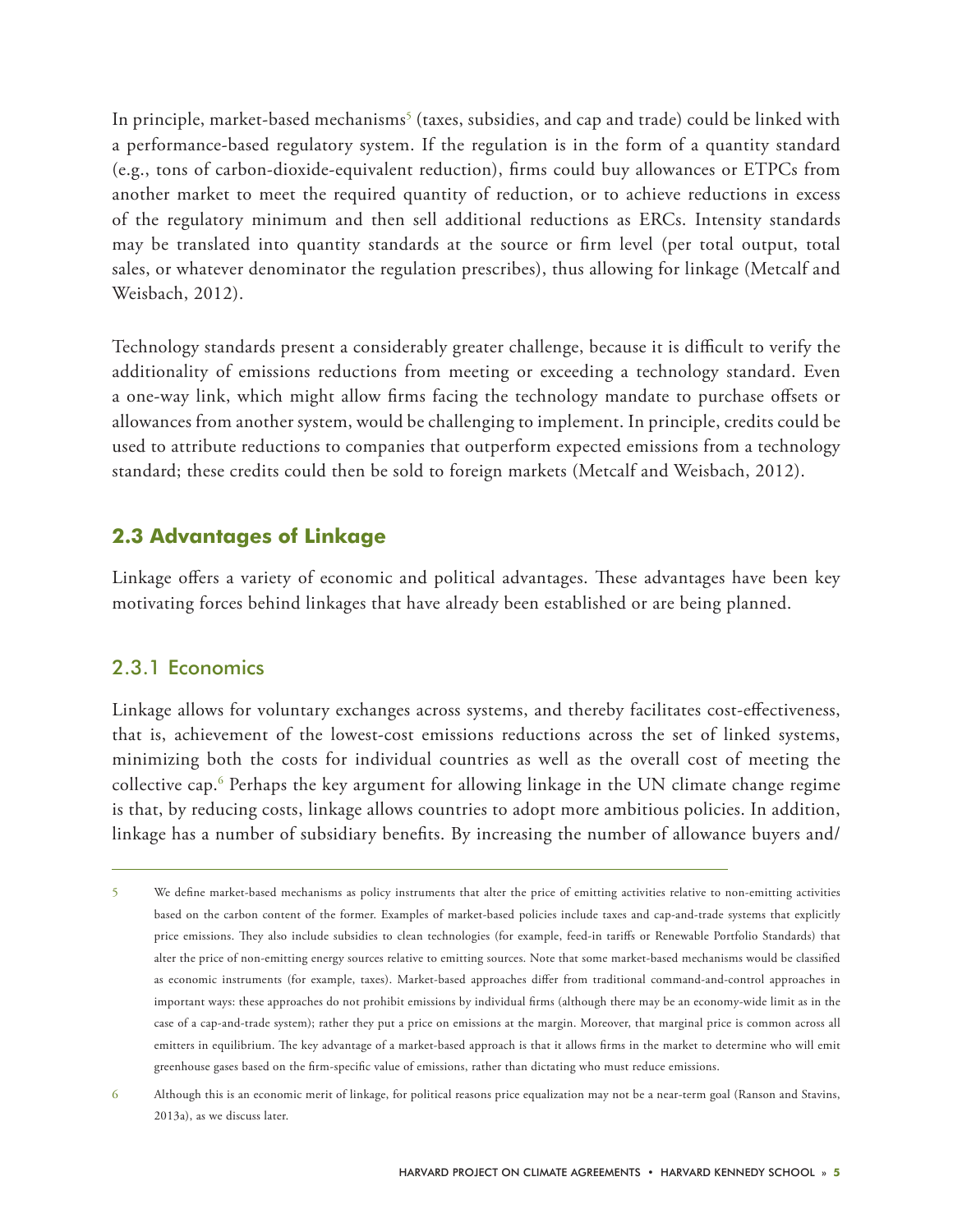or sellers across linked cap-and-trade systems, linkage tends to increase market liquidity (Ranson and Stavins, 2013a). To the extent that linkage reduces carbon price differentials across countries or regions, it also reduces the potential for competitive distortions caused by "leakage" (where leakage refers to emissions-generating sources or activities moving to jurisdictions with less stringent climate policies).

Moreover, by expanding the scope and size of the market for carbon allowances, linkage can mitigate allowance price shocks caused by extreme weather or other unexpected events (Burtraw *et al.*, 2013) and thereby reduce price volatility, although in the process, linkage also can transmit price volatility from one system to another. Finally, linkage can reduce the market power of individual market participants. Large buyers or sellers of emissions in a small market may be able to exercise market power, and strategically affect allowance prices (Wiener, 1999, Metcalf and Weisbach, 2012). But this potential is diminished when the overall market is expanded, provided that the same entity is not a significant allowance buyer or seller in both of the linked jurisdictions.

#### 2.3.2 Politics

One possible political motivation for linkage is the ability of a country to demonstrate global leadership, as some jurisdictions may see political benefits from supporting global action on climate change. For example, the European Commission has indicated that linking the European Union Emissions Trading System (EU ETS) with other cap-and-trade systems "offers several potential benefits, including…supporting global cooperation on climate change" (European Commission, 2014c). The prospect of linkage may allow nations to exert greater diplomatic influence on unlinked, free-riding nations, encouraging them to take action on climate change.

Likewise, international linkage agreements can offer domestic political benefits, as leaders can point to linkage as a sign of "momentum" for increasing participation in systems similar to (or at least compatible with) their domestic climate policies. Linked systems may also provide regulatory stability, attractive from the point of view of affected firms, in the sense that it may be more difficult to introduce changes in an emission-reduction scheme when those changes require some sort of coordination with other countries with linked emissions systems.

There are also administrative benefits from linking that come from sharing knowledge about the design and operation of a carbon-pricing system. Quebec may benefit in this way from its linkage with the larger California cap-and-trade system. Also, linkage may reduce administrative costs through the sharing of such costs and the avoidance of duplicative services. Making the combined system run more smoothly can insulate both participating systems from political attacks.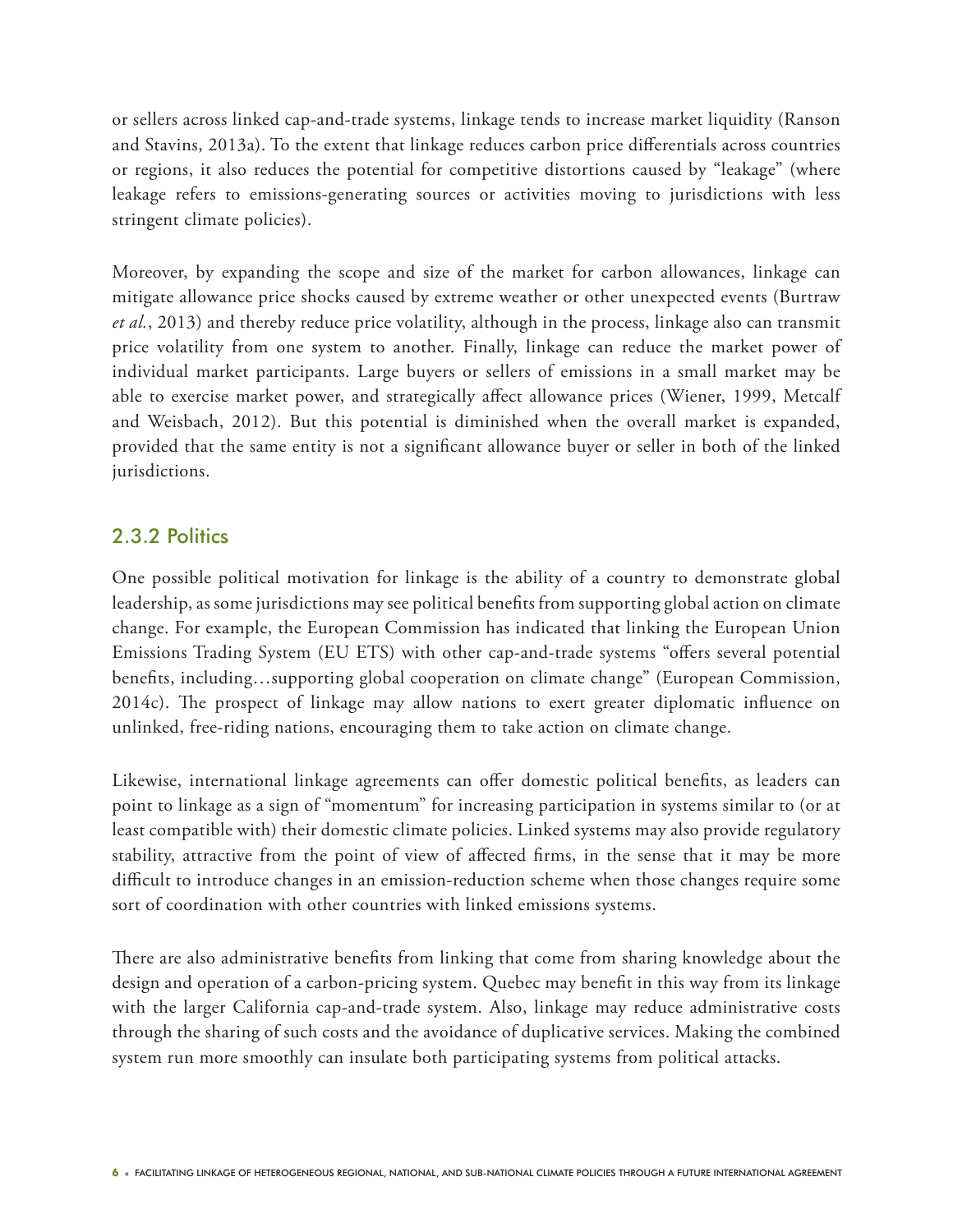Political support for linkage may also come from the capture of greater local co-benefits, such as reductions of emissions of correlated pollutants (Flachsland *et al.*, 2009). If one jurisdiction has a lower GHG price than another before linkage, linkage may provide a market for additional emissions reductions in the low-price jurisdiction that yields additional co-benefits to that jurisdiction. Conversely, a high-price jurisdiction may resist linking with a low-price system because linkage could mean fewer domestic emissions reductions, with the loss of related cobenefits. This concern was raised during debates in California regarding whether to link with Quebec's cap-and-trade system.

It is possible that linkage and the set of harmonized rules and procedures that accompany linkage may provide cover for politically difficult decisions. Monitoring and verification procedures that are opposed by particular interest groups, for example, can be justified on grounds that these procedures are needed to realize the benefits that accrue from linking with other jurisdictions.

Linking heterogeneous systems can create political flexibility to pursue the domestic policy instrument that is most feasible politically, while retaining the option to link with other types of systems. This may enable greater participation in linking despite diverse political tastes (Metcalf and Weisbach, 2012). Finally, well-designed linkage systems may pave the way for other forms of cooperation among nations.

### **2.4 Challenges of Linkage**

The advantages of linkage are real, but linkage also brings with it a number of challenges. Some of these challenges are economic, others are political.

#### 2.4.1 Economics

First, it is important to recognize that linkage has the potential to improve the cost-effectiveness of a pair of linked policies only if there is sufficient environmental integrity in both systems with respect to their monitoring, reporting, and verification requirements (Ranson and Stavins, 2013a). If one jurisdiction in a linked pair or large set of linked jurisdictions lacks the capacity or motivation to track emissions and emission allowances accurately (and/or the capacity or motivation to measure and verify offset credits), these loopholes will be exploited throughout the system, damaging the cost-effectiveness of the full set of linked policies. This can create significant barriers to linkage between nations with different levels of environmental and financial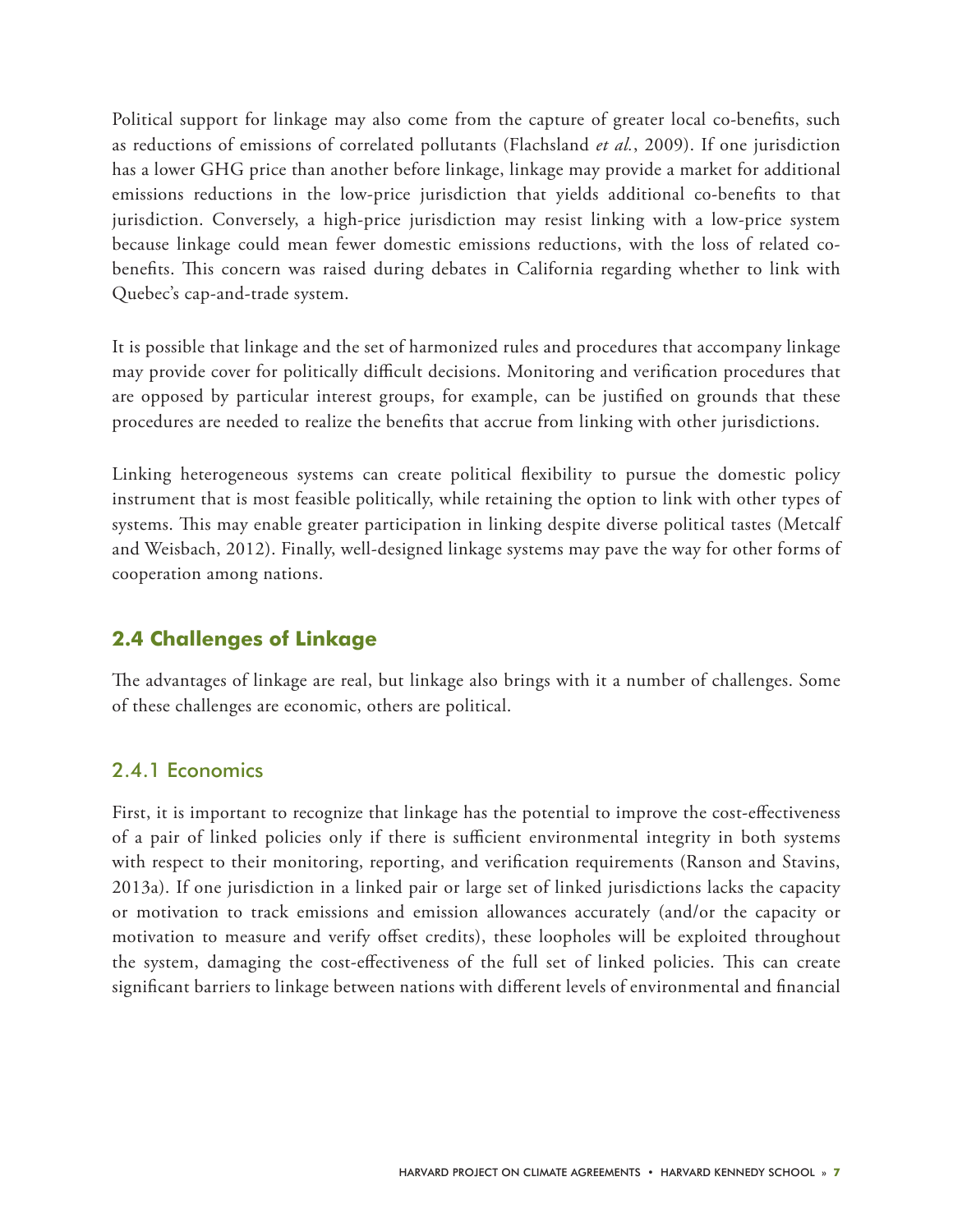management (Metcalf and Weisbach, 2012).7 On the other hand, linkage could encourage the development of stronger systems: a desire to link between two countries or regions might induce the party with the weaker system to improve the environmental integrity of its system in order to persuade the other party to link.

Linkage itself can undermine environmental integrity. For example, linkage can result in double counting if transfers between countries are not properly accounted for and if, as a result, the same emissions reduction is counted towards compliance in more than one national system.

Strategic behavior could also produce adverse economic consequences in a set of linked systems. In a game-theoretic analysis of two countries setting their emissions caps (and thereby, their reduction targets), Helm (2003) examines the incentives of two countries that wish to link but assign different values to emissions reductions. Suppose that Country A adopts an ambitious emissions cap that leads to high allowance prices, reflecting the high value it places on emissions reductions. Country B may assign a lower value to its emissions reductions, and thus sets a domestic cap on emissions that produces a lower domestic allowance price than Country A. If Country B anticipates linking with Country A, it may have an incentive to loosen its domestic cap even more, so that the post-linkage emissions price more closely reflects its domestic benefits from emissions reductions. This can lead to disparities in ambition that could complicate efforts to link.<sup>8</sup> However, multilateral linkage would reduce the power of one jurisdiction to influence the international price by adjusting its own cap.

Even if a linkage is established, it may not be executed in terms of actual trades if transaction costs inhibit trading. As we discuss later, harmonized or uniform multilateral rules can facilitate effective linkage by lowering transaction costs. This is true of harmonized rules both for national policies, such as emissions trading, and for bilateral linkage agreements. Private actors can trade more easily between different jurisdictions if the traded units are subject to similar or identical rules in the two jurisdictions.

- 7 A nation with high environmental integrity can seek to protect against such risks in its bilateral linkage agreements with other nations by linking only with nations that have comparable standards, by otherwise ensuring the environmental integrity of whatever trades are facilitated under linkage (ensuring that "a ton is a ton"), or by applying an exchange rate to trades. A nation can also seek to protect the integrity of its national system against the risk that nations with which it is linked may seek to link with third nations that have lower standards by reserving the right to cancel its linkage agreements, or by requiring that linkages with third nations obtain its consent. But as more and more nations join a single linked system, these options become increasingly cumbersome. Pizer and Yates (2014) note that how delinking occurs in practice can have significant implications for the overall cost of carbon abatement policies. They discuss the implication of this finding for linkage agreements.
- 8 In a closely related game-theoretic analysis, Holtsmark and Sommervoll (2012) examine the incentives that nations face when they set their national emissions-reduction targets under a bottom-up pledge-and-review system. They find that if countries anticipate that international emissions trading will be implemented, they have incentives to establish less ambitious reduction targets than if trading were not anticipated.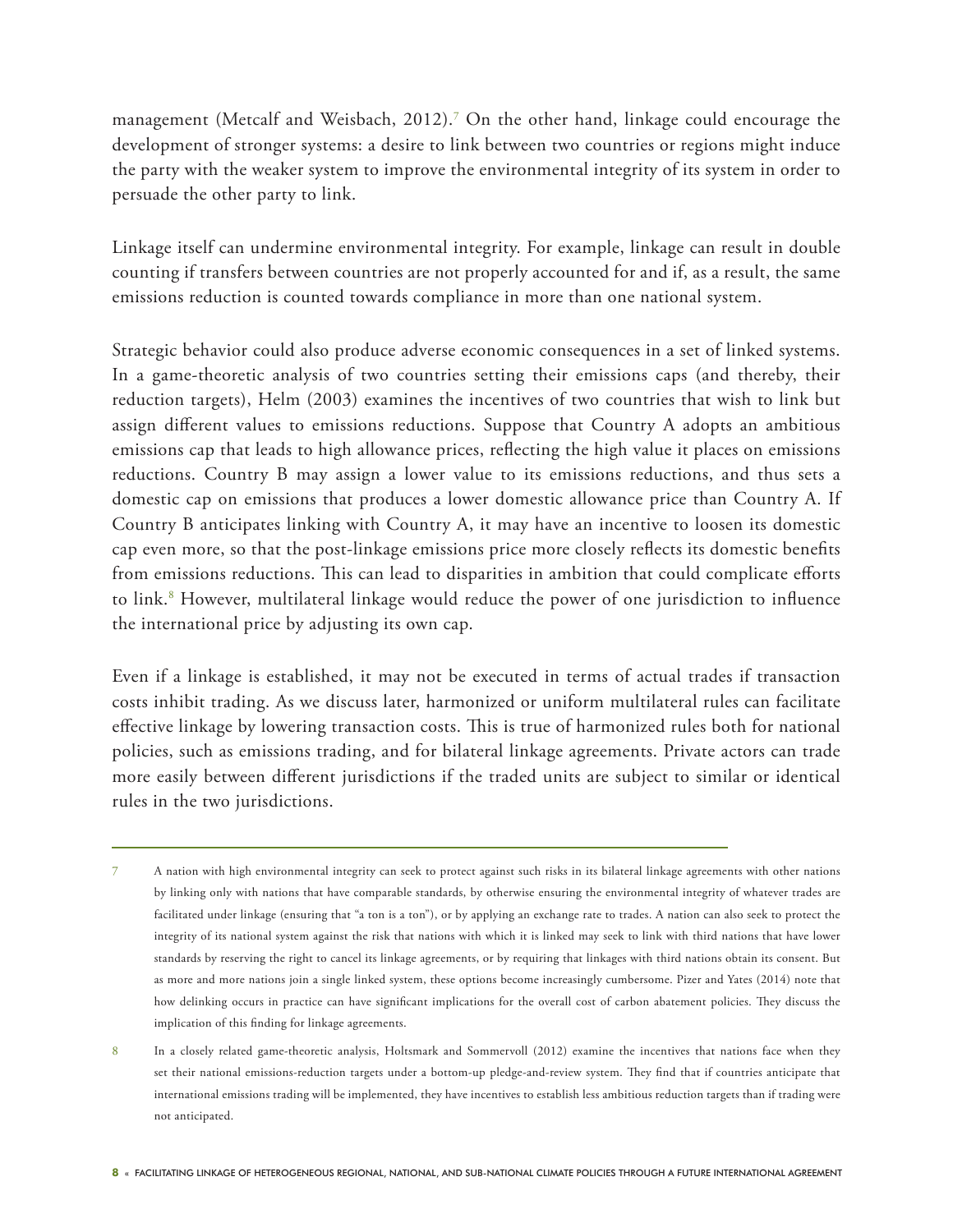#### 2.4.2 Politics

While linkage has the potential to improve aggregate cost-effectiveness across linked jurisdictions, it can also have significant distributional implications between and within jurisdictions (Ranson and Stavins, 2013a).<sup>9</sup> Firms that were allowance buyers (firms with high abatement costs) in the jurisdiction with the higher pre-link allowance price will be better off as a result of the allowance price changes brought about by linking, as will allowance sellers (firms with low abatement costs) in the jurisdiction with the lower pre-link allowance price. Conversely, allowance sellers in the jurisdiction with the higher pre-link allowance price and allowance buyers in the jurisdiction with the lower pre-link allowance price will be hurt by the allowance price change that results from the link. For the jurisdiction that faces higher prices post-linkage, this means greater transfers from buyers to sellers (Newell, Pizer, and Raimi, 2013).

An increase in the volume of trades (as a result of linkage) may also have distributional implications and attendant political consequences, depending on the relative influence of buyers and sellers in the jurisdiction (Ranson and Stavins, 2013a). Within jurisdictions, the potential also exists for elites in developing countries to capture allowances from domestic cap-and-trade systems and sell them into linked markets to the detriment of the local economy (Somanathan, 2010).

In some cases, jurisdictions that have established emission-reduction policies may be motivated, at least in part, by a political desire to provide incentives for long-term investment in domestic abatement activities. The carbon price brought about by a cap-and-trade system or carbon tax may be expected to induce greater domestic development of low-carbon technologies, but existing carbon taxes and cap-and-trade systems have had little if any impact on technology innovation, presumably because of relatively low carbon prices (Calel and Dechezlepretre, 2012). If a system with a high allowance price links with a system with a lower allowance price, the firms in the system with higher abatement costs will have less incentive to find innovative ways to reduce their emissions, since they can opt instead to purchase allowances at the new lower price. The result may be less technological innovation than expected under the emissions policy pre-linkage.<sup>10</sup>

Beyond such long-term investment impacts, linkage may raise political concerns by reducing domestic environmental ambition (in the sense that domestic emission reductions will be less than what they would have been without linkage) in the short term. In existing cap-and-trade systems, rules limiting the use of foreign offsets may indicate a desire to ensure domestic emissions

<sup>9</sup> Distributional implications across jurisdictions pertain specifically to capital flows from countries with higher prices to those with lower prices. As discussed in section 3.2.1, these flows can create their own political problems for climate policy.

<sup>10</sup> This holds if technology innovation is convex in allowance prices or if innovation is a function of the maximum price across systems. The opposite would hold if innovation is concave in prices.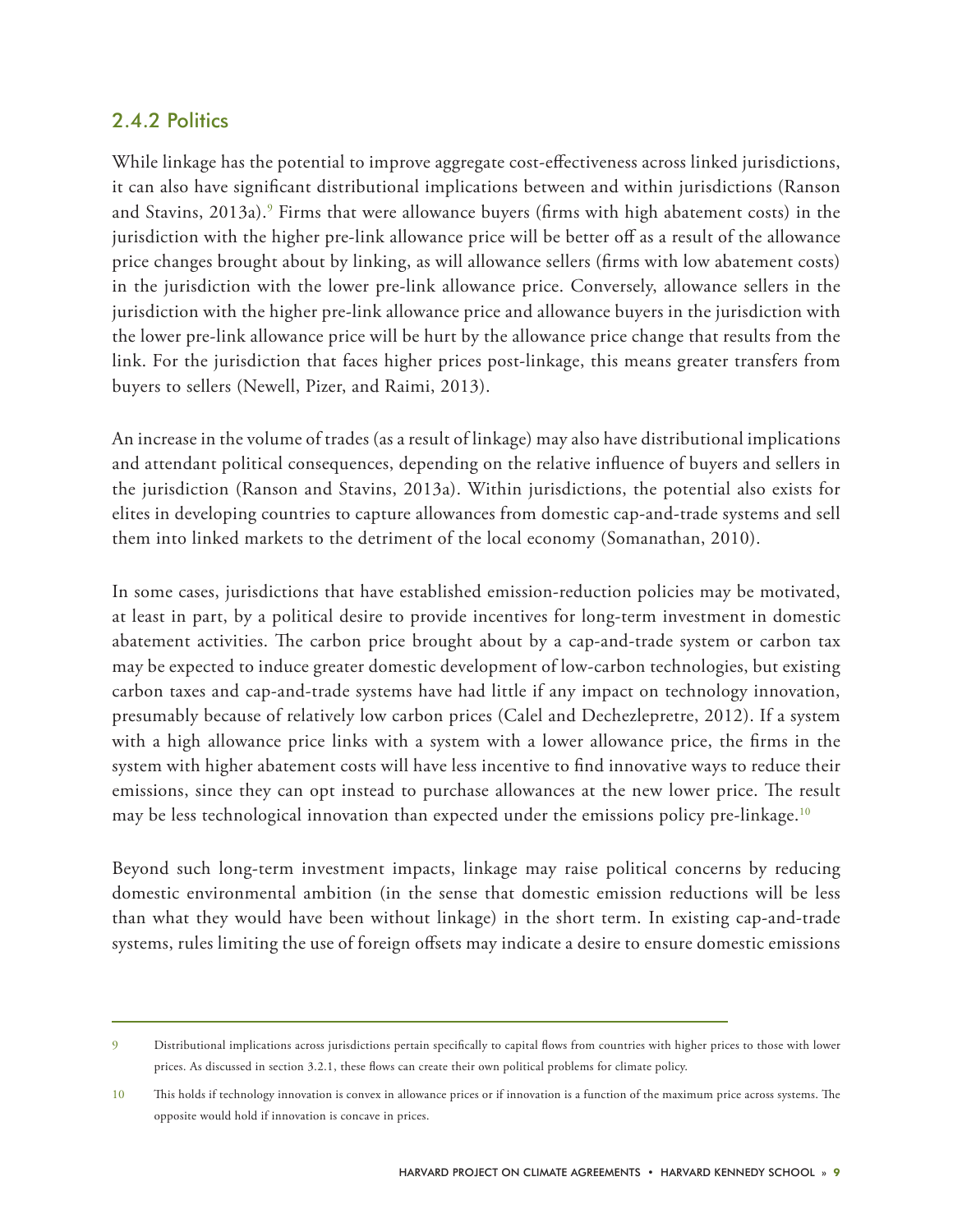abatement, even when domestic actions are more costly.<sup>11</sup> This concern appears to have motivated the design of the EU ETS in its third commitment period (2013-20), as well as the design of the Regional Greenhouse Gas Initiative (RGGI) in the northeastern United States (RGGI, 2014c), and the cap-and-trade system under California Assembly Bill 32, the Global Warming Solutions Act of 2006 (AB 32) (Ranson and Stavins, 2013a).

In some cases, the desire to ensure a minimum level of domestic mitigation may be motivated by the belief that domestic mitigation provides co-benefits unrelated to climate change, such as reduction of localized air-pollutants (Flachsland *et al.*, 2009). Linkage that reduces abatement in the local system may forfeit such politically important co-benefits. It is also possible, however, that the ability to link to other systems (and so enjoy the opportunity to achieve emission reductions at lower cost) may provide political support for greater ambition in mitigation goals.

Finally, linkage presents the political challenge of ceding some degree of national (or other jurisdictional) autonomy. Before two jurisdictions link, they may need to agree on how to reconcile design features that they have separately established for their respective systems (Ranson and Stavins, 2013b). As those design features may represent a compromise between competing stakeholder interests within a country, any changes could pose political hurdles.

#### **2.5 Interest and Pressure**

Interest in linkage and pressure to establish linkages can be expected and have been observed from governments, firms with compliance obligations, and multilateral organizations. The EU, for example, has used participation in the ETS as a precondition for full EU membership (Ellerman and Buchner, 2007). Likewise, the EU has announced that it will delink with developing countries post-2020 by ceasing to accept Clean Development Mechanism (CDM) offset credits until a more robust international emissions reduction market is defined (Lippman,  $2014$ ).<sup>12</sup>

Companies with compliance responsibilities have demonstrated their interest in linkage through their membership in the International Emissions Trading Association (IETA), which has publicly supported linkage of emissions trading systems (IETA, 2014a). According to IETA, "linking enables companies to capture a wider range of mitigation opportunities to keep costs down" (IETA 2014b). Firms in a system with relatively high allowance prices will see an advantage in

<sup>11</sup> These political considerations are distinct from economic considerations, such as concern about the ability to verify the quality of international offsets. Limiting or disallowing foreign offsets in certain instances may be more cost effective than expending resources to ensure the quality and additionality of foreign offsets.

<sup>12</sup> Between now and 2020, the EU in principle accepts CDM offset credits, but credits from projects registered since January 2013 are eligible only if the project is hosted by a Least Developed Country. The current surplus of ETS allowances, however, means that CDM credits are not needed at present.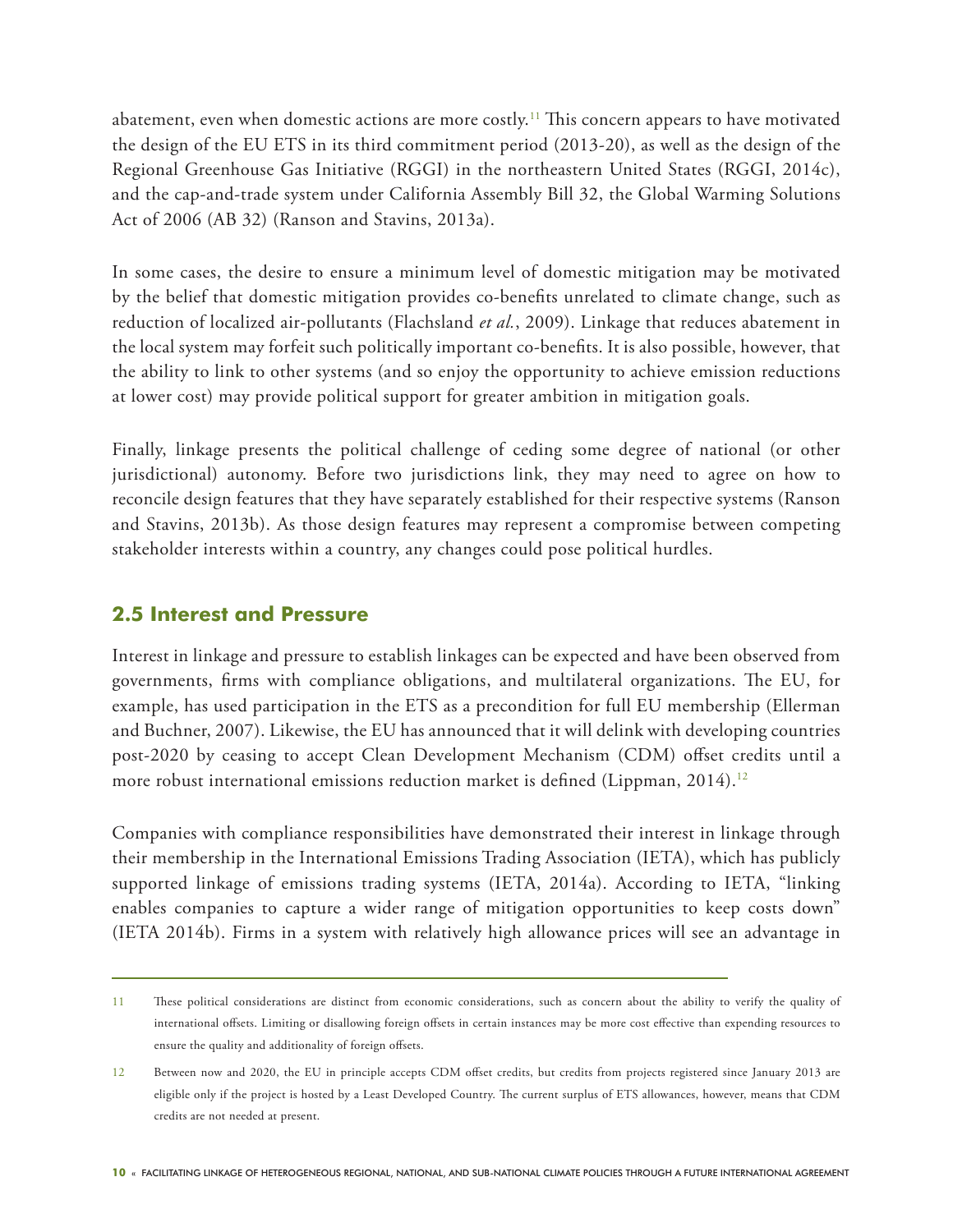linking with a system that has lower allowance prices, as access to lower-cost allowances will reduce their compliance costs. Firms in a lower-priced system, however, may be reluctant to link for the same reason (because they would expect to see higher allowance prices), but even these firms might see benefits from linkage in terms of increased liquidity, greater price stability, and reduced opportunities for sellers to exercise market power, as mentioned above.

Offsetting that potential reluctance is the opportunity for firms with low marginal abatement costs to receive rents in the form of payments for emission reductions in excess of their abatement costs. In addition, one-way links with ERC or offset programs are also popular among firms with compliance responsibilities, provided that offset prices are below allowance prices in the relevant existing cap-and-trade system.

Finally, multilateral organizations have shown interest in linkage. The World Bank's Globally Networked Carbon Markets Initiative strives to provide a reliable process for valuing the climate mitigation impact of emission-reduction units from different nations, providing "exchange rates" for allowances or credits to be traded between national or regional markets, even if these markets are not formally linked. As currently conceived, the Initiative would include independent rating agencies, an International Carbon Reserve, and an International Settlement Platform (World Bank, 2014b). The World Bank has also established a Partnership for Market Readiness to prepare developing countries for implementing market-based systems, as discussed in section 4.3.4.

# **2.6 Experience**

As of early 2014, 20 regional, national, or sub-national cap-and-trade systems were either operating or scheduled to launch in 40 countries (not including emissions trading under the Kyoto Protocol). These include the EU ETS, RGGI, seven regional pilots in China, and emissions trading systems in California, Kazakhstan, New Zealand, Quebec, Switzerland, and Tokyo (World Bank, 2014a). Of these, most had established or proposed at least one international linkage with another cap-and-trade or credit system.

These links fall into four general categories: one-way and two-way linkages between cap-and-trade systems; one-way linkages between cap-and-trade systems and credit systems; implicit linkages via national trading under Article 17 of the Kyoto Protocol; and various types of non-traditional linkage.

The first panel in Table 1 lists former, existing and planned direct linkages between cap-and-trade systems.<sup>13</sup> There have been two cases of planned one-way linkages, both now abandoned. One

<sup>13</sup> The two-way linkages described in Table 1 can be bilateral or multilateral. We distinguish them in the table by denoting the former as "Two-way" and the latter as "Multilateral."The multilateral linkages are all two-way.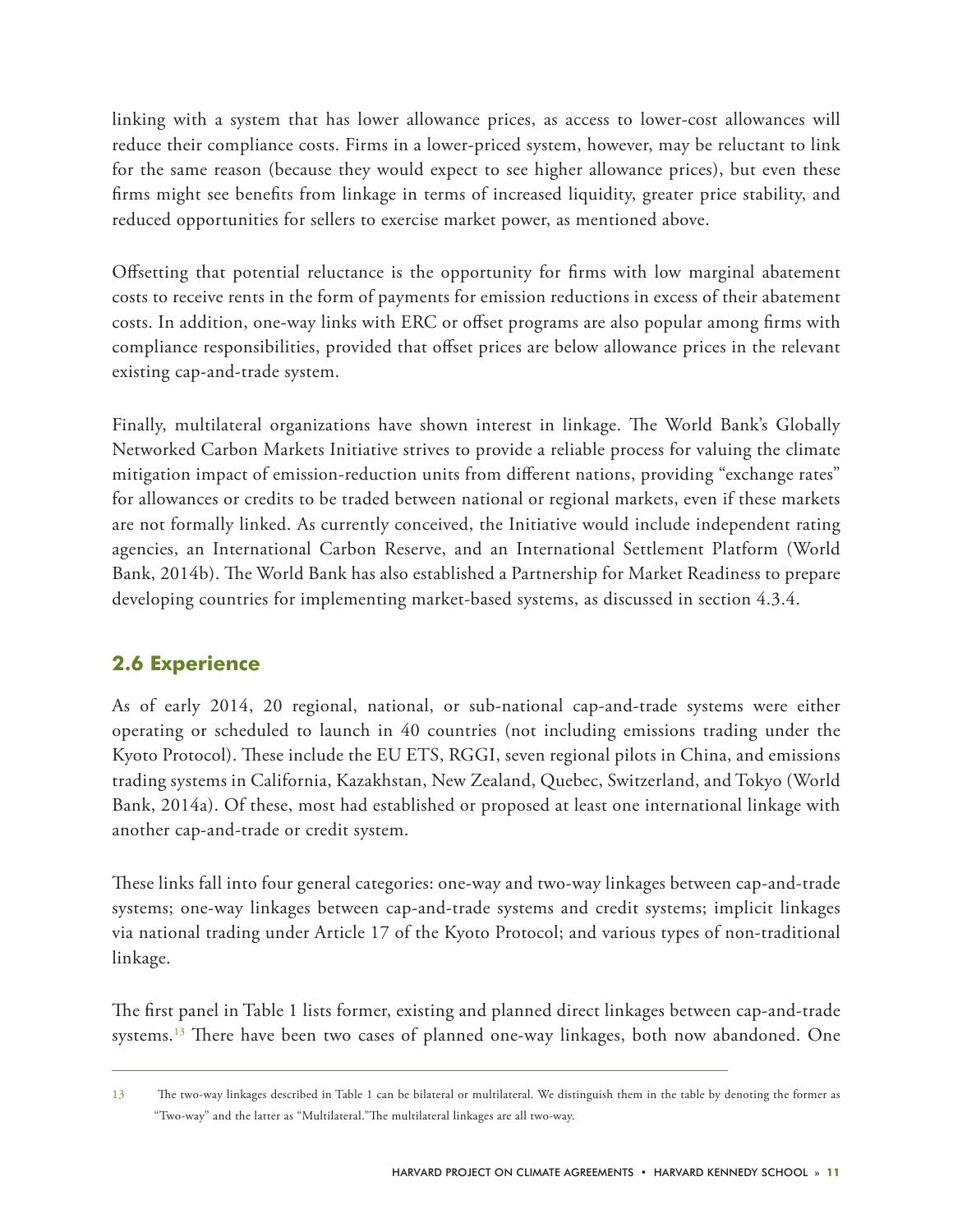was Australia's former plan to accept EU ETS allowances beginning in July 2015. Due to the election of a new government in September 2013, Australia rescinded its existing carbon tax and planned cap-and-trade system in July 2014, resulting in the termination of this announced oneway linkage. The other example of one-way linkage was the language in RGGI's 2006 amendment to its MOU that allowed participants to use allowances from foreign cap-and-trade systems when and if RGGI allowance prices exceeded a specified trigger price (the trigger price started at \$10 per ton of CO<sub>2</sub> in 2005 and increased by roughly 2 percent each year). Because RGGI prices have remained well below the trigger price, this one-way linkage option was never exercised. The 2013 updates to the RGGI Model Rule ended this conditional linkage (RGGI, 2013b, 3).

Table 1 also lists several proposed bilateral linkages. The most prominent example is the agreement between California and Quebec to link their cap-and-trade systems and hold joint permit auctions beginning in the fall of 2014. Although Australia formerly had plans for a two-way linkage with the EU ETS beginning in 2018, the repeal of Australia's cap-and-trade system ended this link as well (ClimateWire, 2013).<sup>14</sup>

Table 1 includes two examples of multilateral linkage: between the EU ETS nations and between the RGGI states. While these are not technically linkages between independent cap-and-trade systems, both involve countries (in the case of the EU ETS) or sub-national states (in the case of RGGI) negotiating an agreement to merge their carbon markets. Because of the similarities to linkage, it is useful to view such systems as sets of linked cap-and-trade programs (Ellerman and Buchner, 2007).

The second panel in Table 1 lists existing and proposed one-way linkages in which cap-andtrade systems have agreed to accept offsets from ERC systems. By far the most important credit system, in terms of the volume of credits created, is the Kyoto Protocol's CDM. As Table 1 shows, several cap-and-trade systems, including those of the EU, Switzerland, and New Zealand, have established such one-way linkages with the CDM. Of these, the EU has been the dominant purchaser of CDM credits: as of 2011, over 80 percent of issued CERs were surrendered by EU ETS participants or were being held in EU carbon registry accounts (Shishlov and Bellassen, 2012, 16-17).

The third panel in Table 1 lists examples of heterogeneous linkage. Under Mexico's recently established carbon tax on fossil fuels (initially set at \$3.50 per ton carbon dioxide equivalent [tCO<sub>2</sub>e]), firms may elect to use offset credits from CDM projects developed in Mexico to meet all or part of their tax liability. The precise form of the interaction between these two instruments

<sup>14</sup> Less defined, but a potential precursor of a bilateral linkage, is a Memorandum of Understanding signed on July 28, 2014 by the Governor of California and the government of Mexico to coordinate climate policy efforts, including the possible development and implementation of "carbon pricing systems and other market-based instruments" (Kahn, 2014). Also, in 2013, California, Oregon, Washington, and British Columbia established the Pacific Coast Collaborative to coordinate climate policies.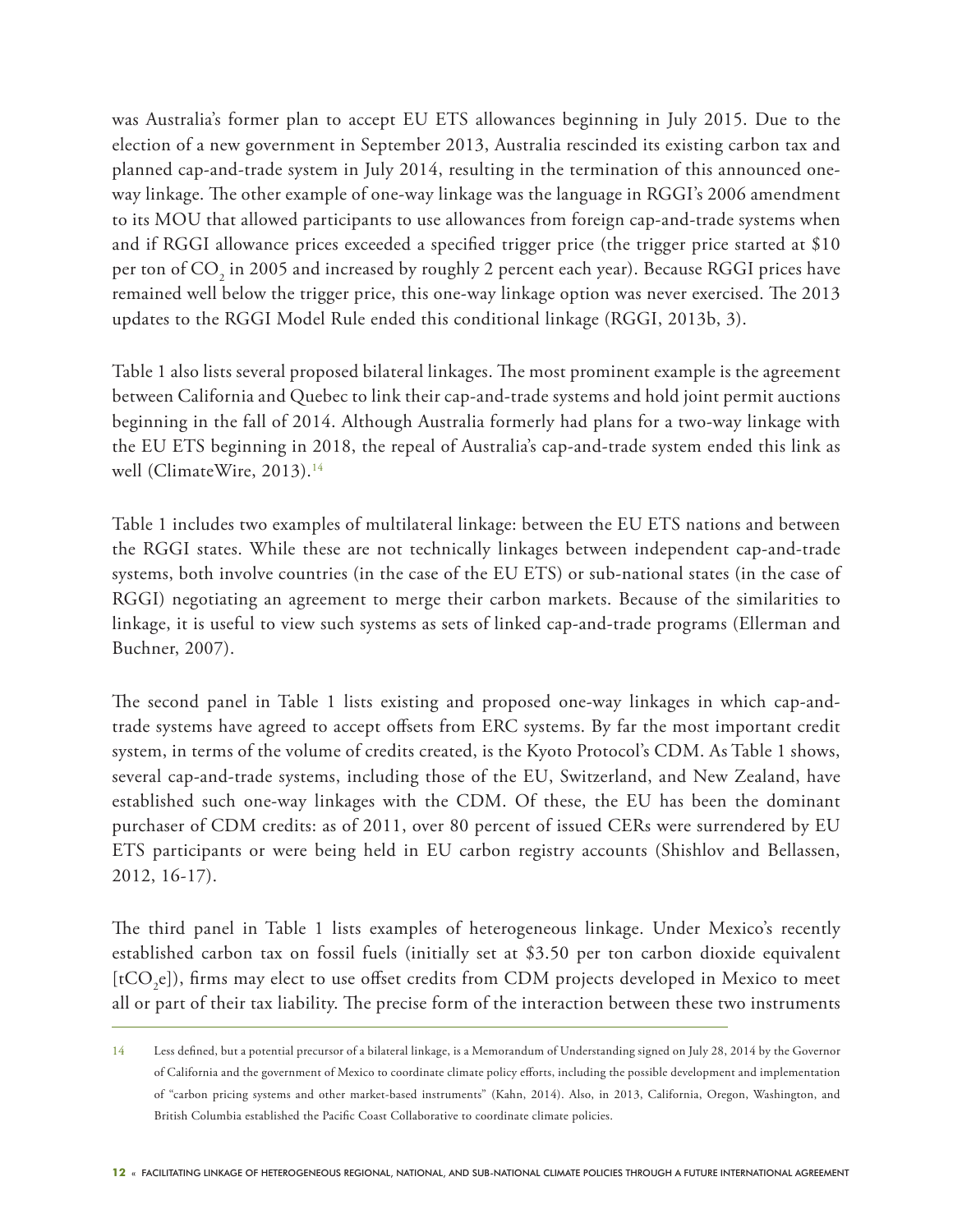is still being developed (World Bank, 2014a, 81). South Africa also plans to allow offsets to be used in lieu of tax payments when its carbon tax goes into effect, currently planned for 2016 (Bosworth, 2014).

Other proposed offset programs also exist. For example, California has negotiated Memoranda of Understanding with the provinces of Acre, in Brazil, and Chiapas, in Mexico, to work together to develop a framework to allow the use of offsets from those states in California's cap-and-trade system under AB 32.

In addition to the system-level linkages shown in Table 1, some nations' cap-and-trade systems participate in an informal, highly indirect form of linkage via the trading of Assigned Amount Units (AAUs) under the Kyoto Protocol. The Protocol assigns each Annex I Party a quantity of AAUs equal to its GHG emissions target for a given commitment period, measured in metric tons of  $\mathrm{CO}_2$ -equivalent. The Protocol then requires each Annex I Party, at the end of a commitment period, to surrender enough AAUs to cover its actual emissions over the period. If a country's emissions exceed its AAUs, it is allowed to make up the difference by purchasing AAUs from another country under Article 17 of the Kyoto Protocol (or by obtaining emissions credits under one of the Protocol's project-based mechanisms—Joint Implementation and the CDM) (UNFCCC, 1998).

In principle, AAU trading between nations creates implicit linkages between their domestic carbon abatement policies. For example, consider a transfer of AAUs between two nations with cap-andtrade systems, both of which are committed to meeting their Kyoto Protocol commitments. By buying additional AAUs, the purchasing country would be able to relax the aggregate emissions cap in its domestic cap-and-trade system while still achieving its Kyoto target. Conversely, after the transaction, the selling country would need to tighten its emissions cap in order to meet its Kyoto commitment, holding all else constant.

In practice, the market for AAUs has involved a very limited number of participants. This should not be a surprise, given that governments are not simple cost-minimizing entities and lack necessary information about abatement costs (Hahn and Stavins, 1999). Most AAUs have been purchased by one of three sets of buyers: Japanese firms, the government of Spain, and the World Bank. Other buyers of AAUs have included Austria, Belgium, Ireland, Japan, Luxembourg, the Netherlands, Portugal, and one U.S. firm. Virtually all transactions occurred between 2008 and 2012 and involved sales by economies in transition—specifically, central and eastern European countries. The sole exception was a very small sale of AAUs by New Zealand in 2010 (UNEP Risø Centre, 2013; Ranson and Stavins, 2013a, 6).

There have also been a few instances of partial and unconventional linkage, including some cases of what Burtraw *et al.* (2013) refer to as "linking by degrees." Such linkages have occurred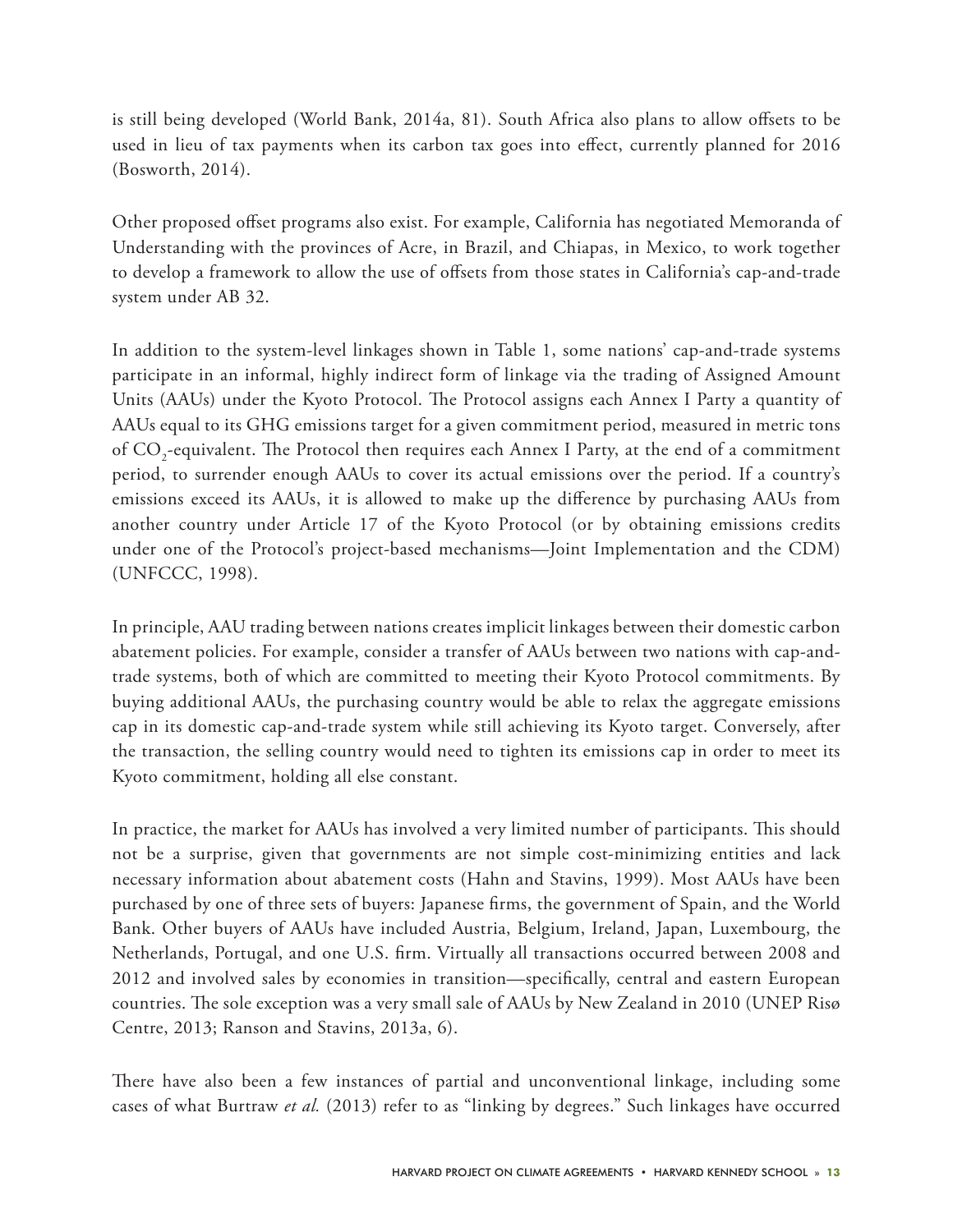when jurisdictions have taken actions that fell short of establishing a formal link but nonetheless brought their systems into closer alignment. For example, in 2013, Australia and California signed a memorandum of understanding on sharing information and experience with cap-andtrade systems and with linkage (AGCER & CARB, 2013). Similarly, California and RGGI have engaged in information sharing and have adapted some design elements from each other (Burtraw *et al.*, 2013), while the state of Washington and the United Kingdom have engaged in a partnership to collaborate on carbon-market design, as well as other issues (State of Washington and UK DECC, 2014).

As noted above, linkages among carbon tax systems can be direct or indirect. Carbon taxes are currently in place or planned in British Columbia, Denmark, Finland, Iceland, Ireland, Japan, Mexico, Norway, South Africa, Spain, Sweden, Switzerland, and the United Kingdom. Some of these taxes, particularly those in Europe, appear intended to complement the carbon price established by the EU ETS (World Bank, 2014a, 76-87).

The U.S. federal government has recently proposed  $\mathrm{CO}_2^{}$  regulations on existing electricitygenerating power plants. These regulations would provide strong incentives and renewed interest in the widespread development of state-level and multi-state market-based policies—in particular, cap-and-trade systems—over the next several years (Chemnick, 2014). While designed as a set of state-specific intensity targets (emissions per megawatt-hour), the proposed rule would allow states to utilize regional cap-and-trade systems, among other approaches, to pursue comparable mass-based targets. It is likely that some of these regional approaches will link with California's AB 32 system and/or the RGGI system.

### **2.7 Lessons Learned**

Experience to date with explicit and implicit linkages of carbon policies across jurisdictions yields some potentially useful lessons (Ranson and Stavins, 2013a). First of all, a number of regions, nations, and sub-national jurisdictions have demonstrated their preference for linkage. Despite evident challenges, the current "bottom-up" trend of bilateral and multilateral linkages has demonstrated significant progress in the context of a potential future hybrid climate agreement. Second, linking carbon markets has proved "powerful and effective," although the risk of linking includes the reality that problems in one market can be transferred via linkage to other systems (World Bank, 2014a, 34).

Third, although there was demonstrable value to firms in Annex I countries from their use of CDM offsets for purposes of cost mitigation, a functioning international market for such offsets does not appear likely to continue under the current political landscape, particularly given changes in the EU ETS. Fourth, the International Transaction Log, part of the Kyoto Protocol process, played an important role by tracking traded units (Marcu, 2014). Fifth, linkages are not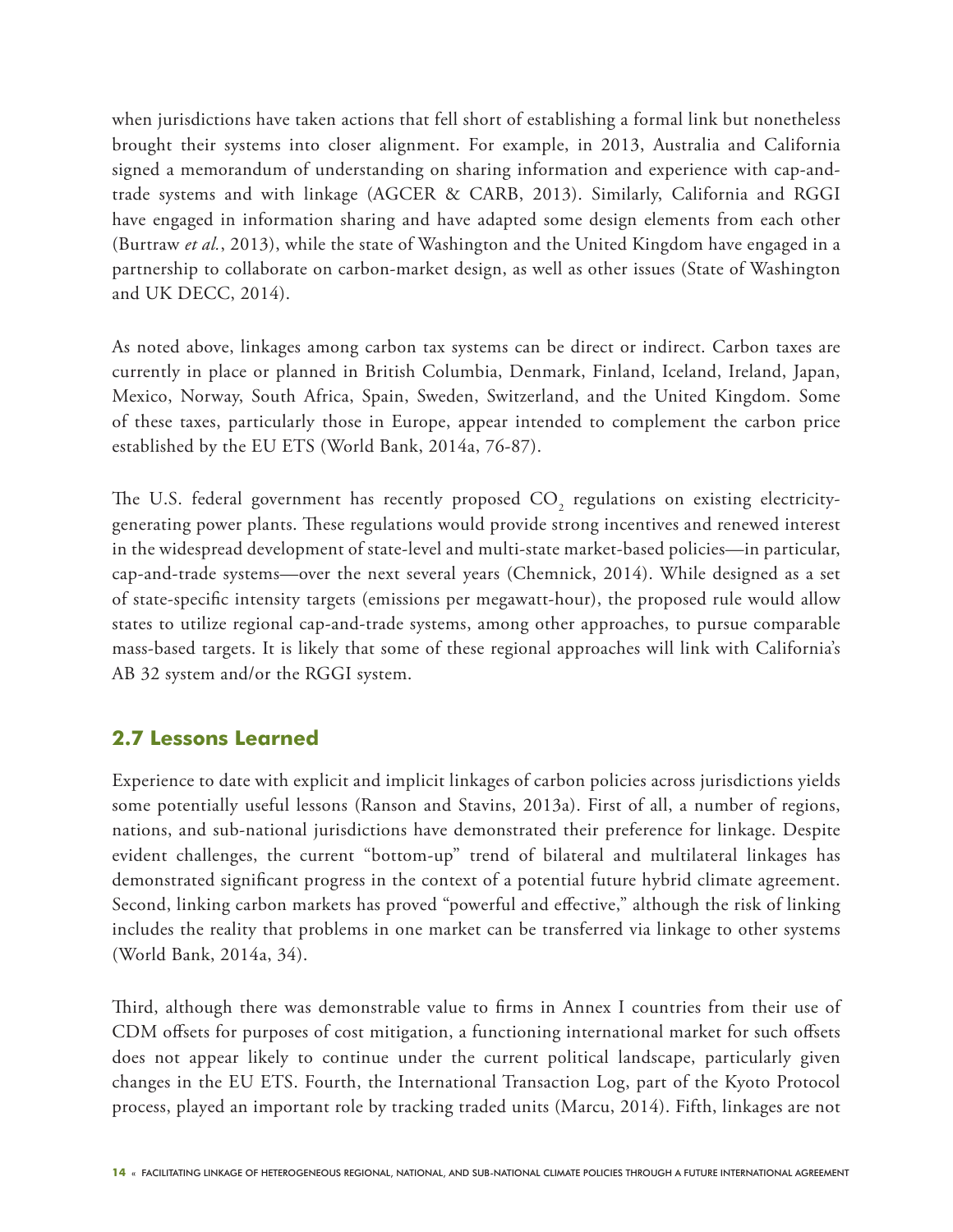permanent, and are subject to national or sub-national political swings (as occurred in Australia), causing uncertainty for regulated firms (Ranson and Stavins, 2013a).15

Finally, the benefits and attraction of linkage are likely to evolve over time. In the short run, the benefits may be more political (developing a sense of momentum and climate leadership) and administrative (learning by sharing, reducing duplicative administrative costs, and coordinating rules and procedures) than economic (this point is also stressed by Burtraw *et al.* [2013]). In the short run, full price harmonization is unlikely, given restrictions on the magnitude of allowance flows observed in current linkage schemes (Table 1). In the absence of full price harmonization, some efficiency-enhancing transactions will not take place. In the long run, however, as carbon markets mature and nations adopt more ambitious mitigation targets, especially in light of the 2-degree-Celsius limit on warming that climate negotiators have embraced, it is reasonable to expect some loosening of constraints on linkage flows, contributing to enhanced price harmonization and increased cost effectiveness of carbon policy.

# **3. LINKAGE UNDER A FUTURE INTERNATIONAL AGREEMENT**

Given that linkage among homogeneous and heterogeneous policy instruments could be brought about through bilateral arrangements, is there a useful role for the multilateral UNFCCC to play in facilitating or regulating linkage in a future climate agreement? To address this question, we examine potential generic needs for facilitating or regulating linkage, and examine, in particular, the implications of the Durban Platform for Enhanced Action. On this basis, we explore the role that linkage might play in a future international climate policy architecture and we identify design elements that could potentially facilitate linkage.

# **3.1 Generic Needs for Facilitating and Regulating Linkage**

As a first step to identifying needs for international governance in regard to linkage, we examine situations in which markets for goods and services of various kinds have been subject to coordination or regulation by national governments and international institutions. We then review rules and oversight that have been provided for existing regional, national, and sub-national GHG cap-andtrade regimes.

### 3.1.1 National and International Regulation of Markets for Goods and Services

The regulation of markets can be justified by the presence of market failures. For example, a large holder of allowances in a cap-and-trade system may be able to exercise market power, thereby

<sup>15</sup> In most cases, however, systems were delinked before linkage came into effect (New Jersey's exit from RGGI being a notable exception). We thank a reviewer for pointing this out.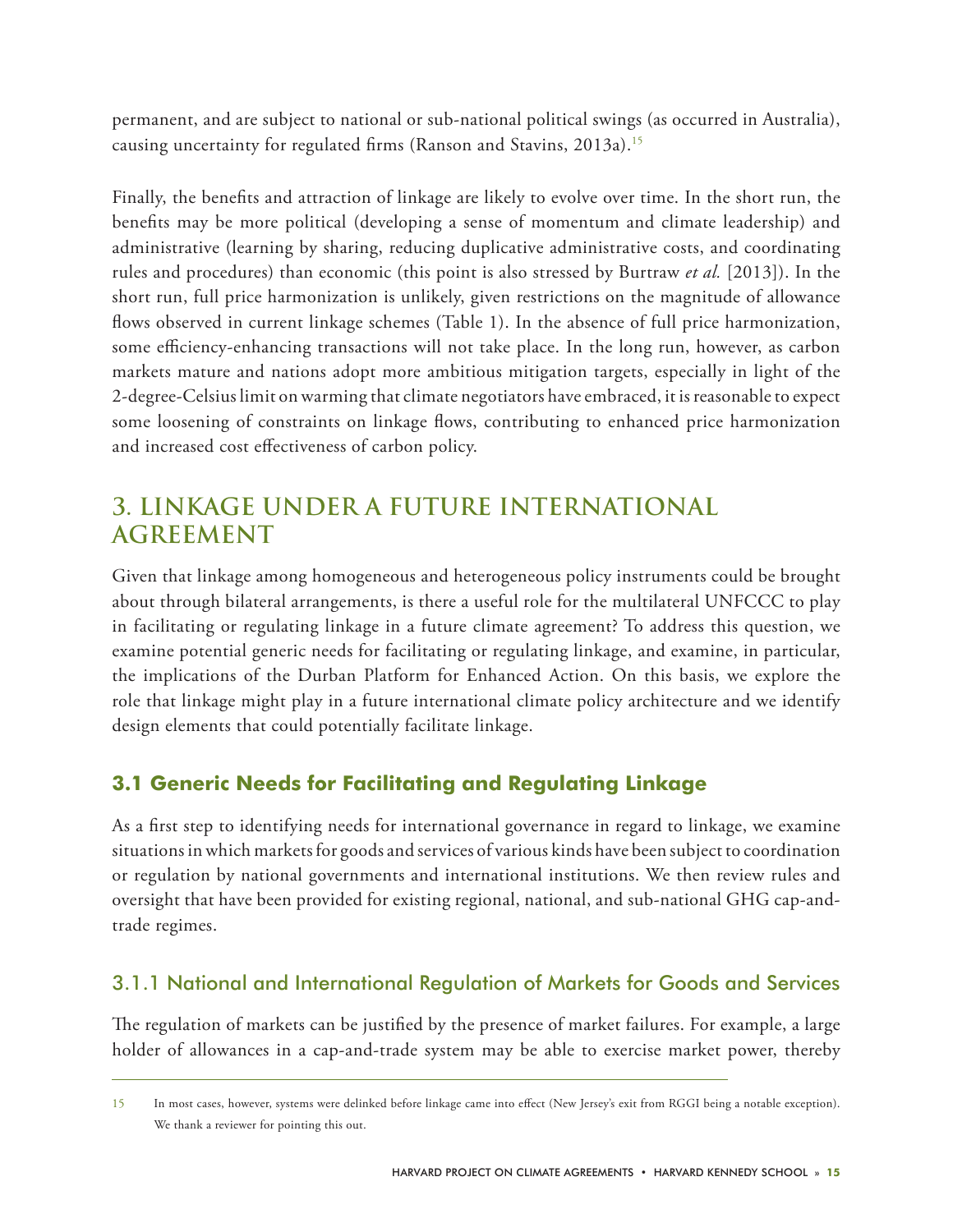influencing the market price for allowances and erecting barriers to entry, including in the primary (product) market (Hahn, 1984). While linkage can reduce this impact by enlarging the market, a single entity might still hold a large share of allowances across the linked jurisdictions. In that case, market power could remain a concern.

Regulation could, in principle, limit the propagation of risk from one market to another. In emissions markets, regulation to limit risk could come in the form of price ceilings that trigger the sale of allowances from a reserve to prevent exceptionally costly emissions reductions from being required. Conversely, price floors for emissions allowances can be implemented to ensure financial incentives for a minimal level of emissions reductions.<sup>16</sup>

More broadly, various forms of governance can help play coordinating roles in markets—reducing transaction costs and promoting accountability through definitions, standard setting, or increased transparency. International or cross-jurisdictional institutions can provide several types of support to help facilitate well-functioning markets. One form of support could involve information sharing, such as tracking financial instruments and reporting prices and quantities of transactions to other market participants, thereby reducing information-related transaction costs that might otherwise constitute barriers to trade.17 A second form of support might focus on developing universal definitions of key terms, thereby promoting a common language for market exchanges. Such universal standards for financial instruments or transactions can facilitate well-functioning markets.

When considering potential market failures, it is important to consider two questions. First, can the market failure be addressed through private-sector engagement without the need for intervention by governments or international organizations? And second, would regulation be welfare improving once politics intrude on the actual design and implementation of regulatory approaches? When considering options for the 2015 Paris agreement, it will be important to keep these questions in mind. Our review of existing linkage mechanisms does, however, suggest the potential for welfare improving regulatory approaches. Even if one takes the position that some form of top-down regulatory oversight of linkage is not necessary, it will still be important to ensure that the Paris agreement does not contain elements that would inadvertently *impede* linkage and reduce the effectiveness of market-based climate policy mechanisms.

<sup>16</sup> Murray, Newell, and Pizer (2009) proposed an allowance reserve as an alternative to price caps and floors. This mechanism requires a regulatory and governance structure. The EU has also proposed a Market Stability Reserve to address potential market imbalances (European Commission, 2014d).

<sup>17</sup> Some information services may best be provided by private firms. In this case, it may be that the regulatory role is to ensure transparency and open access to market transaction data.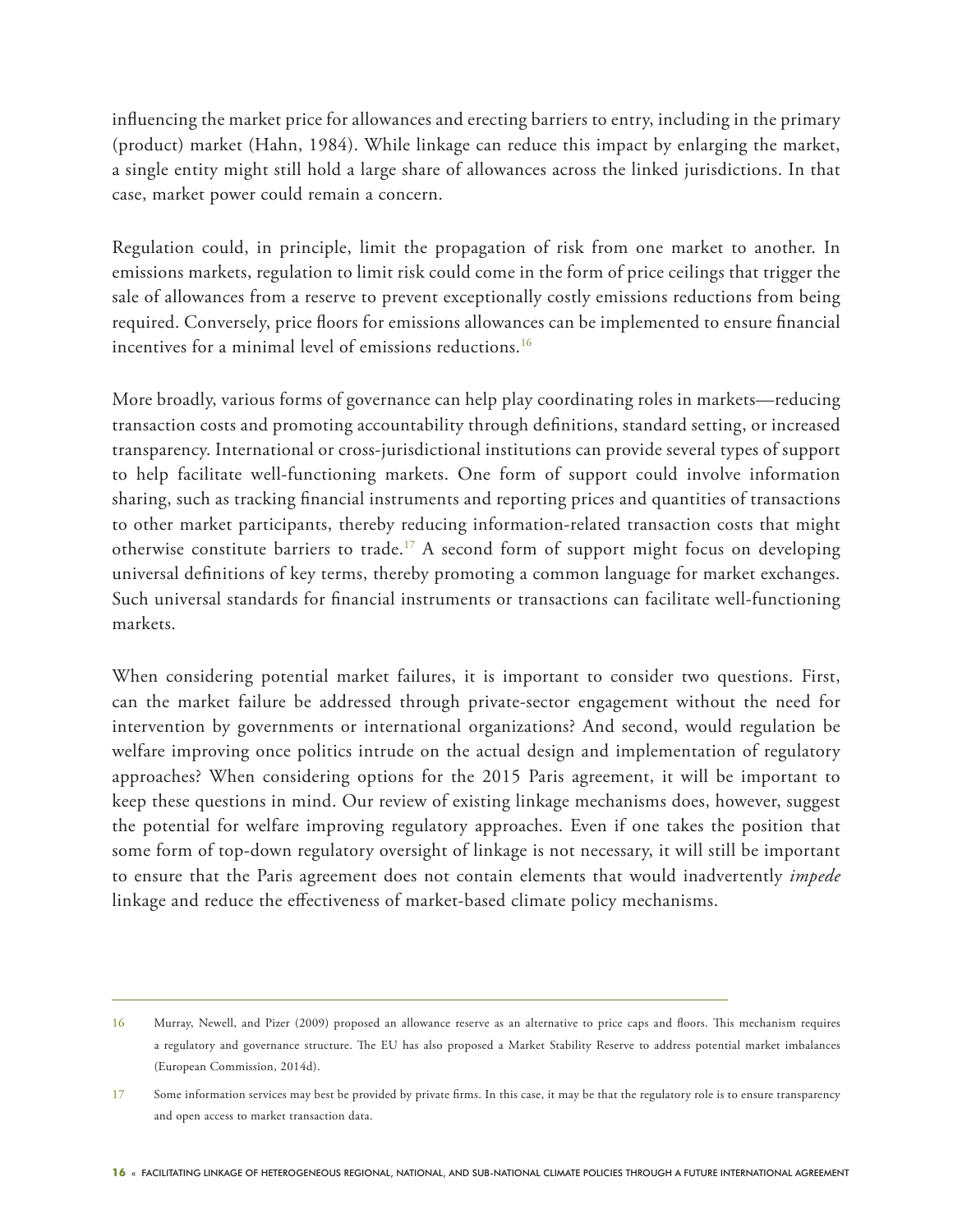### 3.1.2 Rules and Oversight in Existing Regional, National, and Sub-National Cap-and-Trade Regimes

Oversight mechanisms are in place in several existing cap-and-trade systems, both in the United States and in Europe. Elements of these existing mechanisms provide insights regarding how responsibilities may be allocated between the UNFCCC and participating nations.

#### 3.1.2.1 Regional Greenhouse Gas Initiative

RGGI is essentially a linked system of separate state-level GHG trading programs. Eight of the original ten RGGI member states<sup>18</sup> established rules and oversight responsibilities through a 2005 Memorandum of Understanding (MOU). The MOU established a Regional Organization with several functions: providing a deliberative forum for member states; developing systems for tracking emissions and allowances; and providing technical assistance for states to develop standards, including for the review of offset certification (RGGI, 2005 and 2014a).

The RGGI MOU also prescribes market rules, including setting the initial emissions cap and establishing the rate of decline of the cap and the quantity of allowances allocated to each member state, as well as rules governing allowable types of offset projects (including a prohibition on the use of offsets from outside the United States unless a price trigger is reached, and a rule that specifies a 2-1 exchange rate for offsets from projects located in U.S. states that are not RGGI members). RGGI allowance auctions are conducted quarterly through a regional auction platform, subject to each state's determination of what portion of its allowance budget to offer at auction (RGGI, 2014b). Finally, the Regional Organization contracts for Market Monitor Reports to independently verify the efficiency and competitiveness of the market and to identify any attempts to manipulate the allowance market (RGGI, 2014d). However, the RGGI MOU is clear that the Regional Organization is "a technical assistance organization only" and "shall have no regulatory or enforcement authority with respect to the program…" (RGGI, 2005). Individual member states retain the lion's share of oversight and enforcement authority in the RGGI system.

One lesson from the RGGI approach is the important distinction between regulation/enforcement and technical assistance. The states reserve enforcement authority to themselves, while the Regional Organization provides important information, coordination, and technical assistance support at a centralized level. This delineation of functions follows from economic principles, given the public good nature of information and coordination activities and suggests a similar potential delineation of responsibilities between the UNFCCC and parties in any oversight of market mechanisms, including linkage. RGGI illustrates that a technical advisory body can serve an effective coordinating function and does not require a formal legal instrument.

<sup>18</sup> Massachusetts and Rhode Island were not original signatories to the MOU, but signed before the first compliance period began. New Jersey was an original signatory but withdrew in 2011, leaving RGGI with nine participating states.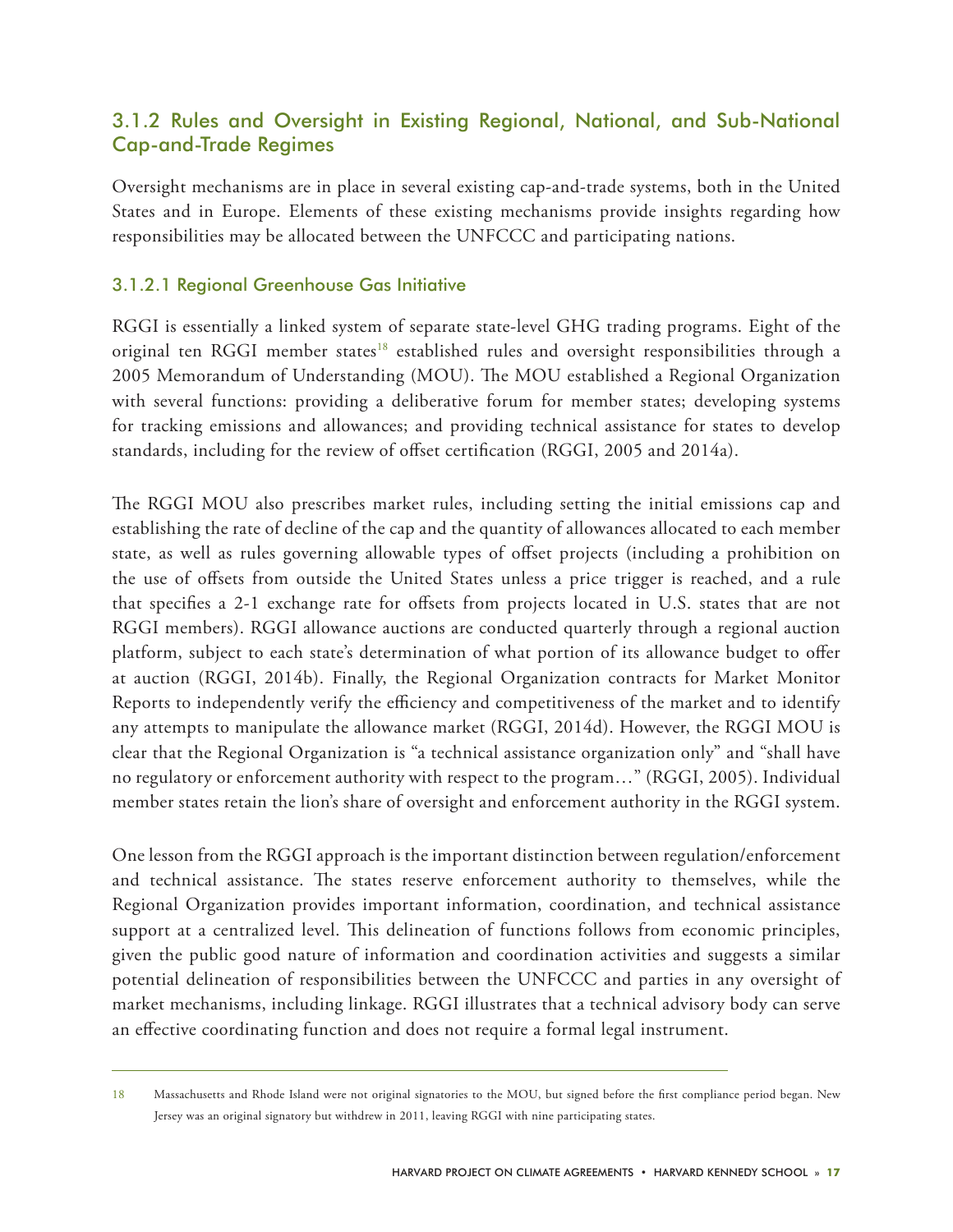#### 3.1.2.2 California's AB 32 System and Its Linkage with Quebec

Before linking with the Quebec emissions trading system (Table 1), California autonomously wrote regulations for its own emissions trading system, established pursuant to AB 32, including: procedures for running auctions and reporting auction results; rules for trading, including holding limits and reporting requirements; and timing and prices for cost containment reserve credit sales (CARB, 2013c).

The 2013 agreement between California and Quebec to link their systems (beginning in 2014) builds on technical work both governments undertook through their membership in the Western Climate Initiative and includes plans to resolve several potential barriers to functioning linked markets (CARB and Quebec, 2013). Specific issues to be resolved include mutually agreed upon definitions of key terms, combined periodic allowance auctions, a common electronic registry platform for trading, and entities for facilitating coordination between the parties. The systems' respective offset protocols continue separately under the agreement, but with the understanding that any changes to one party's system will require consultation with the other jurisdiction.

The experience of California and Quebec highlights the need to coordinate multiple elements of individual programs when linking. It also shows that linkage is made more complicated when it is executed after program design rather than during initial program design. Of course, this experience also makes clear that the barriers to linking pre-existing programs are not insurmountable, though in this case of this linkage the barriers were reduced by California and Quebec's previous engagement in the Western Climate Initiative.

#### 3.1.2.3 Financial Regulation of RGGI and California Allowance Markets

Trading of emissions allowance options and futures contracts in the United States is regulated by the U.S. Commodity Futures Trading Commission (CFTC). The Commission's broadly defined mission is to "protect market participants and the public from fraud, manipulation, abusive practices and systemic risk related to derivatives…and to foster transparent, open, competitive and financially sound markets" (CFTC, 2014). The International Commodity Exchange recently submitted amendments to the U.S. CFTC's exchange rules providing for the trading of options contracts in both the RGGI (2015 and 2016) and California (2017 and 2018) allowance markets (ICE Futures, 2014).

The CFTC's mission to foster transparency in markets indicates the importance of institutions to support the smooth functioning of financial markets and dovetails with a decision of COP-19 in Warsaw in November 2013, which requested the UNFCCC's Ad Hoc Working Group on the Durban Platform for Enhanced Action (ADP) to identify the information that parties should put forward to facilitate the "clarity, transparency and understanding" of each party's intended nationally determined contribution (UNFCCC, 2014, Decision 1/CP.19 2(b) and (c)).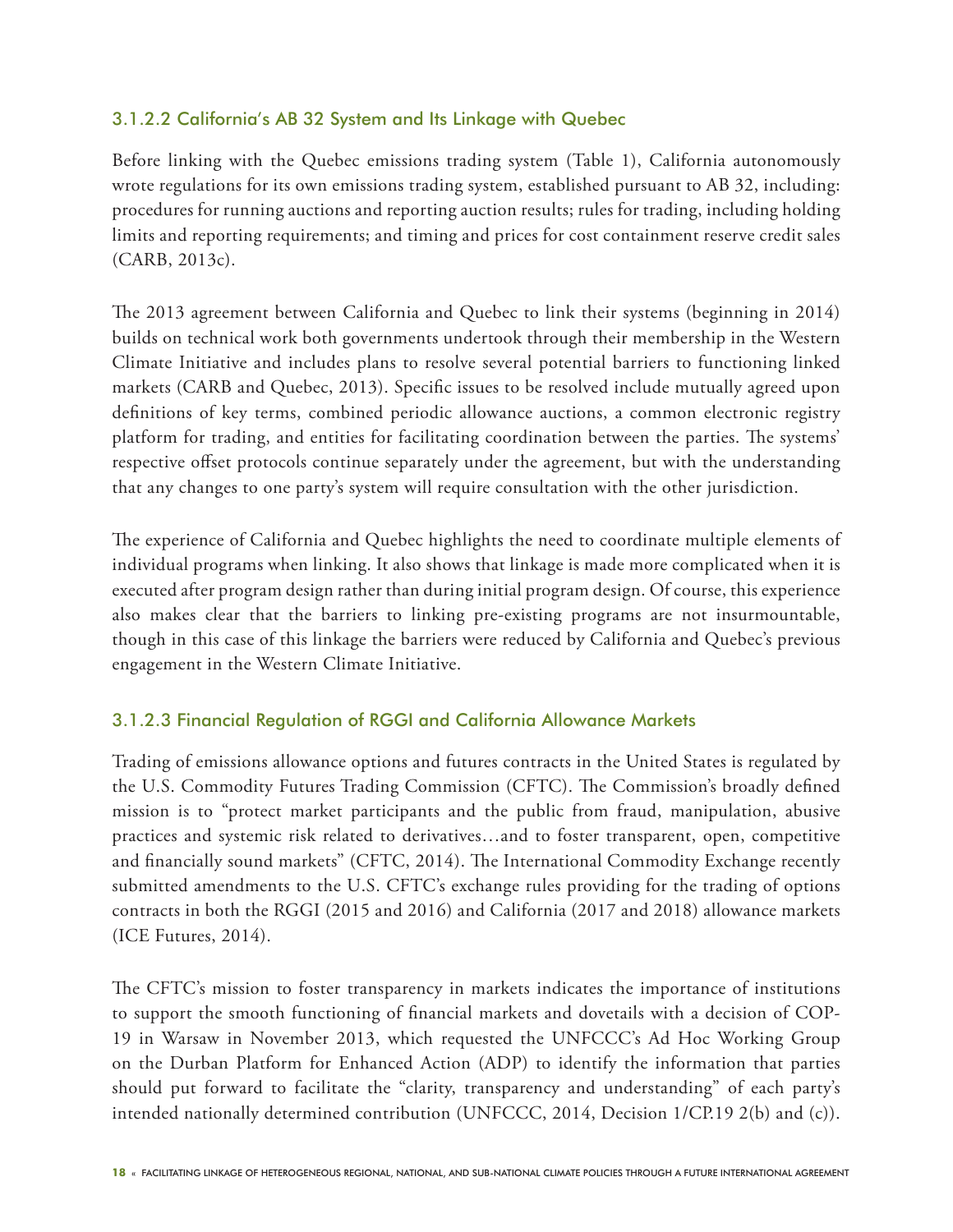As discussed in section 3.3.2, oversight related to standards of transparency in reporting emissions data and cross border flows of permits of the type provided by the CFTC could be provided by the UNFCCC or by other organizations that have the technical expertise in place to provide that oversight.

#### 3.1.2.4 European Union Emissions Trading System

The European Union Emissions Trading System (EU ETS) provides a more centralized model of linked trading systems than the examples that currently exist in North America.<sup>19</sup> Emissions monitoring and verification is governed by European Commission guidelines, rather than by plans adopted by member countries (European Commission, 2014a). Following an EU directive change in 2009, allowance tracking is centralized under a single registry, which records lists of covered entities in each country, allocations received, and verified emissions; accounts of all parties holding allowances; transfers of allowances between account holders; and annual reconciliation between allowances and verified emissions (European Commission, 2014b).

The European Commission is in the process of revising its financial-markets rules, and as part of this process has proposed including emissions allowances as fully regulated financial instruments (European Commission 2014e).<sup>20</sup> This would make ETS allowance markets subject to safeguards and monitoring aimed at preventing market manipulation, increasing market transparency in terms of allowance prices and quantity of allowance transactions, and imposing checks on buyers and sellers to prevent money-laundering. The EU's experience addressing issues of tax fraud and cybersecurity will be extremely valuable for any monitoring or regulatory role the UNFCCC or other designated entities might play in overseeing linked carbon markets in the post-2020 period.

### 3.1.3 International Coordination of National Policies for Regulating Markets

In finance and trade, existing international institutions demonstrate how information-sharing, standard-setting, and model policies can facilitate the harmonization of national policies that regulate markets for various goods and services. The UNFCC or another international institution could likewise facilitate linkage by providing a forum for setting standards, exchanging information, and developing model policies or rules.

<sup>19</sup> The governance structure of the EU-ETS has evolved over time, from a structure that was highly decentralized in the beginning to one that is increasingly centralized. For a description of the early organization of the ETS, see Kruger *et al.*, (2007)*.*

<sup>20</sup> This also marks a transition from national financial regulation towards more centralized EU regulation. In the UK, where most emissions trading to date has occurred, the Financial Services Authority regulated futures and options, but oversight of futures trading has shifted to the UK's Financial Conduct Authority.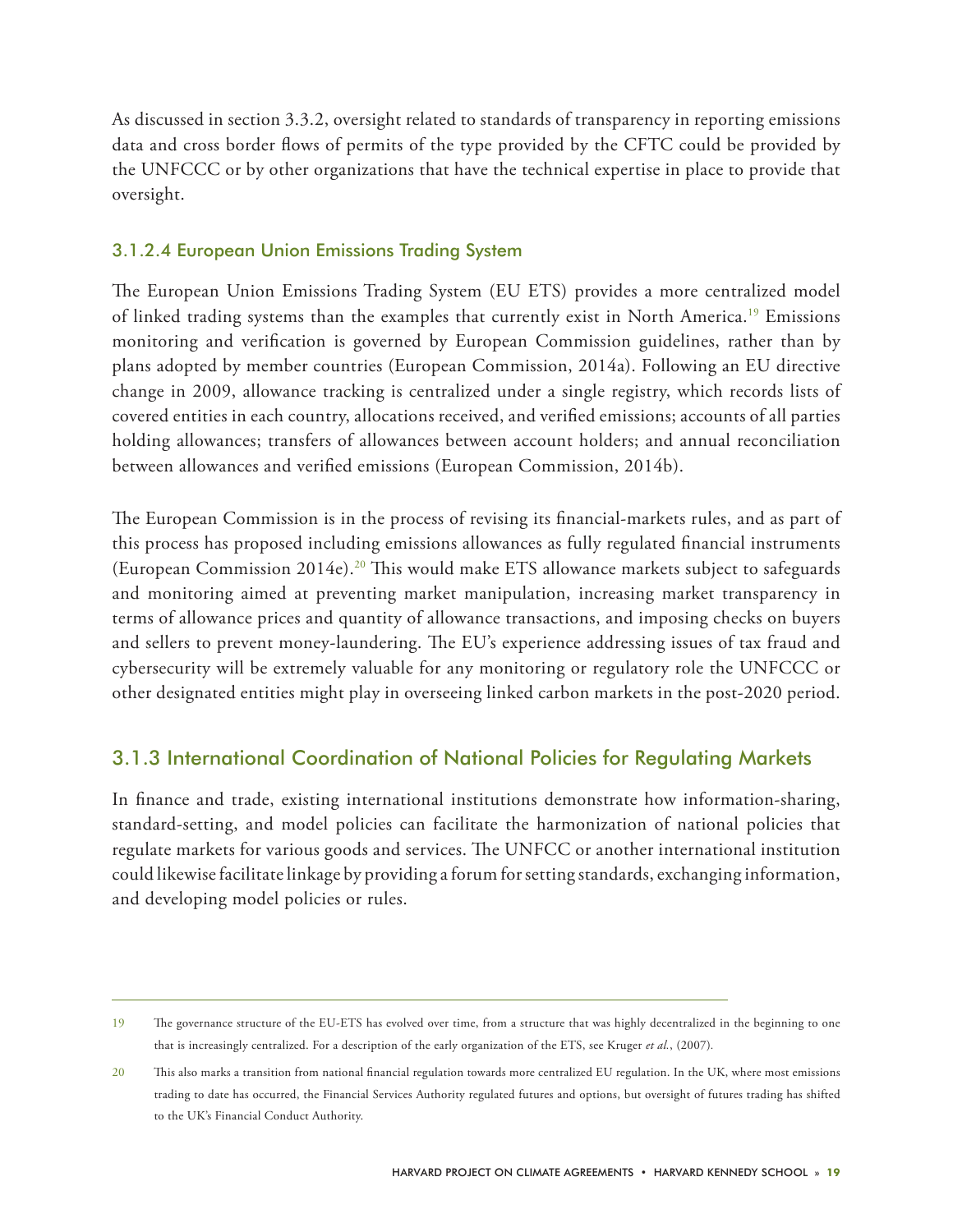#### 3.1.3.1 Coordination of Financial Regulation

Internationally, a number of financial institutions facilitate market operation through information sharing, coordination of laws and regulation, cooperation on enforcement issues, and peer review. These may provide lessons for linkage and for carbon markets more generally.

The Basel Committee, which consists of representatives from 27 central banks and banking regulators, aims to enhance global financial stability by improving the quality of banking supervision worldwide. The Committee is best known for a series of capital adequacy accords, which have influenced national regulators significantly, even though they are not legally-binding (Scott and Gelpern, 2012; BIS, 2013). The Financial Action Task Force (FATF), with representatives from 34 countries, combats money laundering and terrorist financing by developing minimum standards for laws and regulations, by monitoring the implementation of such standards through a peer-review process, and by imposing sanctions on non-complying countries, for example, by prohibiting financial transactions with institutions in non-complying countries (Brummer, 2011).

The International Organization of Securities Commissions, whose members are regulatory agencies that cover more than 95 percent of the world's securities markets, develops and promotes standards for securities regulation, cooperation on enforcement, and information exchange (IOSCO, 2014). The Financial Sector Assessment Program (FSAP), which is jointly implemented by the International Monetary Fund (IMF) and the World Bank, conducts analyses of countries' financial sectors (IMF, 2014a). FSAP was originally a voluntary program for countries to assess and demonstrate the health of their financial systems. After the financial crisis of 2008-09, however, the IMF identified 25 nations with "systemically important financial sectors" that must submit analyses to FSAP at least once every five years (IMF, 2014b). Assessments remain voluntary for other jurisdictions.

The Bank for International Settlements (BIS) acts as a bank for national central banks. It offers a range of [financial services](http://www.bis.org/banking/index.htm) to central banks and other official monetary institutions for maintaining monetary and financial stability. The Committee on Payment and Settlement Systems, headquartered at BIS, engages in standard-setting activities for payment and settlement systems, and monitors new developments in cross-jurisdictional settlement systems (BIS, 2014a,b).

The UNFCCC, an organization designated by the UNFCCC, or another organization formed by countries interested in linkage and carbon markets more generally might learn from some of these examples in designing measurement, reporting, and verification systems, as well as in developing default or model rules (discussed further below). The UNFCCC, however, will need to be cautious in not taking on oversight roles for which it does not have the technical expertise. Given the complexity of modern international markets, it will be important for national governments and the UNFCCC to work closely with organizations that have strong expertise in market functioning and coordination.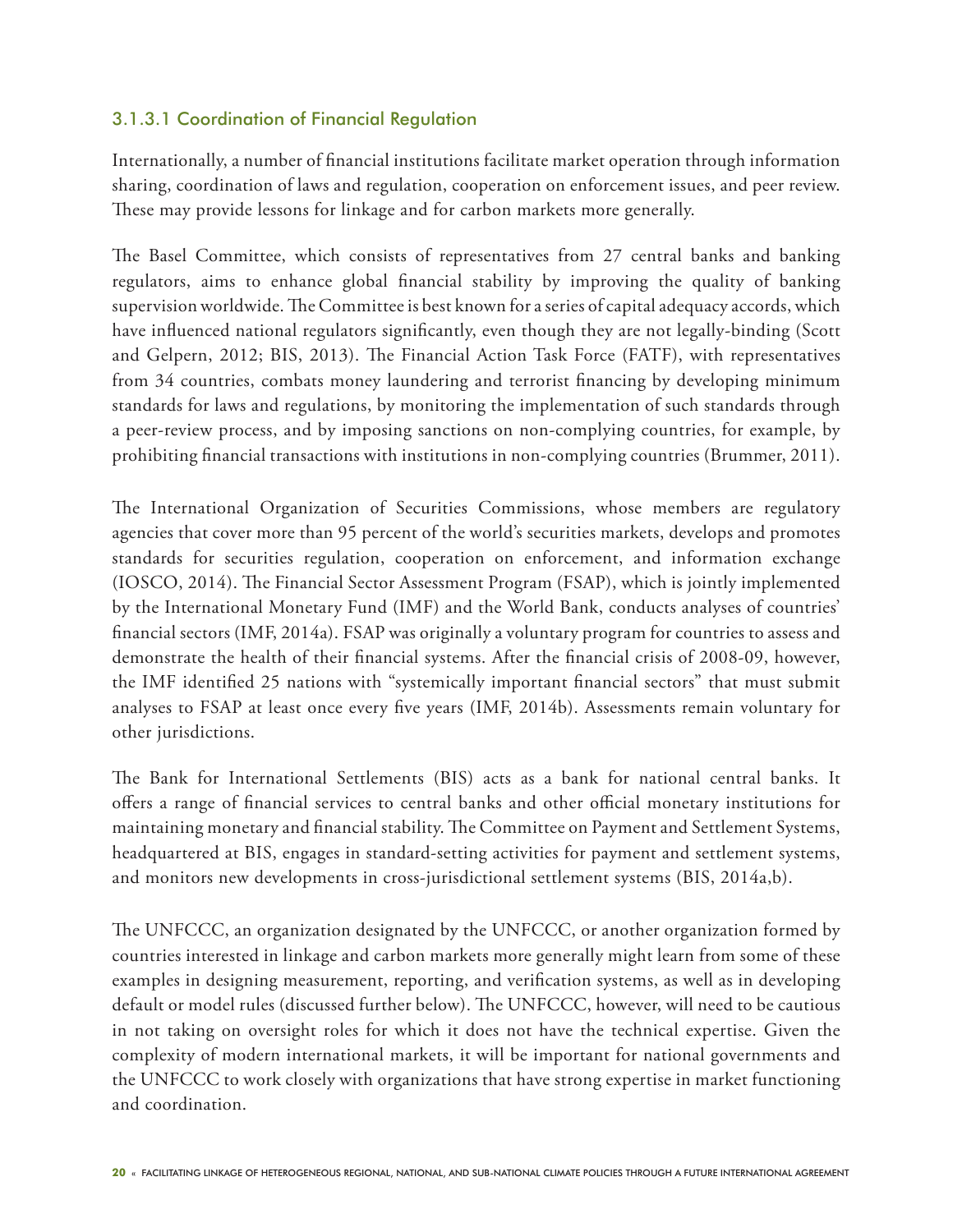#### 3.1.3.2 International Harmonization of Standards and Rules to Promote Trade

Several international institutions facilitate international trade, the most prominent among them being the World Trade Organization (WTO) and its General Agreement on Tariffs and Trade (GATT). WTO members receive Most-Favored Nation (MFN) status and national treatment (the equal treatment of imported and locally-produced goods), among other benefits, when engaging in trade with each other (WTO, 2014a). In exchange, members must commit to meet specific requirements with respect to the transparency of trade policies and periodic scrutiny of policy implementation (WTO, 2014b).

Trade in services can be obstructed by the prospect of double taxation, where an entity providing a service across international borders might be taxed both where the income was earned and where the entity is based. There are no general international rules governing the proper method of taxing such income, and thus bilateral agreements between nations are necessary to overcome this barrier. The Organisation for Economic Co-operation and Development (OECD) established a Model Tax Convention for nations interested in adopting bilateral treaties on taxation, which has served as the basis for more than 225 bilateral tax treaties (OECD, 2014). The concept of model rules is one that we discuss further in a later section and one that the Paris agreement could play a role in facilitating.

#### 3.1.3.3 Other Coordination of National Policies

In addition to international efforts to harmonize rules for trade and financial transactions, there are other cases of international organizations that facilitate the harmonization of national policies. One example is the World Health Organization (WHO). WHO's mission includes developing and promoting public health standards, as well as monitoring global health trends that are beyond the scope and capacity of national governments (WHO, 2014a). WHO also develops and enforces "International Health Regulations," legally binding for WHO's member nations, which stipulate conditions under which nations must report public health outbreaks that may have consequences for other countries (World Health Organization, 2014b). Again, there could be much value in sharing experiences and lessons about the harmonization of national policies in discussions with groups such as the WHO to develop best practices to facilitate linkage in the Paris agreement.

#### **3.2 Linkage as Part of Climate Policy Architecture**

Existing and planned links among regional, national, and sub-national climate change policies provide preliminary evidence regarding both the near-term and long-term roles that linkage may play in a global climate policy architecture.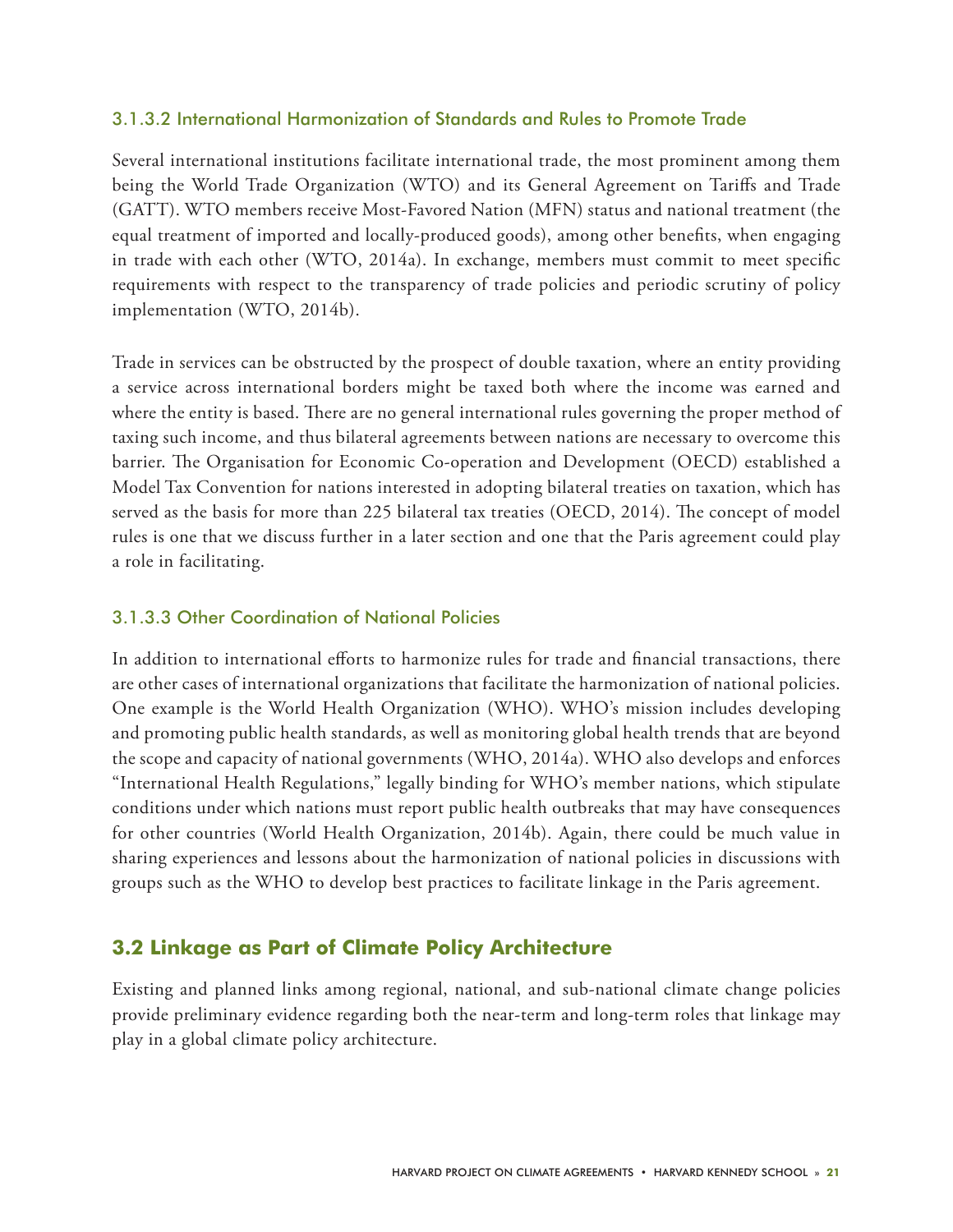#### 3.2.1 Near-Term Role for Linkage

Since the 1997 Kyoto Protocol entered into force, a patchwork system of linkages has evolved among independent regional, national, and sub-national climate policies. This patchwork of existing and planned links hints at the outline of a near-term "system" that would combine several regional, directly linked cap-and-trade systems, with some level of indirect connection via a common credit system, such as the CDM or a sectoral crediting program.

Although linkage can help with market functioning, the near-term cost savings from direct links between cap-and-trade systems may be modest. Because two-way links are currently planned primarily between systems in developed nations, they may not be able to help regulated firms take advantage of very low-cost abatement opportunities (such as those available in developing countries). Furthermore, direct linkages suffer from a climate policy irony: the links that are most attractive for economic reasons—i.e., those between systems with very different allowance prices (such as RGGI and the EU ETS)—may be politically the most difficult to establish because of concerns (real or perceived) about the large international capital flows that such links might generate. $^{21}$ 

Links with a credit system can also contribute to the near-term goals of cost-minimization and market liquidity. In principle, a near-term set of indirect links could yield much of the cost savings and other advantages of a broad set of direct links, while also preserving a high level of national control over domestic carbon markets. This would allow countries to tailor policies to fit their specific political and economic circumstances.

In practice, the ability of credit systems—in particular, the CDM—to create meaningful indirect links between cap-and-trade systems has been mixed. Despite the potential cost-savings from linking to a credit system, some jurisdictions that have implemented cap-and-trade programs (such as California and Quebec) have chosen to allow only selected credits generated from outside projects. Others have imposed quantity limits on the use of external credits, have designed application procedures that make it difficult to receive approval for new offset projects, or have implemented trigger mechanisms that allow the use of foreign offsets only if domestic allowance prices exceed some pre-determined level.

This general reluctance to allow links with credit systems (in particular, with the CDM) is motivated by concerns about additionality (that is, the concern that credit systems like the CDM allow firms to claim emission reductions that would have happened anyway) and a desire to emphasize domestic reductions. Politically, as we discuss elsewhere, domestic reductions appear

<sup>21</sup> However, the inclusion of international offsets in the Waxman-Markey cap-and-trade bill that passed the U.S. House of Representatives in 2009 was viewed as a critical element of the U.S. contribution to the commitment by developed countries in the Copenhagen Accord to mobilize \$100 billion annually by 2020 for mitigation, adaptation, and other climate-change-related activities in developing countries.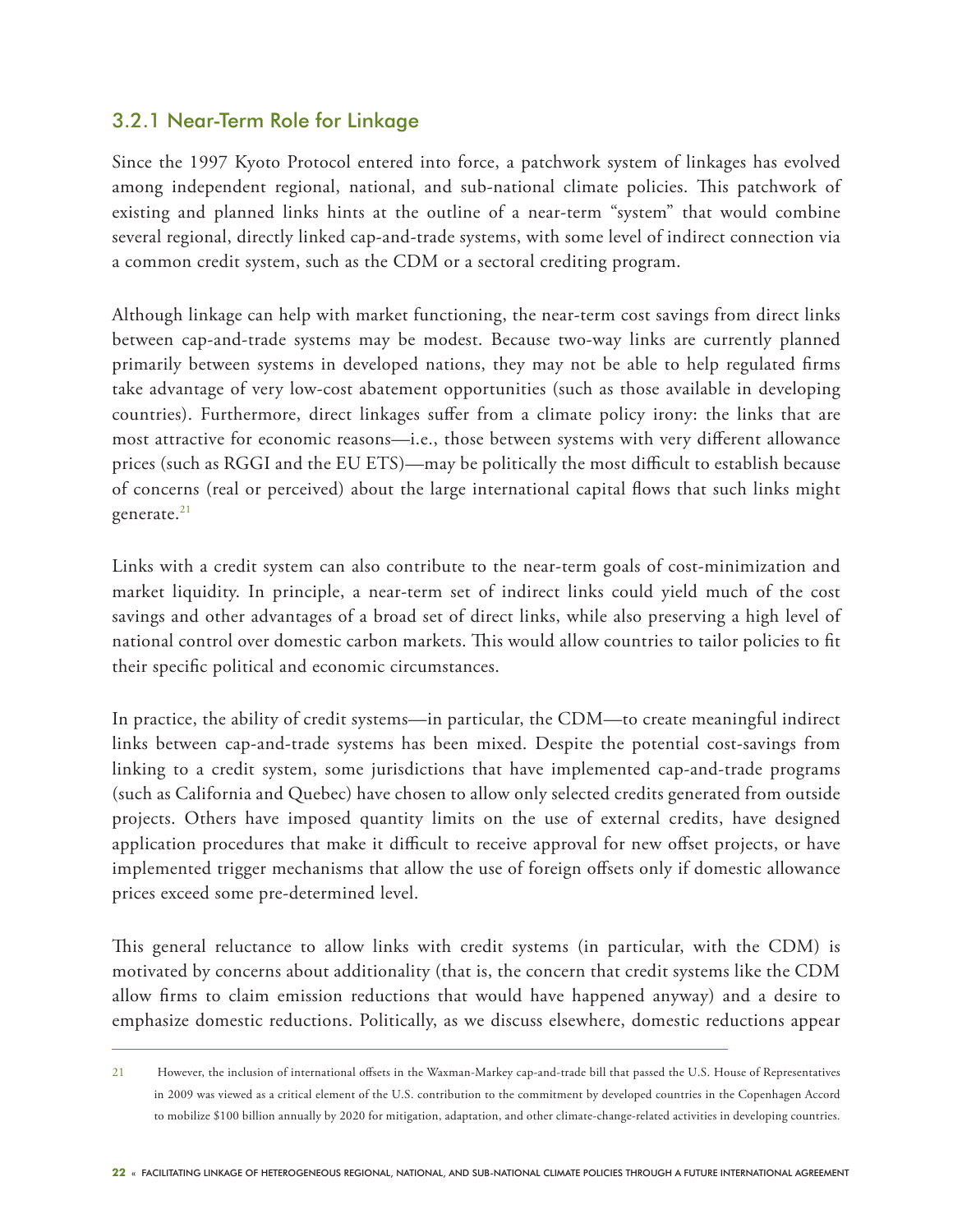to be preferred to offsets (controlling for cost). But if the goal is to maximize emission reductions at minimum cost, offset limits are not desirable so long as the environmental integrity of offsets can be assured. Practically speaking, it may be difficult to provide that assurance, in which case limits are applied.

### 3.2.2 Linkage as a Foundation for a Future International Climate Policy **Architecture**

By helping to build an institutional framework of coordination among different GHG mitigation systems, linkage could help create a pathway to a more robust long-term international climate policy architecture. In the short term, there will probably be several regional sets of directly linked systems, with some indirect linkage through the CDM or other offset/sectoral crediting programs. This short-term arrangement may transition toward a system with a greater number of direct links. In the same way that the GATT transitioned into the WTO, a bottom-up system of links between national-level climate programs could, in principle, provide the basic institutional framework for a broader agreement (Stewart and Wiener, 2003; Ranson and Stavins, 2013b).<sup>22</sup>

Linkage could help support a future climate agreement in another way: by providing incentives for nations to adopt market-based climate policies. Major developed countries with cap-andtrade systems may be expected to attempt to use offset programs as both a carrot and a stick to stimulate mitigation action in counties without an emissions cap. The best example of this may be the EU ETS policy toward CDM offsets from developing countries. Whereas the EU ETS allowed regulated entities to use CDM credits originating in any developing country between 2008 and 2012, beginning in 2013 new CDM credits are only allowed for projects originating in "Least Developed Countries" (the 48 poorest countries, as defined by the United Nations), thus excluding projects in China and India, among other countries (European Commission, 2011b). This policy shift is deliberate; according to EU documents: "[w]hile initially the use of international credits was allowed for cost-effective compliance, this has been complemented with the objective of actively using the leverage the EU possesses as the by far most important source of demand for international credits" (European Commission, 2011b, 1).

Finally, linkage could support a future climate agreement in the short run by facilitating learning and sharing of ideas about how to implement market based mechanisms, by reducing the administrative costs of meeting nationally determined contributions, and by contributing to a sense of momentum that helps build political support at the national level.

<sup>22</sup> On the other hand, linkage could also create political and regulatory obstacles to a future agreement. Linking two cap-and-trade systems requires agreement about a variety of design characteristics, including the stringency of the cap in each system. To the extent that linkage makes it difficult for countries to change such design characteristics, it might also become more difficult for countries to make the adjustments necessary to support some future climate agreement. Whether this outweighs the political momentum that linkage can provide is an empirical question.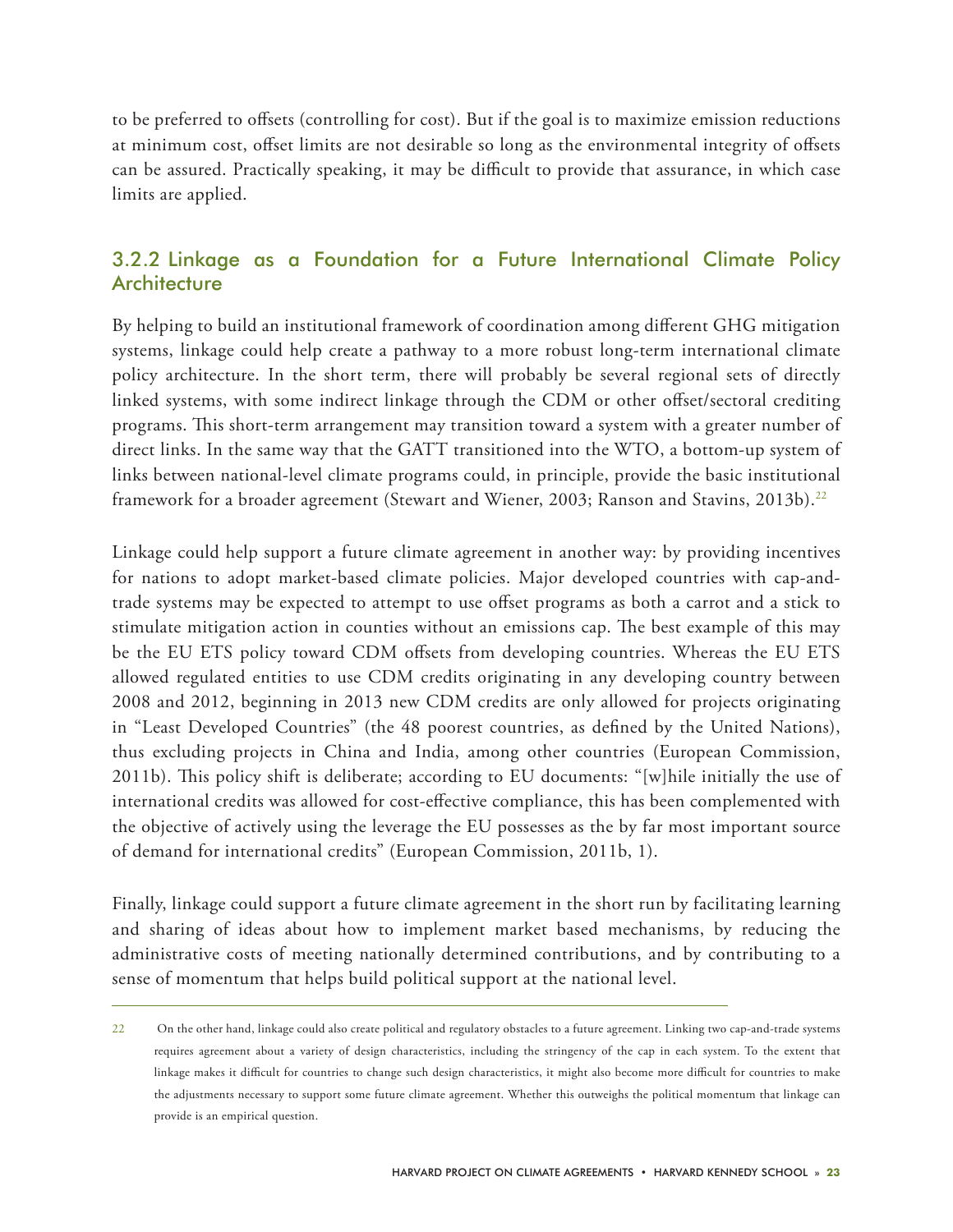#### **3.3 Implications of the UNFCCC's Durban Platform for Linkage**

It is anticipated that a new international climate agreement will be finalized in December 2015, in Paris, pursuant to the 2011 Durban Platform for Enhanced Action. A number of important issues related to the role of markets and linkage remain to be worked out in the Paris agreement.

#### 3.3.1 Durban Platform Approach

The Durban Platform for Enhanced Action calls for Parties to the UNFCCC to "…develop a protocol, another legal instrument or an agreed outcome with legal force under the Convention." The new agreement is to be adopted at COP-21, in 2015, and will apply from 2020. In contrast to the negotiating mandate for the Kyoto Protocol, which specifically excluded any new commitments for non-Annex I Parties, the Durban Platform is open-ended and specifies that the new agreement will be "applicable to all Parties" (UNFCCC, 2012).

Marcu (2014) has identified three possible scenarios for how carbon markets could evolve under the Paris agreement. One scenario involves a true global carbon market with a centralized regulatory authority to oversee market operation. No one—including Marcu—expects this sort of "super KP" outcome in Paris. Marcu's second scenario is dubbed the "Cartesian" scenario. In this scenario, regional, national, or sub-national carbon-pricing schemes are developed, with the UNFCCC playing a role as certifier of emission reductions for purposes of meeting international obligations. As exists in current linked cap-and-trade systems, domestic factors may limit the amount of trading that occurs between jurisdictions. The UNFCCC would play an oversight role, determining whether an emission reduction can be counted under the international agreement.

Marcu's third scenario is termed "Globally Networked Carbon Markets" and is based in part on the aforementioned World Bank's (2014b) Globally Networked Carbon Markets Initiative. As in the second scenario, it envisions a patchwork of regional, national, and sub-national carbon reduction systems. Unlike the second scenario, however, an independent assessment and rating service (rather than the UNFCCC) would assess the value of emission reduction units. An International Carbon Reserve would serve to maintain liquidity in global trading by buying, selling, banking, and borrowing carbon reduction assets. An essential difference from the second scenario is the delegation of oversight and market facilitation authority to third parties with expertise in these sorts of functions.<sup>23</sup>

Regardless which vision of global carbon markets emerges, linkage will play an important role. How linkage is operationalized depends on the global carbon market approach that evolves and the role of centralized authorities, whether it be the UNFCCC or some other institution(s).

<sup>23</sup> Discussions in Paris on the Framework for Various Approaches (FVA) that was initiated in Durban in 2011 may provide an organizing structure for some of these issues. See Marcu (2012) and IETA (2013).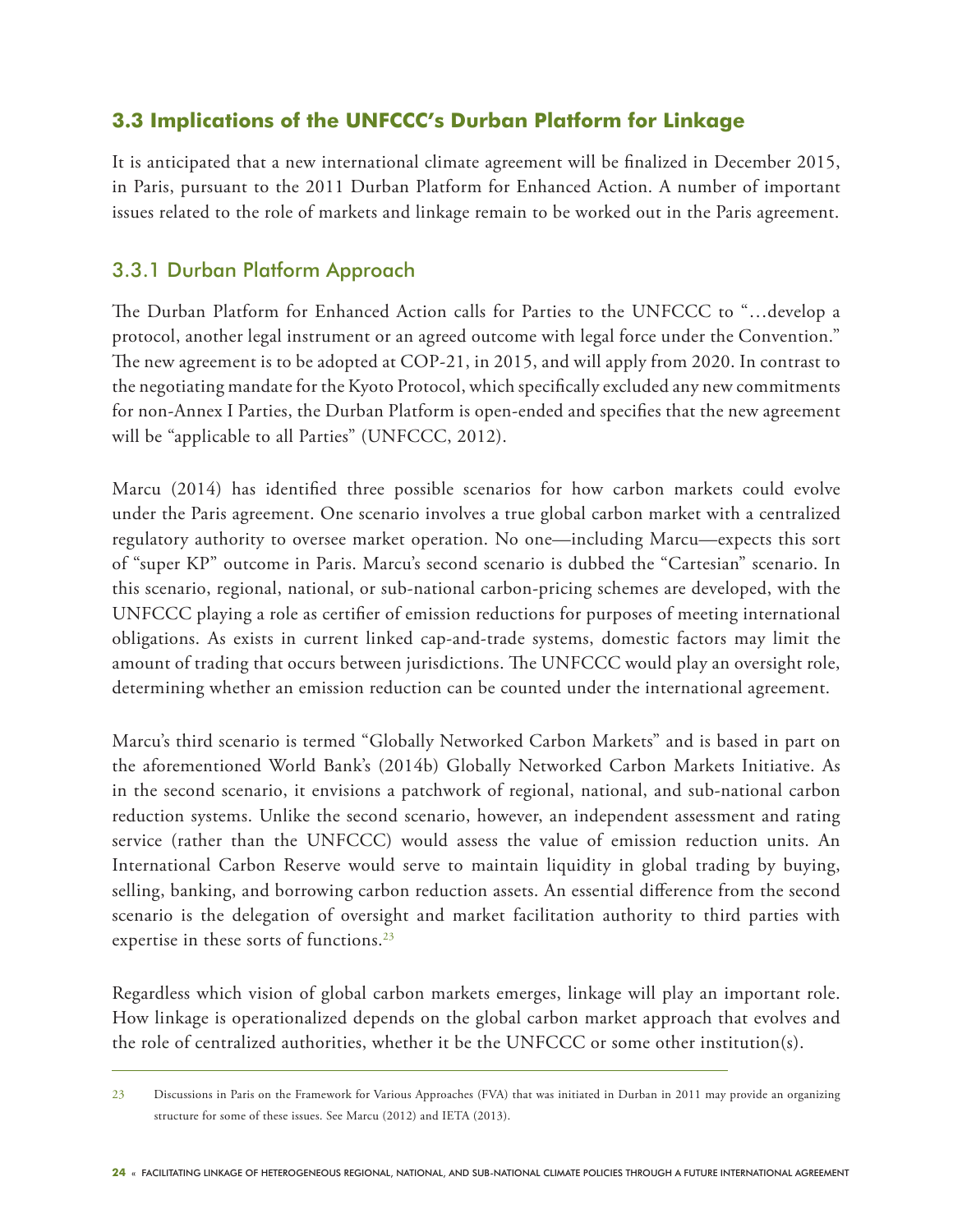Hints at the form of the future global system may be seen in the ongoing and evolving international negotiations. Over the past several years, these negotiations have gravitated toward a structure for the 2015 agreement that will feature a hybrid policy architecture, namely one that combines topdown elements, such as for monitoring, reporting, and verification (MRV), with a bottom-up set of contributions ("nationally determined contributions" or NDCs), consisting of emissions limitation targets and/or actions specified by individual countries, presumably on the basis of what they judge to be feasible domestically (Höhne, Ellermann, and Li, 2014). As of June, 2014, no parameters had been adopted regarding what countries can offer as contributions (Bodansky and Diringer, 2014); one can expect a mix of market-based mechanisms and non-market regulatory approaches, along with absolute emissions targets as well as emissions-intensity targets.

While COP-19 in Warsaw (November 2013) began to develop the broad outlines of this hybrid architecture, the exact shape of the Paris agreement is unknown and could evolve in a number of ways (Bodansky and Diringer, 2014). It is worth reviewing various elements that might be included, because the necessary elements of a 2015 agreement to facilitate linkage depend critically on the ultimate design of the overall agreement.

For example, the 2015 agreement may articulate a quantitative, long-term goal to make more concrete the Convention's ultimate objective to stabilize "greenhouse gas concentrations in the atmosphere at a level that would prevent dangerous anthropogenic interference with the climate system" (UNFCCC, 1992, Article 2). At COP-16 in Cancun, the Parties to the UNFCCC adopted a goal of limiting global average warming to less than 2 degrees Celsius from pre-industrial levels. The 2015 agreement could further elaborate the UNFCCC's objective—for example, by articulating a cumulative or medium-term emissions goal. Such a quantitative emissions goal, Bodansky and Diringer (2014) argue, would make it easier to assess the ambition of individual countries' NDCs and their sufficiency in helping achieve the goal.

Identifying cost effectiveness as an element of the long-term goal could provide reassurance that the costs of meeting the goal are not being ignored; it would also remind negotiators of the important role that market-based mechanisms and linkage can play in contributing to economically efficient environmental outcomes. A long-term goal for linkage in a global system might be full price harmonization across country and regional mitigation systems. A short- to medium-term goal might be to limit price differences to bands around some central price—which itself would be expected to rise in conjunction with any quantitative goals on mitigation.

A second key element of the 2015 agreement concerns the formulation, presentation, and inscription of national mitigation contributions (Bodansky and Diringer, 2014). This element involves many issues, including the legal character of NDCs (whether, for example, each country would commit to achieving its NDC), the content of the NDCs (for example, specificity and scope), the time frame of NDCs, accounting rules, participatory and information requirements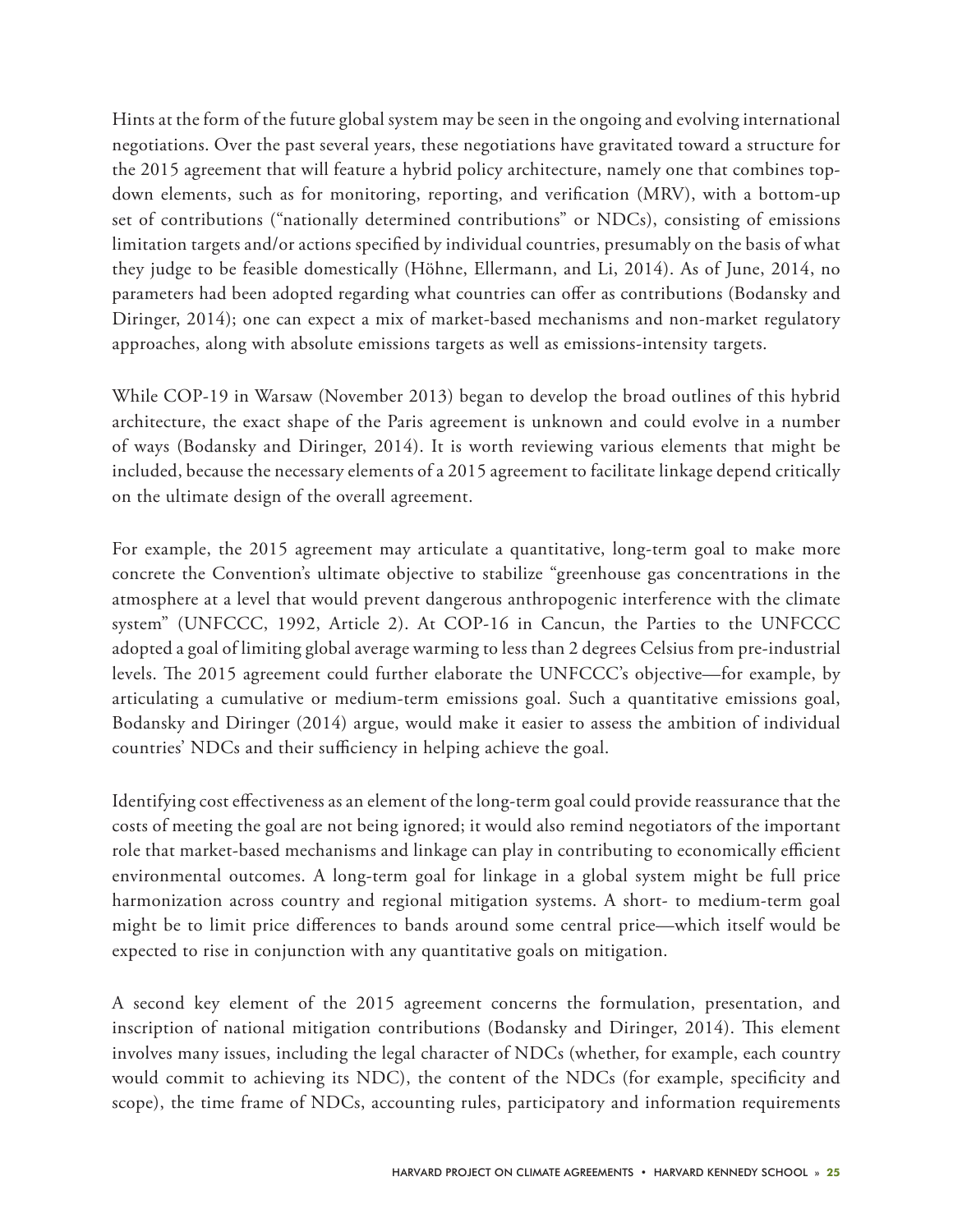(issues of transparency), and *ex ante* review. As Marcu (2014) notes, the sooner details are resolved over the shape of the 2015 agreement and how countries intend to implement their NDCs, the sooner markets can begin to develop and function.

A third element is the process for revising NDCs. Revisions might be left to the discretion of individual parties, they might require collective agreement among all parties, or something in between. How this plays out will have implications for market mechanisms and linked systems.

A fourth element is the degree of transparency and accountability in implementing NDCs. This set of issues parallels existing efforts under the Kyoto Protocol to review compliance with Kyoto emission targets, as well as MRV requirements negotiated in the Cancun Agreements. Transparency and accountability are critical to the success of linkage mechanisms.

Finally, there is the issue of whether and how subsequent rounds of NDCs will be negotiated (Bodansky and Diringer, 2014). The design of linked market-based mechanisms will need to take into account the time frame and level of uncertainty about out-year commitments when addressing such issues as banking and borrowing, sunset provisions for linkage agreements, and other dynamic market-related design issues.

# 3.3.2 Long-Term Role for Linkage under the Durban Platform

A set of unilateral emissions-limitation contributions that is part of a hybrid policy architecture under the 2015 agreement, combined with a decentralized set of links, could result in a more costeffective outcome (Jaffe, Ranson, and Stavins, 2010). The near-term outlines of this approach may already be emerging, with regional trading partners choosing to link directly with each other, with broader indirect linkages via the CDM or through new sectoral crediting mechanisms. As more jurisdictions establish cap-and-trade and other systems, this fragmented near-term system could evolve into a broader bottom-up architecture that includes a set of direct linkages.

Whether such a decentralized architecture actually achieves meaningful environmental results in a cost-effective manner depends on several factors. A sufficient number of large emitter countries (industrialized and developing) would have to agree to participate and commit to substantial unilateral emissions reductions. In the case of industrialized countries, commitments would need to be self-motivated—in part driven by internal politics. In some developing countries, and especially in the least developed countries, commitments would likely depend on incentives provided by developed countries. Such incentives could be positive—for example, developed countries could offer financial support for climate abatement policies and the opportunity to sell allowances or offset credits. Developed countries could also create negative incentives for participation, for example by imposing carbon-border-tax adjustments as a condition for the opportunity to sell offset credits. For this type of international policy architecture to be cost-effective would require links among GHG trading systems in industrialized and developing countries.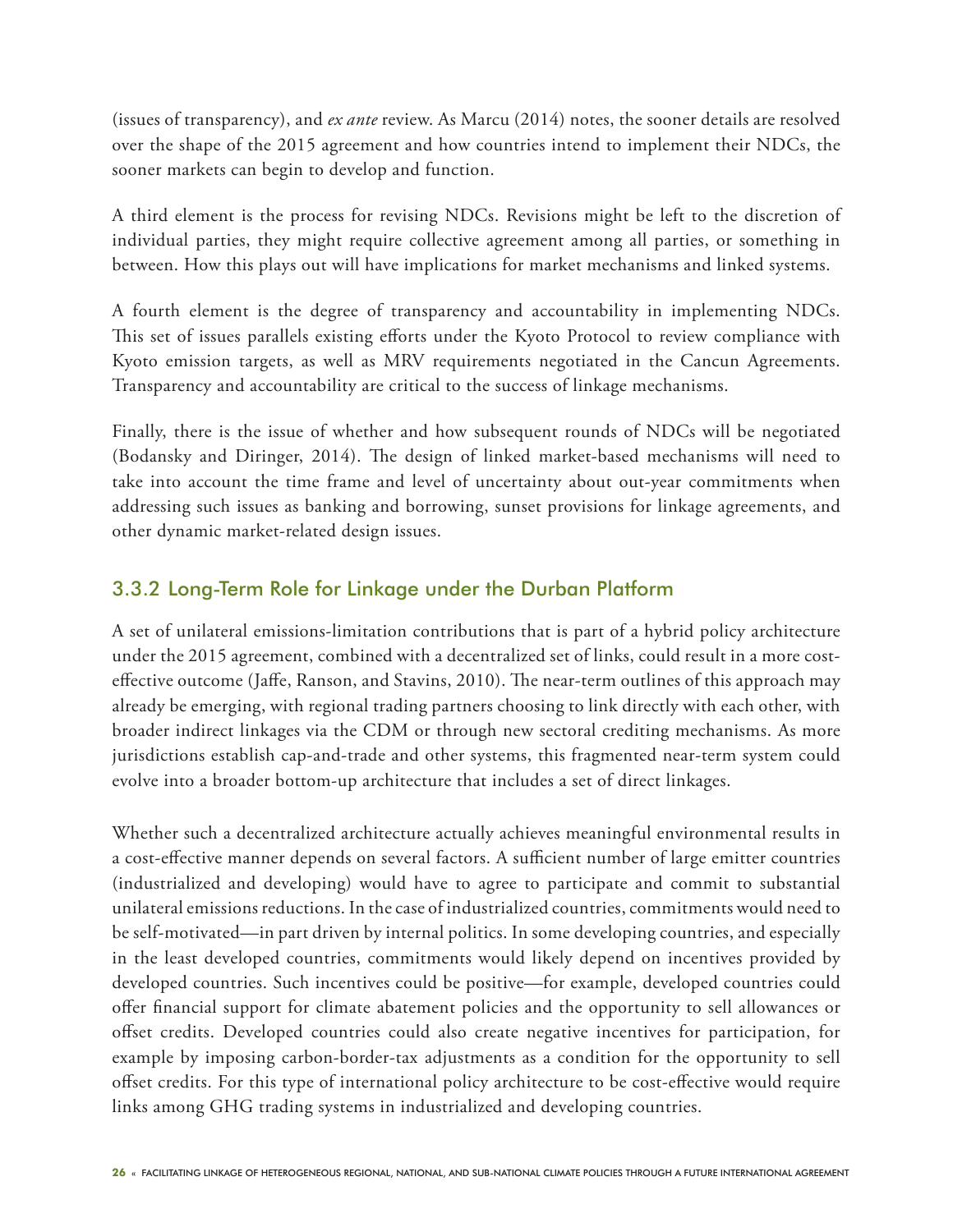#### 3.3.3 A Role for the 2015 Agreement to Facilitate Linkage

It will likely be left to the top-down (or centralized, UNFCCC-based) components of the 2015 agreement to provide mechanisms—and institutions—to compare contributions and verify performance, in part to measure progress toward global goals. In addition, preliminary international discussions and negotiations to facilitate the use of markets to enhance the cost effectiveness of approaches to reduce emissions have already commenced under the UNFCCC in the form of the FVA.

The FVA can consist of a set of components and rules designed to increase the likelihood that the various national approaches used for mitigation meet some set of common standards, especially in terms of environmental integrity (Carbon Market Forum, 2012) and accounting rules. The FVA would thereby focus on mitigation actions that produce reductions (units) used for compliance with international obligations by a jurisdiction other than the one where they were created or issued. Such actions can be market or non-market based. In other words, the FVA could facilitate linkage of heterogeneous national climate policies under the 2015 Agreement.

Key objectives of the FVA might include helping to ensure that internationally traded units used for compliance under the Paris agreement are reported, reviewed, and tracked to avoid double-counting. FVA rules and standards might be informed by, or build upon, Kyoto Protocol flexible-mechanism resources, such as the International Transaction Log, and on the resources of jurisdictions with existing market systems, such as the European Union's central registry (Marcu, 2014).

It is clear that, under the umbrella of the FVA, UNFCCC Parties and observers are considering how emissions reductions under a 2015 agreement, including reductions achieved with nonmarket mechanisms, can be transferred between and among governments—that is, to a close approximation, how such mitigation-reduction systems might be linked. Parties and observers are also considering how the FVA could be used to link existing or future market-based mechanisms that provide for emissions trading between private parties.

# **3.4 Potential Design Elements in an International Agreement to Facilitate Linkage**

Specific elements of a future international policy architecture under the 2015 agreement could help facilitate the growth and operation of a robust system of international linkages between regional, national, and sub-national policies. On the other hand, other potential elements of a new agreement could get in the way of effective, bottom-up linkage.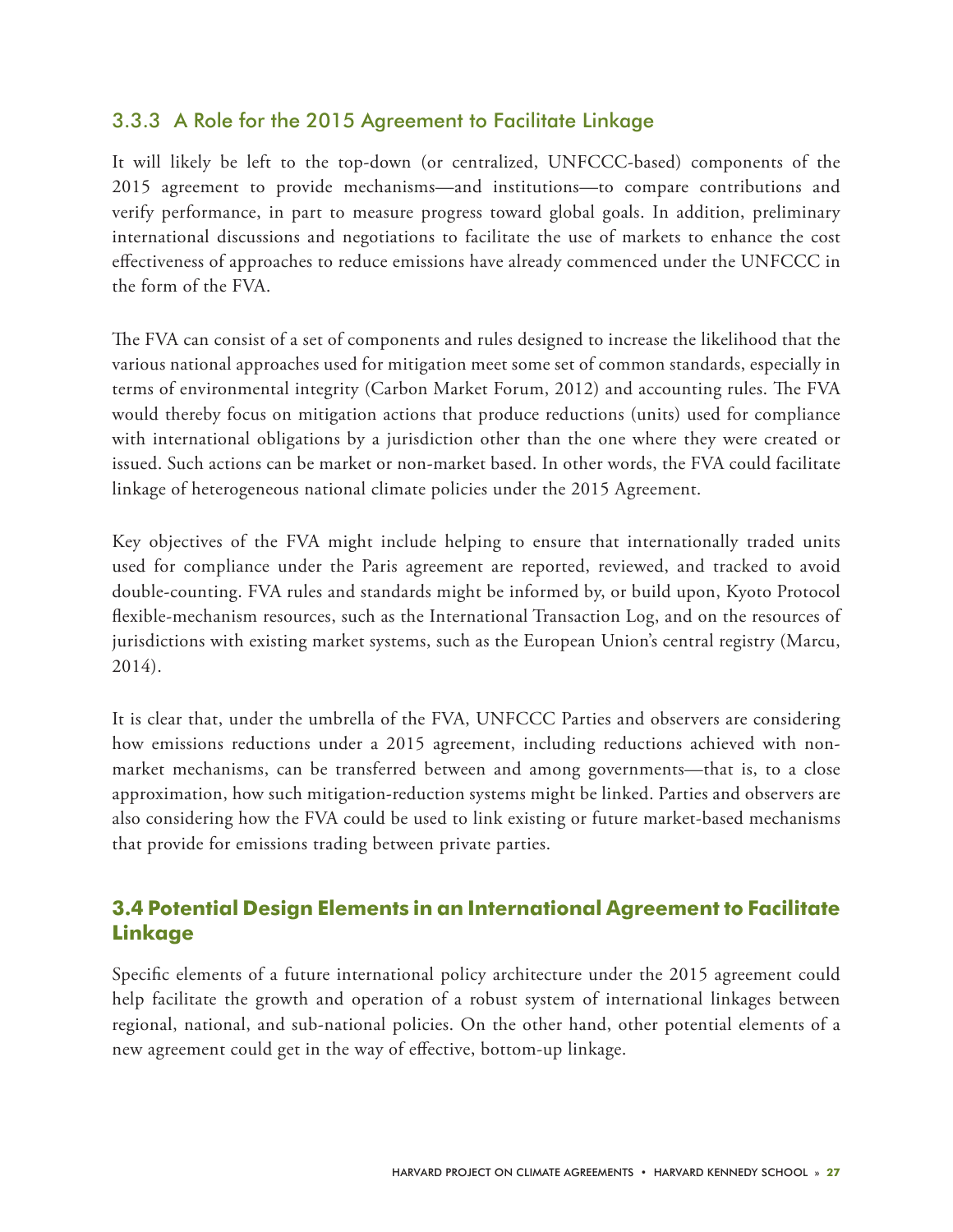#### 3.4.1 Elements That Would Inhibit Effective Linkage

One design element that would have the effect of inhibiting international linkage would be overly prescriptive or restrictive rules on allowable trading across linked systems. A clear example would be a requirement (or even a preference) for domestic actions to achieve national commitments. Such a "supplementarity principle" can render cross-border linkage difficult or impossible, and thereby drive up compliance costs, decrease international ambition, and reduce the feasibility of reaching an agreement.

For example, several provisions of the Kyoto Protocol suggest that internal emissions abatement should take precedence over compliance through the Protocol's flexibility mechanisms (International Emissions Trading, Joint Implementation, and the CDM), $^{24}$  but the precise meaning of this principle of supplementarity has been debated since the adoption of the Protocol. Also, as noted previously, limits on the use of foreign offsets for compliance are common in existing regional, national, and sub-national cap-and-trade systems.

A second (and related) issue is the confusion that can arise from competing and conflicting objectives and rules between the UNFCCC and regional or national trading systems. An example is the controversy over CDM credits issued for projects that target industrial gases such as HFC-23 and nitrous oxide (N2O) from adipic acid production. Responding to concerns that access to CDM credits was creating perverse incentives to continue or even increase production of these gases, the EU ETS disallowed the use of CDM credits from industrial gas projects for purposes of ETS compliance after 2012 (European Commission, 2011a). The CDM Executive Board, however, continued to issue credits for these projects (albeit with greater restrictions on their use). The controversy sowed confusion and damaged perceptions of carbon trading in general (Marcu, 2014).

The potential for conflicting rules relates to a broader issue about how national or regional carbon mitigation systems become recognized as valid for purposes of meeting international commitments under the Paris agreement. Marcu (2014) notes two possible approaches (approval and transparency) by which reductions under domestic systems might become eligible for counting in the UNFCCC context. The former approach would require explicit COP approval of domestic systems, while the latter would involve the development of model rules through COP negotiations. Domestic systems would then demonstrate how they conform to internationally

<sup>24</sup> Article 6.1 of the Kyoto Protocol states that: "The acquisition of emission reduction units [through trading] shall be supplemental to domestic actions for the purposes of meeting commitments under Article 3." Likewise, Article 17 states that: "Any such trading shall be supplemental to domestic actions for the purpose of meeting quantified emission limitation and reduction commitments under that article." Article 12.3.b states that: "Parties included in Annex I may use the certified emission reductions accruing from such project activities [under the Clean Development Mechanism] to contribute to compliance with part of their quantified emission limitation and reduction commitments under Article 3 …" (UNFCCC, 1998).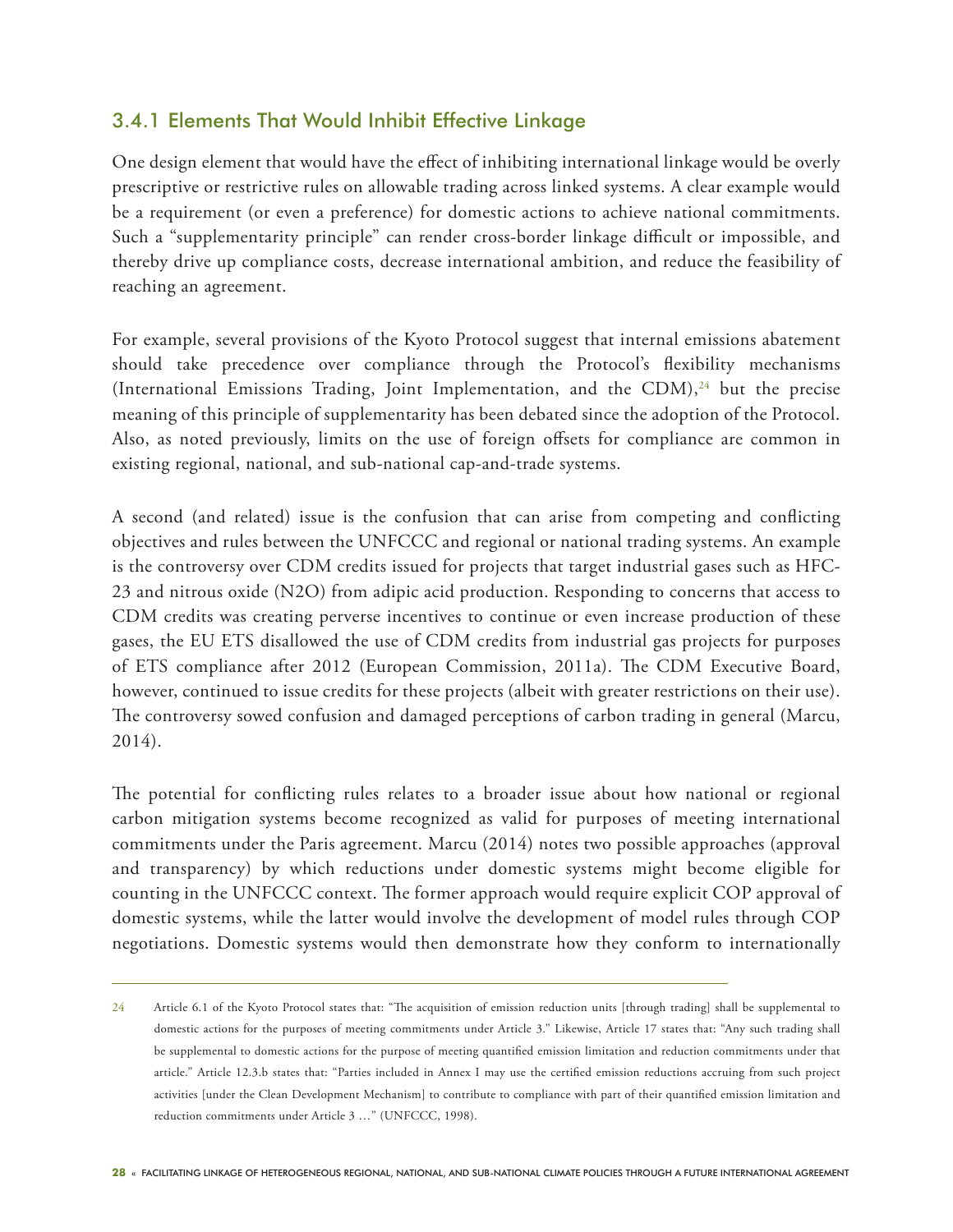agreed templates. The latter approach could be combined with a peer review process but would not require explicit COP approval.25

A third area of potential concern stems from a lack of clarity (or confusion) over objectives. For example, adding a "sustainable development condition" to CDM projects can create confusion in markets (Marcu 2014). This in turn undermines trading across systems, an essential role of linkage.

Finally, rules that restrict which countries can link (for example, allowing linkage only among Annex I countries), or that make it difficult for countries to join the category of countries that can link, would inhibit effective linkage.

# 3.4.2 Elements That Could Facilitate Effective Linkage

If linkage is to play a significant role in executing a hybrid international policy architecture, then several categories of design elements merit consideration for inclusion in the Paris agreement, either directly or by establishing a process for subsequent international negotiations. These elements include: definition of compliance units; registries and tracking; monitoring, verification, and reporting of individual trades; interaction with cost-containment instruments; and oversight and monitoring of the market in aggregate.

Effective linkage requires common definitions of key terms, particularly with respect to the units that are used for compliance purposes. This will be especially important for links between heterogeneous systems, such as between a carbon tax and a cap-and-trade system. A model rule for linkage could be particularly helpful in this area.<sup>26</sup>

Registries and tracking are necessary with linked systems, whether the links bring together a homogeneous or heterogeneous set of policies.<sup>27</sup> Indeed, a key role for the top-down part of a hybrid architecture that allows for international linkage of national policy instruments will be tracking, reporting, and recording allowance unit transactions. A centralized institution could maintain the accounts of parties that hold allowances, record transfers of allowances between

<sup>25</sup> Variations on these two approaches could build on the flexibility mechanisms described in Bodansky and Diringer (2014). These include offering alternatives under which different states may operate to comply with overarching rules, offering default and opt-out clauses, offering opt-in procedures, providing contextual standards to provide flexibility where needed, and using guidelines that serve to set expectations (but not requirements) for behavior and mechanism design.

<sup>26</sup> In regard to market coverage, even a (homogeneous) set of national cap-and-trade systems will differ in many design elements, but not all of these elements will require coordination or harmonization. For example, systems may differ in their scope—that is, in the sectors of their respective economies that are included under an emissions cap—but this difference need not create a barrier to linkage and trading.

<sup>27</sup> This could be particularly important to avoid double counting in overlapping jurisdictions.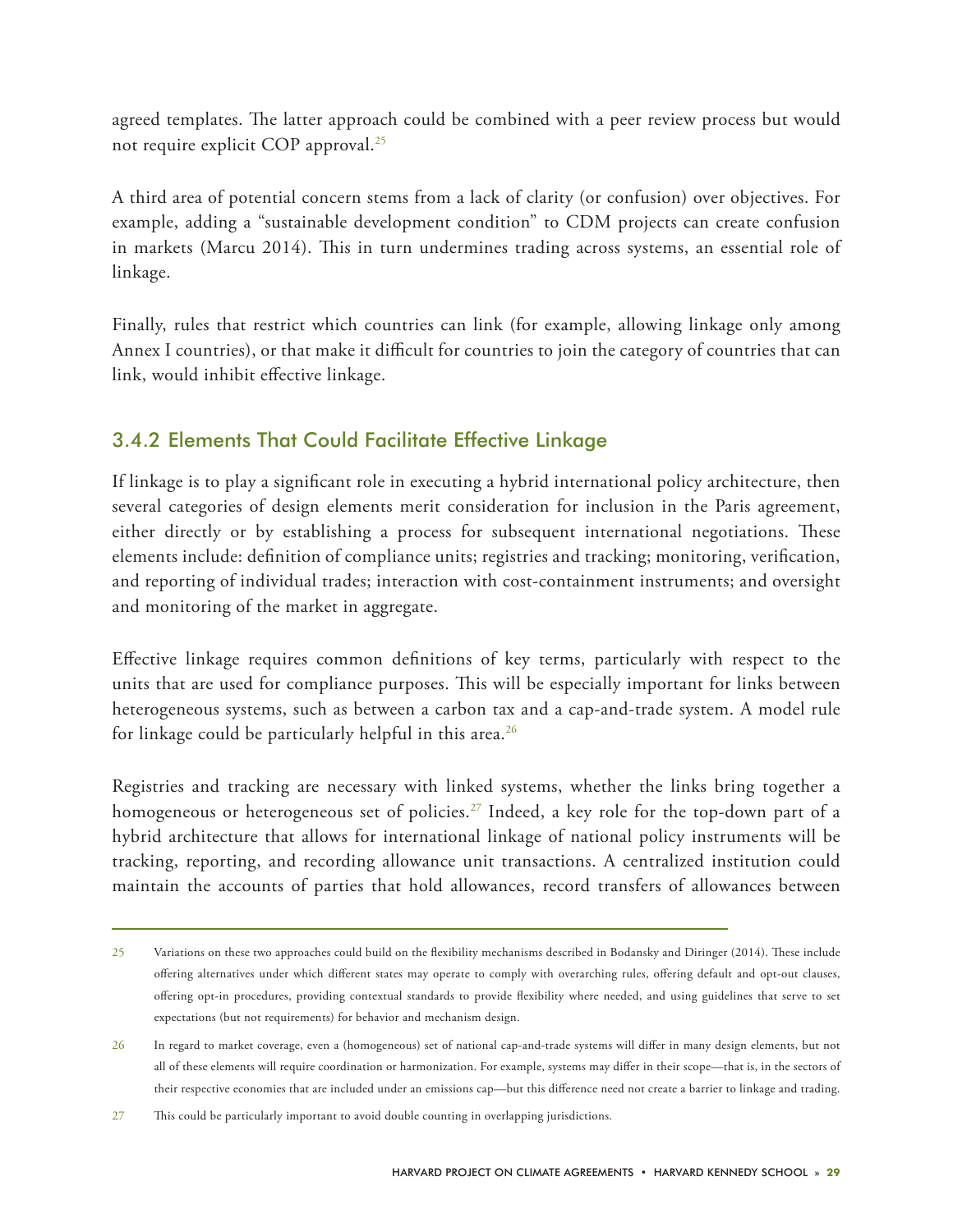account holders, and annually reconcile allowances and verified emissions. This is particularly important because of the likely omission of AAUs from the post 2020 regime (Marcu, 2014). Some form of international compliance unit would contribute to more effective and efficient registry operation and would help avoid double-counting problems.

International compliance units would make the functioning of an international transaction log more straightforward and reduce the administrative burden of reconciling international registries with national registries (Marcu, 2014).<sup>28</sup> There is also a possible role for the UNFCCC to provide centralized registry services for countries that lack the capacity to develop national registries on their own (Marcu 2014). Finally, there may be economies of scale in regionalizing registries for certain developing countries under the auspices of the UNFCCC or some other multilateral institution (for example, the World Bank or a regional development bank).

More broadly, any system, with or without linkage, will require monitoring, verification, and reporting of emissions. Likewise, compliance and enforcement mechanisms are of generic need in any effective agreement.

The interaction of linked systems with cost-containment elements (banking, borrowing, offsets, and price-stabilization mechanisms) raises particular issues in the context of linkage, because in some cases these mechanisms automatically propagate from one linked system to another. Common rules for approving and measuring offsets may be important, and—more broadly—a tiered system of offset categories could be helpful, with jurisdictions choosing their own "exchange rates" for each category.

Finally, market oversight and monitoring, together with various safeguards against market manipulation such as by large holders of allowances who may be able to exercise market power, may increase confidence in the system. In some cases, national and international institutions may already exist, or need only relatively minor additional capacity, to provide these functions.

# **4. FROM THE CONCEPTUAL TO THE CONCRETE: INTERNATIONAL LAW AND LINKAGE**

# **4.1 Possible Functions of the UNFCCC Regime with Respect to Linkage**

The 2015 Paris agreement could play at least four different roles with respect to linkage of heterogeneous policy instruments. First, it could discourage linkage, either by not allowing countries to count international transfers toward their mitigation contributions, or by limiting

<sup>28</sup> Prag *et al.* (2013) argue that mandating a standard type of international compliance unit type may not improve accountability and could add complexity as domestic mitigation schemes evolve over time. While their argument is framed specifically in the context of international units as a feature of the FVA, they make the useful general point that what is especially important is that standards underlie the creation of any units that are designed to comply with commitments made under the Paris agreement.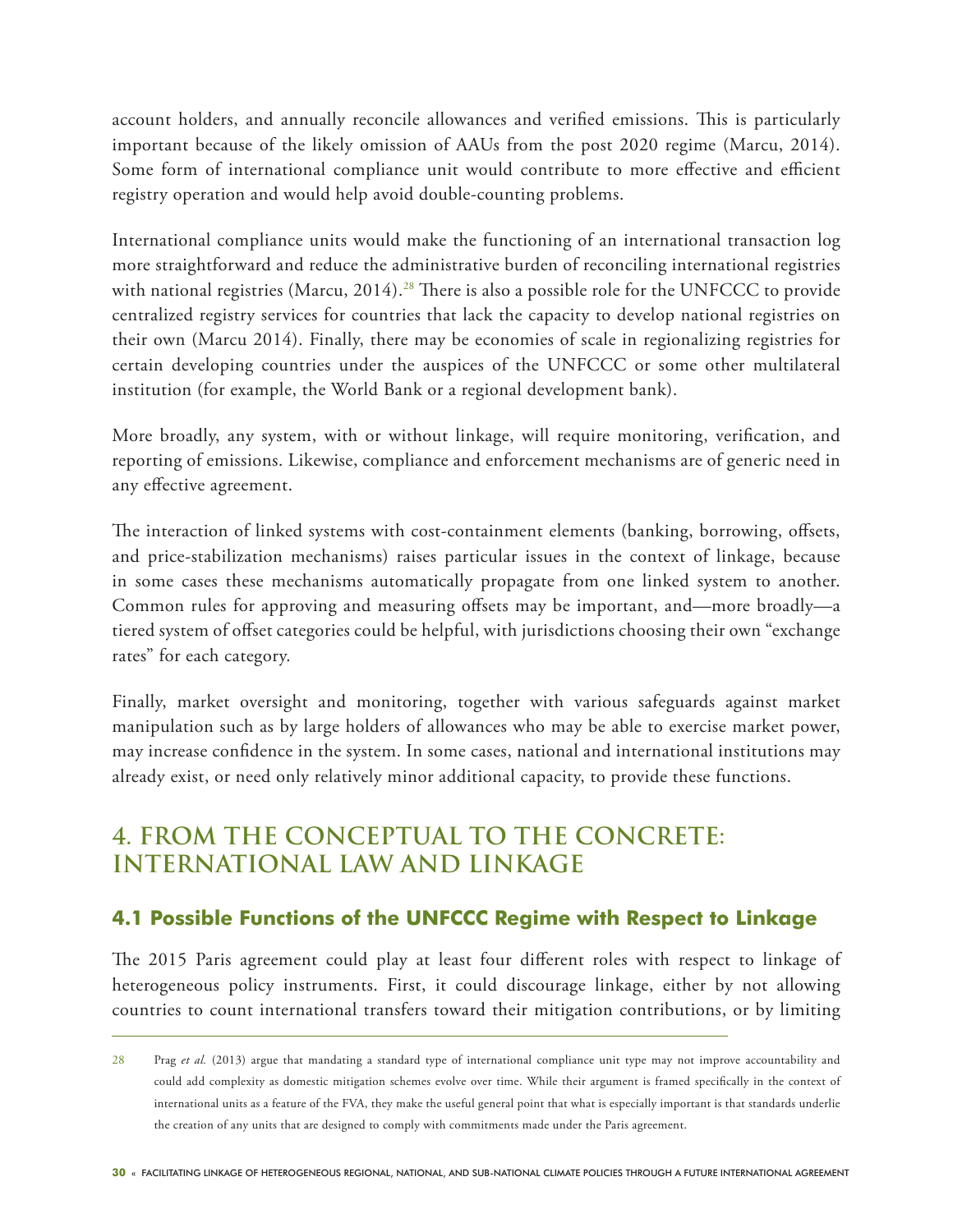the number or types of transferred units that can be counted for compliance purposes. Second, the agreement could be silent on the topic of linkage, creating legal and regulatory uncertainty about whether international transfers are allowed. Third, it could expressly authorize linkage but not provide any further details about how linkage should occur, leaving it up either to future UNFCCC negotiating sessions to work out the details or to national governments to develop bilateral or multilateral linkage arrangements. Finally, the Paris agreement could establish institutional arrangements and rules that facilitate and promote linkage.

In pursuing this last role—namely, facilitating and promoting linkage—the UNFCCC regime could serve three related functions. First, it could provide an international infrastructure for linkage—for example, an international system for MRV, an international transaction log to register transfers between national systems and prevent double counting, and an international compliance mechanism. Second, it could play a regulatory function, for example by establishing minimum standards to ensure that linkage arrangements do not undermine the environmental integrity of international and domestic climate change efforts or by requiring international certification for linkage arrangements that will be used for international compliance. Third, the UNFCCC could also play a coordinating function, providing harmonized or model rules for national trading systems and/or international linkages in order to reduce the transaction costs of linkage.

# **4.2 Key Variables**

Rules relating to linkage could be formulated in many different ways in the 2015 outcome. They could be mandatory or optional; uniform or harmonized; and formalized in a legally binding, hard-law instrument, such as a treaty, or in a non-binding instrument, such as a COP decision, model rule, or guidelines.

International trade and finance instruments, such as those outlined in section 3.1, provide illustrations of these different options, as well as insights into how GHG linkage could be governed. Presently, a wide range of different types of agreements and organizations govern international trade and finance. An analysis of these approaches shows how different governance functions relating to linkage can be legally implemented, demonstrates that different governance approaches are preferred for different objectives, and suggests that some types of legal instruments are better suited to implementing a particular governance function.

### 4.2.1 Mandatory vs. Optional

Rules for multilateral linkage in the 2015 outcome could be mandatory or optional. International instruments relating to finance and trade provide illustrations of these different options. The GATT, for example, sets mandatory rules limiting barriers to trade such as quotas. In contrast, the Convention on the International Sale of Goods (CISG) sets default rules, which parties are free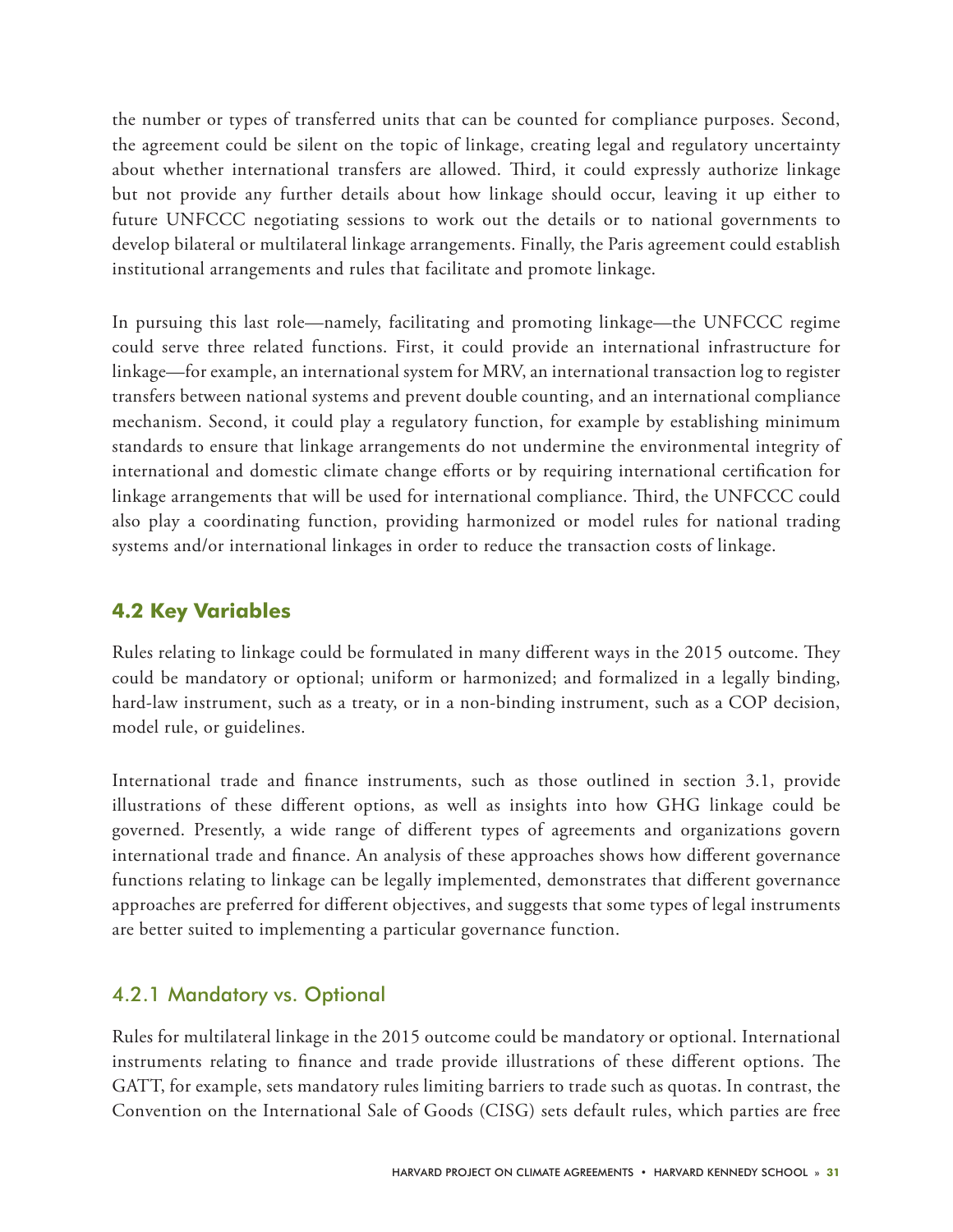to depart from in negotiating sales contracts. The OECD Model Tax Convention (OECDMTC) is even less directive than the CISG—it merely serves as a template that nations can choose to use as a starting point for bilateral negotiations.

In general, mandatory rules are appropriate to address "cooperation" problems, where each nation has an incentive to cooperate only if it has an assurance that other nations will reciprocate. In contrast, optional rules—such as the CISG or OECDMTC rules—are useful in addressing "coordination" problems, where harmonized rules help to lower transaction costs.

The 2015 outcome could include a mixture of mandatory and optional elements. For example, it could commit parties undertaking linkage to a system of international tracking and review, but leave issues related to market coverage, cost containment, and treatment of new emitters and emitter closures to be addressed through informal coordination among national regulators or through the development of a model rule or guidelines by the COP, the Subsidiary Body for Implementation (SBI), or a non-UNFCCC institution.

# 4.2.2 Uniform vs. Harmonized

Multilateral linkage rules could provide for greater or less uniformity among national policies or linkage arrangements. Some international instruments specify highly detailed rules, which produce uniform results. The Kyoto Protocol and Marrakesh Accords, for example, prescribe precise rules to track and account for transfers of compliance units between parties. Other instruments prescribe more general standards, which harmonize national approaches (i.e., ensure some level of similarity), but give parties flexibility to take into account their particular circumstances. The IPCC inventory guidelines, for example, provide methodologies for estimating GHG emissions, but allow nations to choose among different tiers, so that officials can use methods appropriate for their resources and can focus on those emissions that are most significant to their national totals (IPCC, 2006).

Uniformity and harmonization each have their advantages. Uniformity reduces transaction costs and creates greater policy certainty. But harmonization allows nations to take into account their particular circumstances and values, and therefore tends to be easier to achieve. Moreover, harmonization leaves some room for nations to experiment and may thus promote more dynamic systems that have a greater capacity to evolve over time.

From the perspective of market participants, international carbon trading would be easiest if every nation adopted the same linkage rules, so that trade between any two countries occurred in exactly the same way. However, this level of uniformity is unlikely to be achieved in the near term (if ever), and is unnecessary for linkage to be widely adopted. While some elements of linkage may require uniform rules, most can be addressed by harmonized rules—in other words, rules that are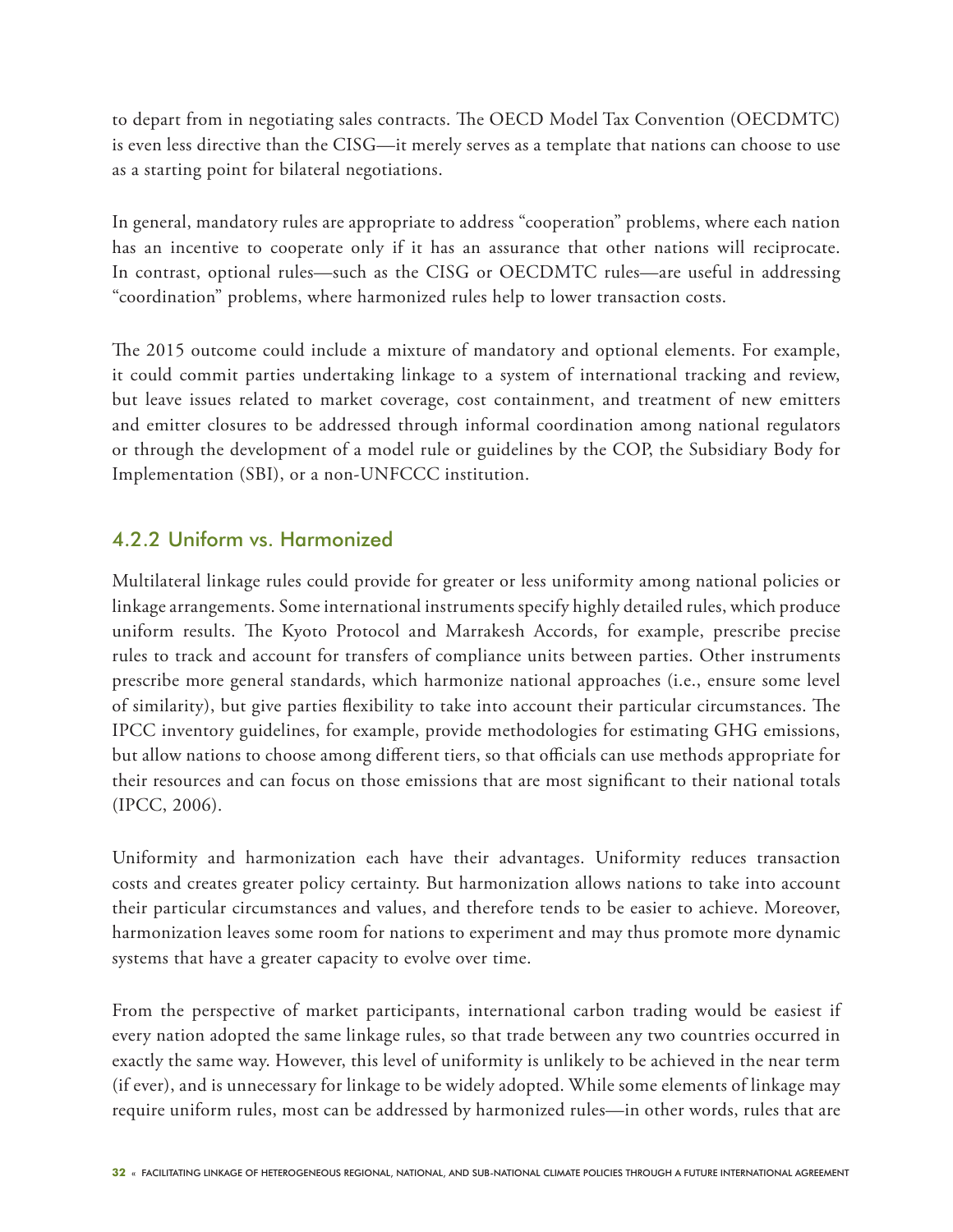similar but not identical. For example, uniform rules may be needed to define the units of trade and to track units to avoid double counting internationally (Tuerk, *et al.*, 2009). But procedures for MRV and crediting may require only broad adherence to minimum standards, to ensure that emission reductions actually occur, while leaving countries free to adopt more stringent rules that limit the use of emissions credits.

Importantly, some issues relevant to linkage can be addressed through local, non-harmonized rules. For example, national cap-and-trade systems could adopt different allocation methods and yet still be effectively linked. Insisting on uniform rules for all elements of linkage in the 2015 outcome would thus be unnecessary and counter-productive. It would not yield more linkage activity, and it would delay the adoption of international legal instruments to facilitate linkage. A mixture of more and less uniform rules, providing for a spectrum of harmonization, is best for facilitating linkage.

# 4.2.3 Hard vs. Soft

Multilateral linkage rules could be contained in international instruments that are either "hard" or "soft" (Shelton, 2003). Treaties such as the UNFCCC, the Kyoto Protocol, the GATT, and the CISG represent hard law, and are legally-binding as a matter of international law. In contrast, political agreements, guidelines, model rules, and recommendations serve a prescriptive function but are not legal instruments—hence they represent soft law.

Because hard legal instruments provide a stronger signal of commitment than soft-law instruments and are potentially applicable directly in domestic courts, they are useful for addressing issues where reciprocity or domestic enforcement is important (Tuerk *et al.*, 2009). Hard-law instruments provide greater certainty, but are generally more difficult to negotiate and revise. For example, the WTO Uruguay Round agreements took eight years to negotiate, and the Doha Round of revisions to the WTO is still underway after thirteen years.

In contrast, soft-law instruments are typically easier to adopt and amend, thus making them useful for addressing issues in their early phases, when there may not be sufficient political will to adopt a treaty or when it may be necessary to revise the rules on a regular basis in response to new information and circumstances. The Basel Capital Accords, for example, were quickly revised in response to the 2008 financial crisis, with Basel III being adopted in 2010.

A number of soft law standards have already been adopted to harmonize national climate mitigation systems, outside of the UNFCCC. For example, the International Standards Organization (ISO) has promulgated standards for monitoring and reporting GHG emissions and emissions reductions at the organization and project level (ISO, 2009a; ISO, 2009b; ISO, 2013a); ISO standards also exist for validating or verifying GHG reduction claims (ISO, 2009c; ISO, 2011; ISO, 2013b).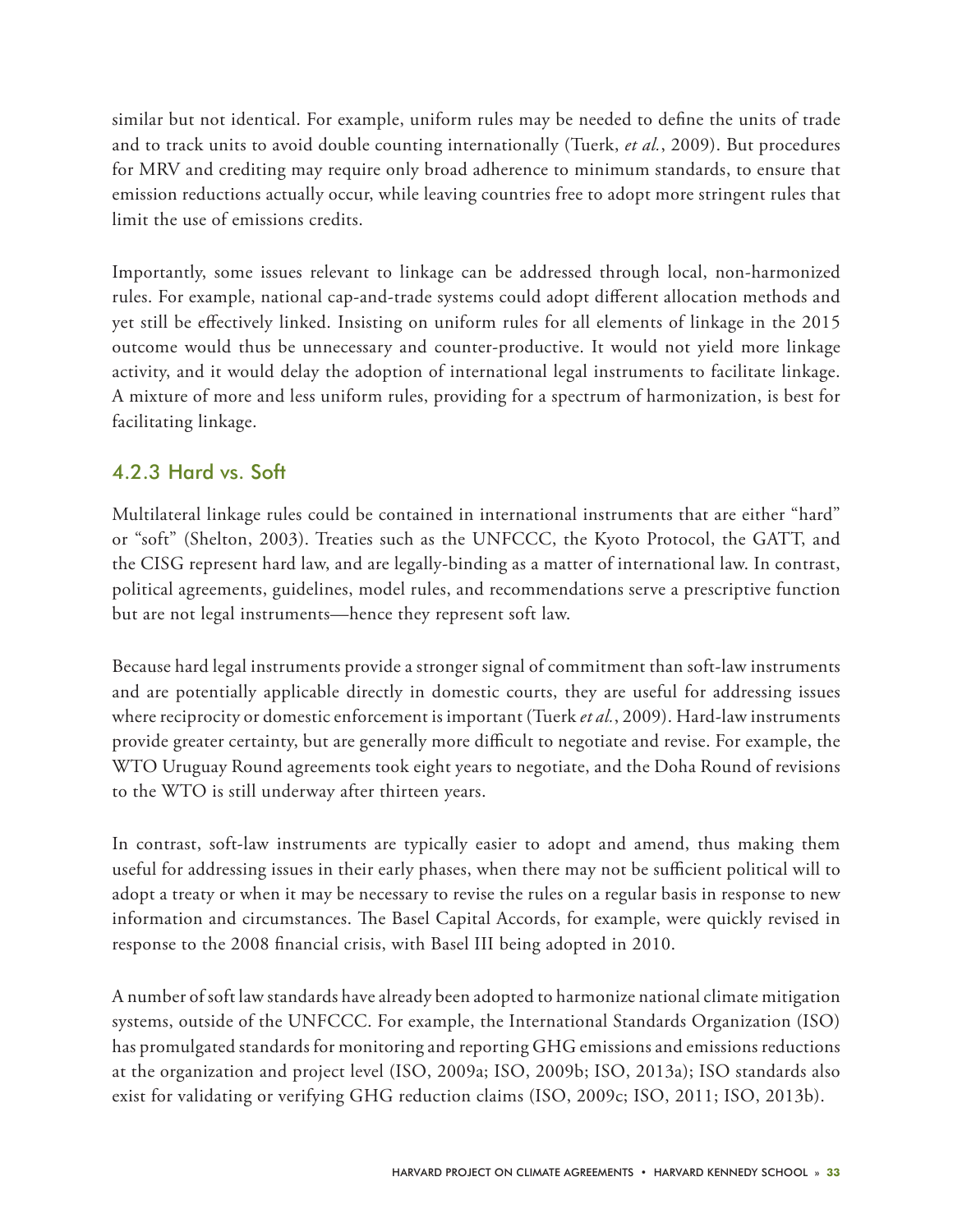A mixture of hard- and soft-law instruments might be best suited to facilitate linkage. Core elements might be contained in a hard-law instrument that is comparatively difficult to amend. A provision in a hard-law instrument that mitigation-unit transfers can count towards a party's emission-reduction contribution would likely be required for wide-scale linkage to occur.<sup>29</sup> A hard-law instrument might also include model rules defining the units to be used for linkage, as well as a requirement that parties allow international tracking of units in order to engage in linkage.

Other elements of linkage, however, could potentially be addressed in soft-law instruments or through informal coordination among national regulators. Either of these approaches would allow for greater flexibility to make changes in the future. For example, minimum standards for national and international MRV, registries, and crediting mechanisms might be set forth in softlaw instruments. Although soft-law instruments are not legally binding, compliance could be assured by making compliance a condition of linkage, just as national governments have required compliance with the FATF and Basel Committee standards as a condition for granting access to their domestic financial markets.

### 4.2.4 Relationships among variables

Mandatoriness, uniformity, and legal form are independent variables; they need not co-vary. The capital adequacy requirements in the Basel Accords are phrased in mandatory rather than optional terms, even though the various Basel Accords are soft-law instruments. Similarly, ISO standards may be very precise, even though they are not legally binding. Conversely, the CISG is a legal agreement, and hence qualifies as hard law, even though it sets forth non-mandatory, default rules from which parties may deviate.

Nevertheless, mandatoriness, uniformity, and legal form are related in that they all tend to increase the capacity of a rule to constrain behavior. Thus, rules that address systemic risks or collective action problems are ideally formulated in precise, mandatory, and legally binding terms, all else being equal. In contrast, rules intended to address coordination problems may be optional and soft.

# **4.3 Linkage in the International Climate Change Regime to Date**

From the outset, the UN climate change regime has recognized the potential role of linkage in promoting cost-effective emissions mitigation. Indeed, rules adopted to date as part of that regime illustrate many of the options for addressing linkage in the 2015 agreement.

<sup>29</sup> Such an agreement could be conditioned on both linked systems adopting international minimum standards, as discussed below.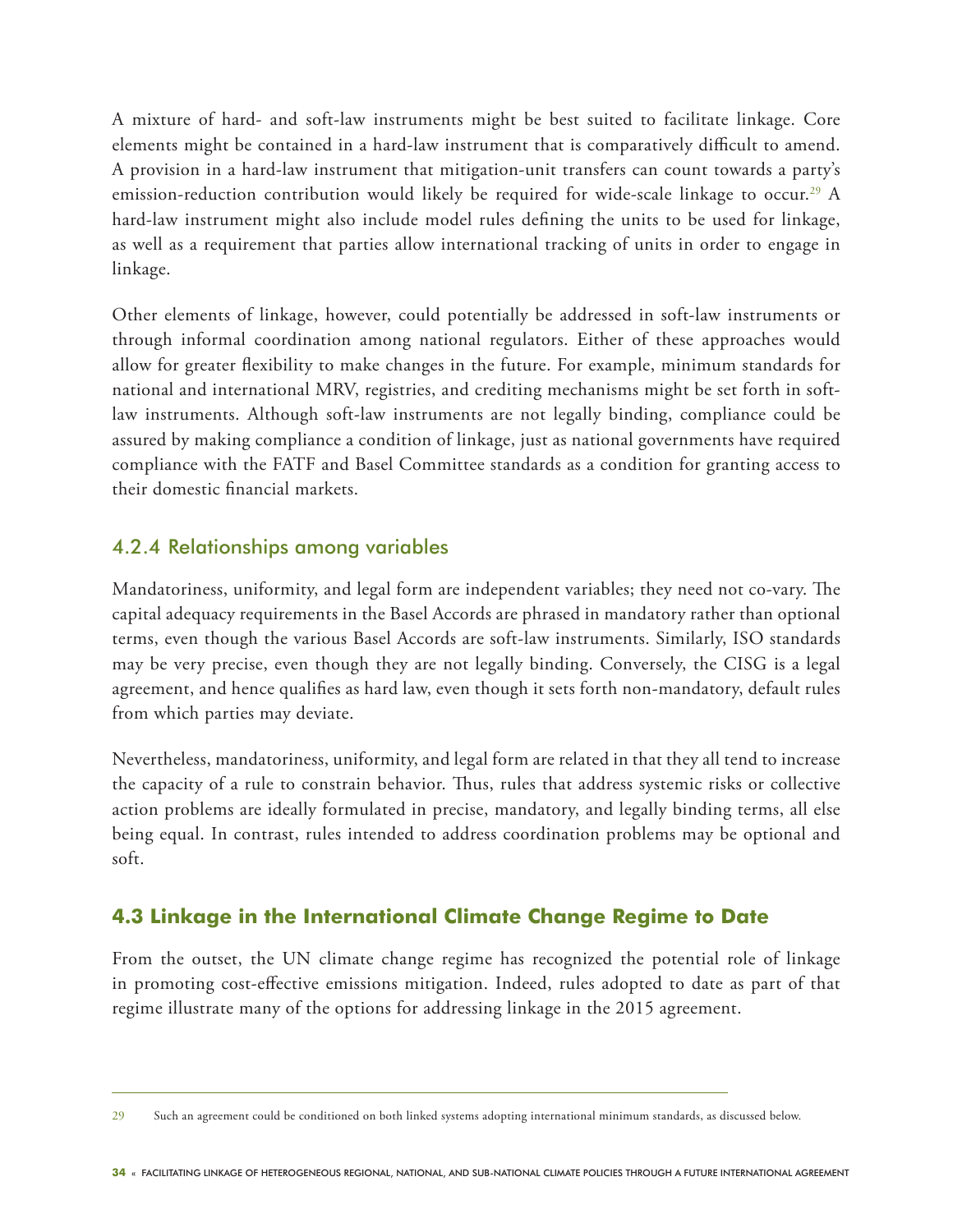#### 4.3.1 UNFCCC

The UNFCCC provides the seed for international linkages by allowing developed countries to implement mitigation policies "jointly with other Parties" (UNFCCC, 1992, Article 4.2(a)). Although countries might decide to link their mitigation policies even in the absence of a multilateral climate change regime like the UNFCCC (for the reasons discussed in sections 2.3 and 2.5), Article 4.2(a) provides an incentive for linkage by implicitly authorizing parties to use transferred units for international compliance purposes.

The history of the Activities Implemented Jointly (AIJ) mechanism under the UNFCCC (not to be confused with Joint Implementation under the Kyoto Protocol), however, illustrates the potential for undermining agreement on a general linkage provision in the process of elaborating more specific rules. The rules adopted by the COP for AIJ severely restricted the use of this mechanism, by providing that developed countries could not count activities implemented jointly with developing countries towards fulfillment of their commitments and by providing that such activities are "supplemental, and should only be treated as a subsidiary means of achieving the objective of the Convention" (UNFCCC, 1995, Decision 5/CP.1, par. c). In practice, comparatively few activities implemented jointly were initiated under the UNFCCC (UNFCCC, 2006).

### 4.3.2 Kyoto Protocol

The Kyoto Protocol went much further in promoting linkage: it established three linkage mechanisms—International Emissions Trading, Joint Implementation, and the Clean Development Mechanism (CDM)—and by allowing transferred units to count towards international compliance.30 In contrast to the UNFCCC experience with AIJ, nations ultimately agreed to detailed rules for operationalizing these three linkage mechanisms in the 2001 Marrakesh Accords (UNFCCC, 2001).

The rules elaborated under the Kyoto Protocol illustrate the basic infrastructure required to allow linkages for international compliance purposes. Key elements of this infrastructure include:

- Definition of a common compliance unit, denominated in terms of metric tons of  $\mathrm{CO}_2$  equivalent emissions (UNFCCC, 1998, Article 3).
- An international accounting system for tracking transfers and preventing double counting, through the international transaction log (ITL).

<sup>30</sup> In addition to promoting international linkage, Article 2.1(a)(v) of the Kyoto Protocol implicitly endorses the use of market instruments at the national level by encouraging participating parties to reduce or phase out "market imperfections, fiscal incentives, tax and duty exemptions and subsidies in all greenhouse gas emitting sectors that run counter to the objective of the Convention and application of market instruments" (UNFCCC, 1998).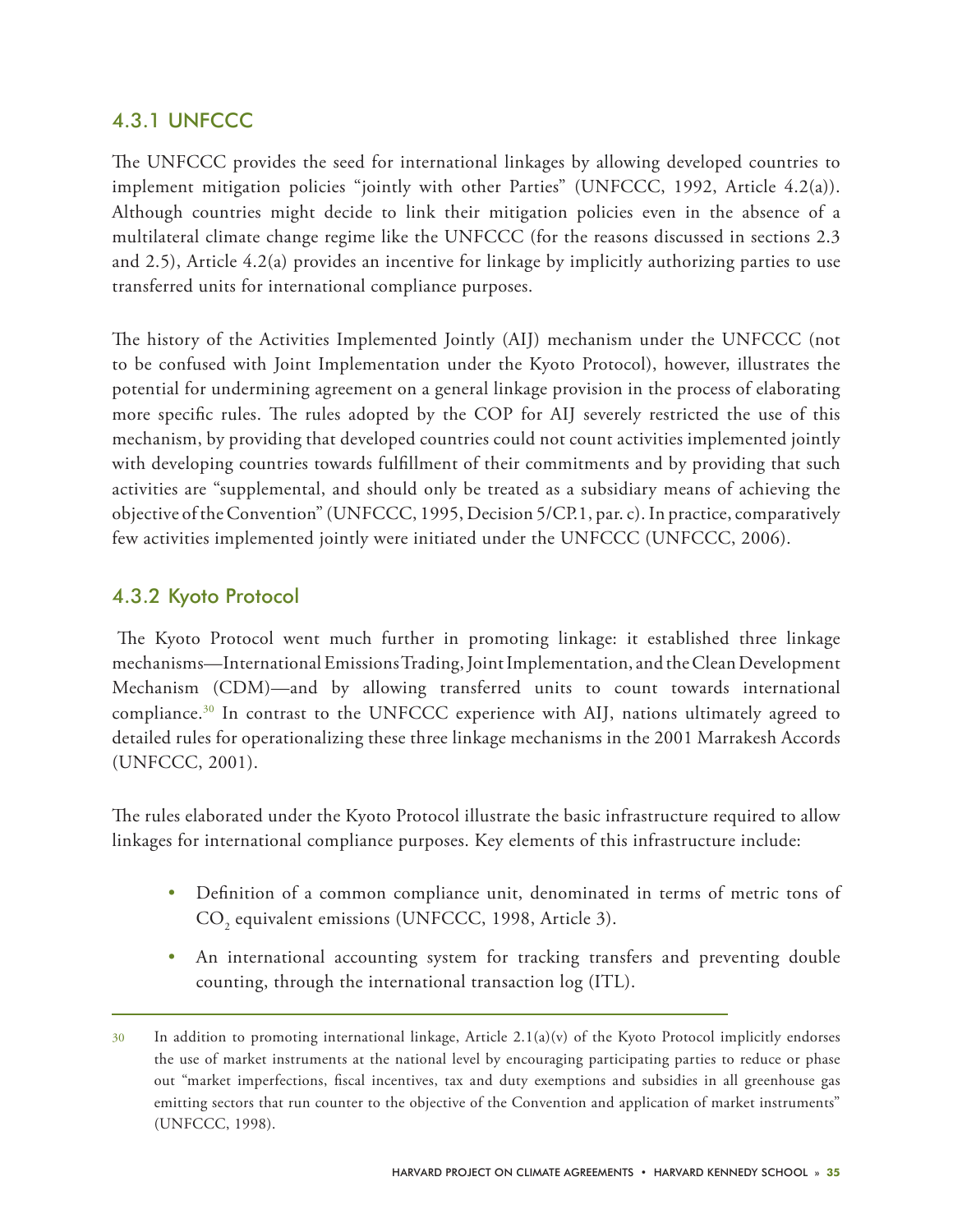- • Minimum standards regarding MRV, to ensure that all parties participating in the Protocol's market mechanisms achieve a basic level of environmental integrity (UNFCCC 1998, Articles 5, 7, 8; UNFCCC, 2001: Marrakesh decisions on national emissions inventory systems and national registries). $31$
- An international credit system—the CDM—to ensure that emissions credits meet a basic level of environmental integrity (UNFCCC, 2008, Article 12).

Experience with the Kyoto Protocol also illustrates that creating an international infrastructure to allow linkage for international compliance purposes does not ensure that countries will, in fact, link their national mitigation systems. The Protocol permits parties to link their national mitigation policies and addresses some of the key issues raised by bilateral linkage—for example, it establishes common MRV standards, thereby streamlining the linkage process. But the Protocol does not require parties to link, nor does it address all of the issues involved in linkage—and comparatively little linkage has actually occurred. For example, the European Union, from the outset, has imposed more restrictions than the Protocol on the use of international credits and has progressively restricted the use of CDM credits in its emissions trading system over time. In practice, if two Kyoto Protocol Parties wish to link, they must negotiate a bilateral linkage agreement, rather than rely solely on the Kyoto Protocol rules.

#### 4.3.3 Framework for Various Approaches

As discussed in section 3.3.3, although the progress of FVA negotiations has been fitful thus far, the FVA could provide a platform for the elaboration of rules for linking heterogeneous national systems to limit emissions.

#### 4.3.4 Partnership for Market Readiness

The Partnership for Market Readiness (PMR) is a World Bank initiative intended to promote the use of market-based instruments, such as emissions trading, in national mitigation policies. Although the PMR largely focuses on capacity building, it also has a harmonizing effect through its promotion of common approaches to issues such as MRV, baseline setting, and crediting, and thereby could help facilitate linkages among national systems (World Bank, 2014c).

### 4.3.5 ICAO and IMO

Finally, both the International Civil Aviation Organization (ICAO) and the International Maritime Organization (IMO) are exploring the use of market-based measures (MBMs) to reduce

<sup>31</sup> For example, the Marrakesh Accords (UNFCCC, 2001) set forth minimum rules for national systems to inventory greenhouse gas emissions and for national registries of compliance units. Compliance with these minimum standards is a condition for participation in the Protocol's market mechanisms.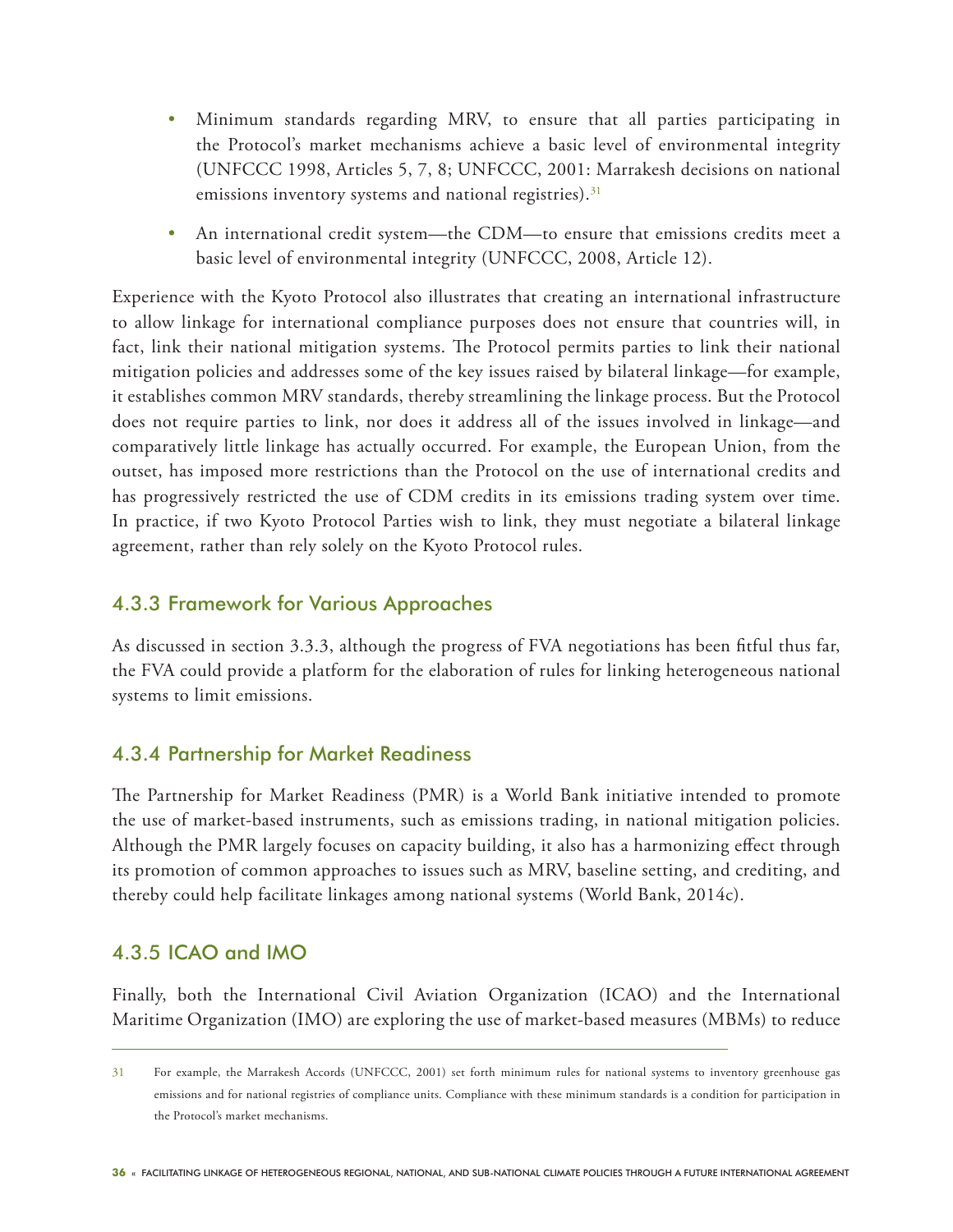emissions from international civil aviation and maritime transport (Van Asselt, 2014). Although these MBMs would serve the same function as linkage—namely, to equalize carbon prices across countries—they are generally being envisioned as uniform international trading systems rather than as linked national systems.

### **4.4 Elements of a 2015 Paris Agreement**

The contents of the Paris outcome are still highly uncertain, so it is difficult to specify in detail how the Paris outcome might address linkage issues. For example, if the Paris outcome makes parties' NDCs legally binding, then linkage could play an important role in enabling countries to comply with their NDCs, through transfers among parties. Conversely, if NDCs are not legally binding, then transfers of contributions among parties would not serve a compliance function, although they could still serve as an indicator of a party's commitment to fulfilling its NDC.

Nevertheless, the broad contours of the 2015 outcome are beginning to come into focus and it is possible to make some preliminary observations about how linkage issues might be addressed. The 2015 outcome is likely to include, at its core, a legally binding agreement that establishes parties' basic commitments as well as the regime's institutional arrangements. Given the difficulties of negotiating a legally-binding agreement in the relatively little time remaining before the Paris COP, as well as the difficulty, for some countries, of ratifying an elaborate agreement, the 2015 agreement is likely to be comparatively brief, addressing only essential issues and doing so in a minimalist manner. More detailed rules addressing issues such as linkage are likely to be put forward in COP decisions. These could be adopted concurrently with the core agreement, as part of the 2015 outcome, or, more likely, the Paris agreement could authorize the COP to adopt rules on linkage at subsequent sessions.

If the Paris agreement leaves the development of rules on linkage to future COP decisions, a key question will be whether these rules must be adopted before linkage can occur. If so, opponents of linkage would have tremendous leverage, since COP decisions require consensus. Alternatively, the Paris agreement could allow parties to move forward with linkage while simply authorizing the COP to adopt additional rules regarding linkage at a future date.

# 4.4.1 Authorization of linkage

The 2015 agreement may not need to authorize linkage between parties, because linkage is already authorized by Article 4.2(a) of the UNFCCC (discussed in section 4.3.1; UNFCCC, 1992). Nevertheless, an explicit statement that parties may transfer portions of their NDCs to other parties and that parties can use transferred units from other jurisdictions to demonstrate that they have met their NDC commitments would be helpful in providing certainty both to governments and to private market participants. Some statement of this sort is likely a necessary condition for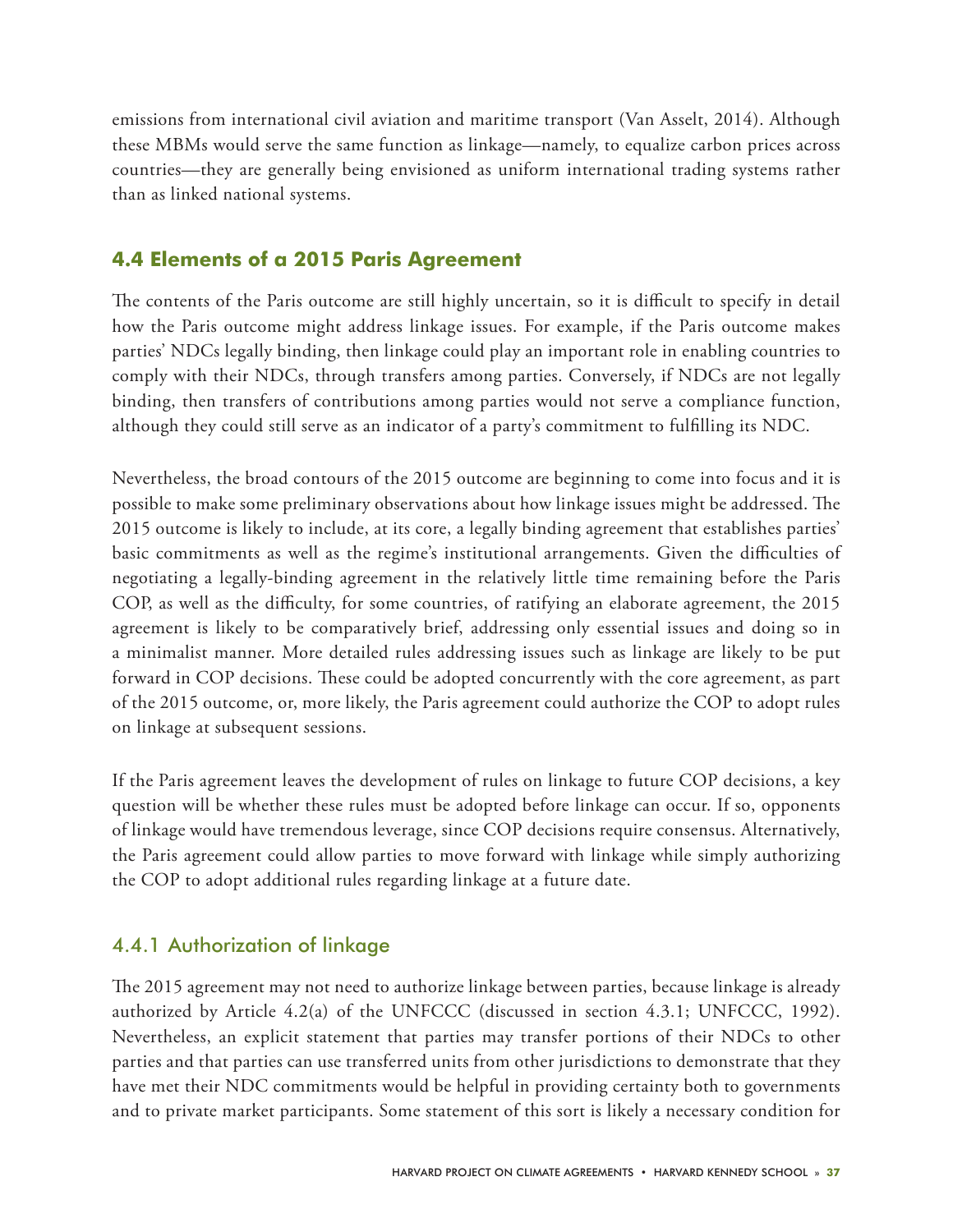widespread linkage to occur. In addition, if it were deemed desirable to allow linkages between parties and non-parties to the new agreement, the agreement should explicitly authorize such linkages.<sup>32</sup> Similarly, the core agreement might authorize the use of CDM credits by parties in achieving their NDCs, thereby providing a common crediting platform for the 2015 agreement.

#### 4.4.2 Minimum standards to ensure environmental integrity

Rules aimed at ensuring environmental integrity could, in theory, be contained in the core 2015 agreement itself or in subsequent COP decisions. But it is unlikely that detailed rules for linkage can be developed in time for inclusion in the core agreement. Nor would including such detailed rules in the core agreement be desirable. Given the difficulties of amending a legally binding instrument, including linkage rules in the core agreement would make it difficult for these rules to evolve in light of experience.

For this reason, minimum standards to ensure environmental integrity should be elaborated in COP decisions—this would include, for example, establishing the requirements for national and international MRV, registries, and crediting mechanisms (Hood *et al.*, 2014; Tuerk *et al.*, 2009). In this case, the function of the core agreement with respect to linkage might be confined to articulating general principles related to environmental integrity, while also authorizing the COP, or another organization, to develop more detailed rules. Minimum standards would not require uniformity among national systems or linkage agreements. MRV and crediting procedures only need to be credible in order for linkage to occur and be sustained, not identical (Tuerk *et al.*, 2009). Parties could have some flexibility in designing their national systems for MRV and crediting, so long as their systems satisfied the agreement's minimum requirements.

As noted earlier, most minimum standards for trade and financial linkages have been developed through soft-law instruments, because these instruments are typically easier to negotiate and adopt and can also be revised more easily, allowing them to evolve over time in response to changing needs and circumstances (Brummer, 2011). Rules for multilateral linkage could also be developed outside the UNFCCC process, by institutions that bring together national regulators, market participants, and private experts. The ISO is one possibility (Metcalf and Weisbach, 2012), but a new, informal institution addressing mitigation linkage is another alternative.

Whatever minimum standards are adopted for multilateral linkage, international oversight of compliance would be important, to ensure the integrity both of the 2015 agreement (to the extent transfers are permitted for international compliance purposes) and of the linked national systems (to the extent transfers count towards domestic compliance). Oversight functions could

<sup>32</sup> Although allowing linkages with non-parties would enhance cost-effectiveness, it would diminish the incentive of non-parties to join the agreement.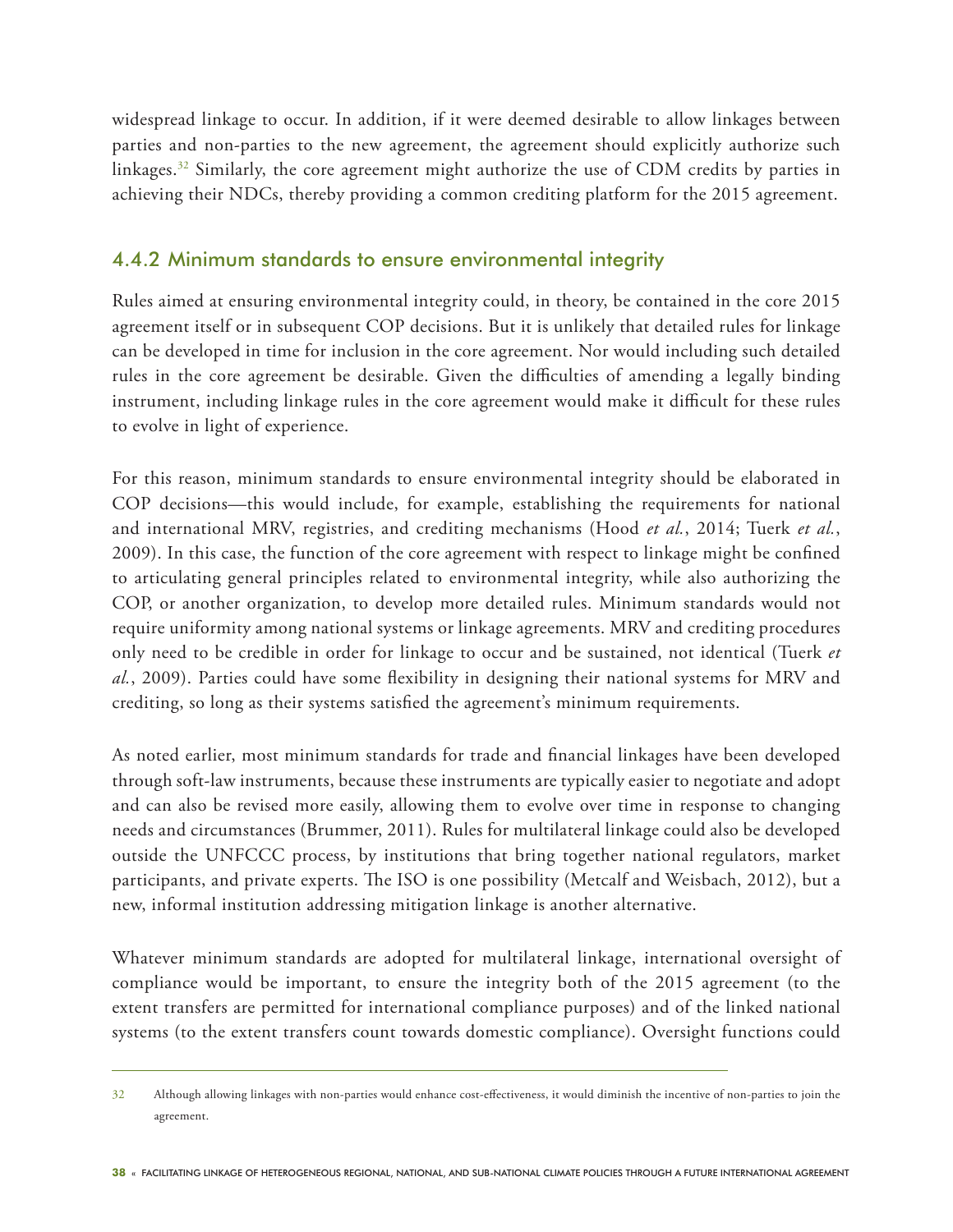be performed by a UNFCCC institution such as the expert review groups that currently review Annex I inventories, by national authorities in linked systems, or by an outside body.<sup>33</sup>

### 4.4.3 Default/Model Rules

Many elements of GHG linkage could be addressed through default or model rules, from which states are free to deviate at their discretion. For example, a model rule might define key terms, including the compliance units (e.g., metric tons  $\mathrm{CO}_2$  equivalent). Rules that may benefit from this approach are typically concerned with the details of linking two regulatory systems. For example, two nations interested in linking their GHG cap-and-trade systems would have to consider rules regarding market coverage, cost containment, banking and borrowing, compliance periods, allocation methods, and the treatment of new emitters and emitter closures (Tuerk *et al.*, 2009; Metcalf and Weisbach 2012). Additional rules would be desirable for linking heterogeneous systems. For example, efforts to link a tax system and a cap-and-trade system must consider the treatment of emission tax payment credits (Metcalf and Weisbach, 2012).

Developing uniform rules to address all of these issues is unrealistic. Current and planned regulatory systems for GHG mitigation vary significantly in size, design, characteristics, and scope. They are tailored to achieve domestic policy objectives and reflect domestic circumstances and the domestic evolution of climate policy (Tuerk *et al.*, 2009). Thus, rules for linking disparate systems would likely need to be too different to support a uniform or even minimum-standard approach.

Despite the need for local flexibility, a degree of harmonization could be achieved through default rules that facilitate linkage by providing a common framework for governments to use when developing their own bilateral or plurilateral linkage agreements. In other words, countries would not need to develop bilateral agreements from scratch; they could choose to adopt some or all of the default rules and thereby shorten the time needed to develop linkage agreements. In addition, the existence of default rules may encourage efforts to harmonize disparate systems over time. As nations reform and update their linkage agreements, they may choose to match the default rules more closely. Over the long term, such harmonization would reduce transaction costs for market participants by reducing the number of different rules that must be learned and complied with.<sup>34</sup>

<sup>33</sup> Examples of international oversight procedures intended to limit systemic risks include the IMF's FSAP, the FATF's peer review process to ensure compliance with the FATF's anti-money-laundering standards (see section 3.1.3.1 for FSAP and FATF), and Reports on Observance of Standards and Codes (ROSCs), which are carried out by the IMF (Scott and Gelpern, 2012; Brummer, 2011).

<sup>34</sup> The Convention on Contracts for the International Sale of Goods (CISG) and the OECD Model Tax Convention (OECDMTC) illustrate the role of default rules in lowering transaction costs. The CISG provides a set of substantive rules that parties can use to prepare contracts; these have become a lingua franca of international commerce (Kröll *et al.*, 2011) and are enforceable in domestic courts. The OECDMTC serves as a basis for over 225 bilateral tax treaties (Miller and Oats 2014). Although the OECDMTC is not binding on any nation, the terms of the convention are so commonly adopted as part of bilateral treaties that they represent, in effect, default rules for bilateral linkages between tax systems.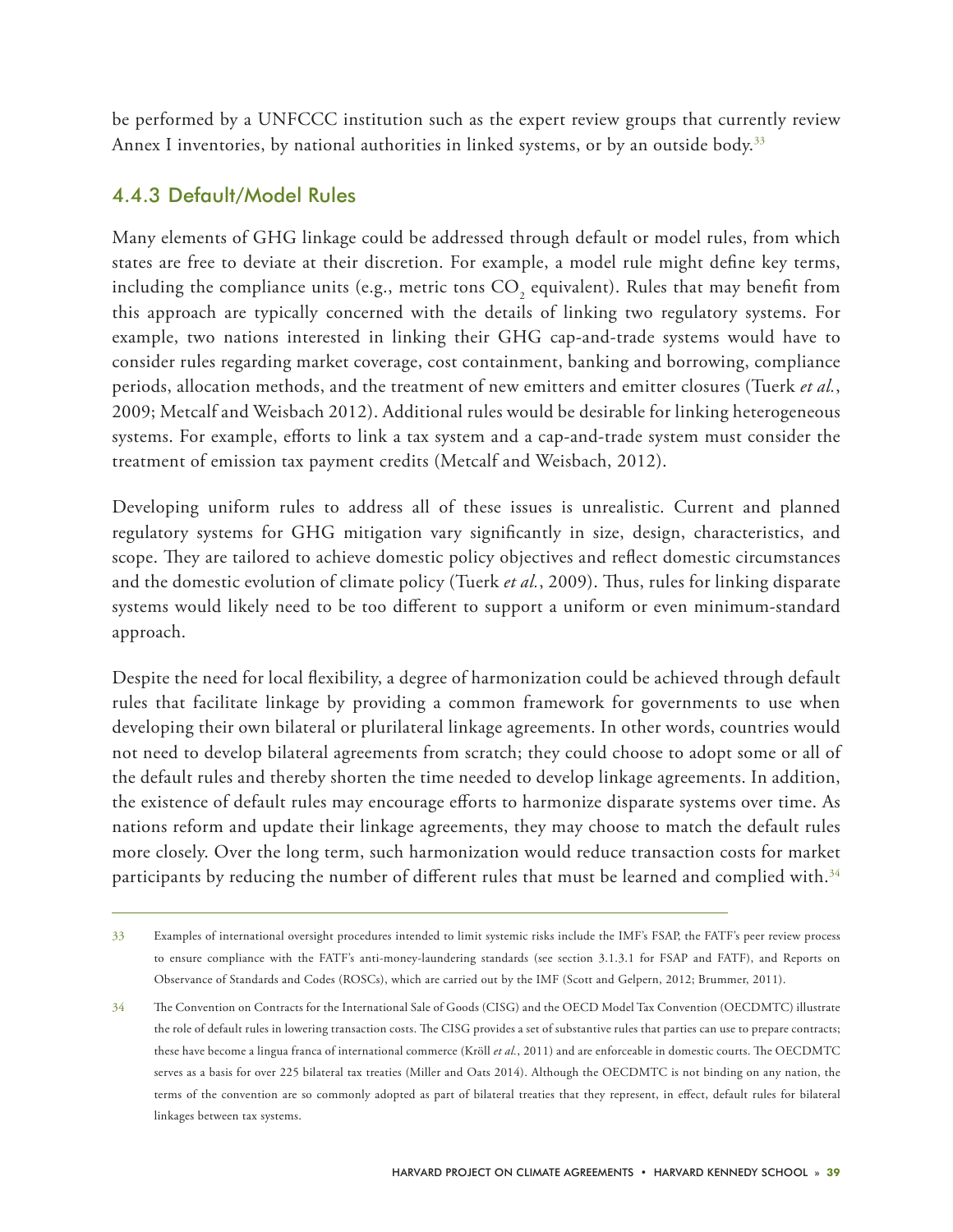Default rules for GHG linkage could be developed by the COP or by an outside institution, and could be adopted via a hard-law multilateral convention or a soft-law approach. The hardlaw approach would deliver maximal certainty and likely has the greatest chance of eventually creating de facto uniform rules. However, a hard-law approach also has several disadvantages. Negotiations may be difficult if not impossible given the disparities between existing and planned systems. Furthermore, because linked carbon markets are a relatively recent phenomenon, rules that appear optimal today may not be optimal in the future. A model-law approach would provide flexibility and allow default rules to evolve through an iterative process, just as model tax treaties have evolved over time.<sup>35</sup> Once linked carbon markets are mature—perhaps decades in the future—a multilateral convention might be appropriate to encourage the default rules to evolve into uniform rules that would reduce transaction costs.

# **5. CONCLUSION**

The upcoming Paris agreement is a critical next step in the on-going international process to reduce global GHG emissions. Whether the agreement will be sufficiently ambitious to put the world on a path toward limiting global average warming to 2 degrees Celsius, as Parties to the UNFCCC have called for, remains to be seen. In general, greater ambition is more easily realized when its costs are low. Market-based mechanisms are an important element in the portfolio of potential actions that can lead to cost-effective solutions. Linkage—between and among market and non-market systems for reducing GHG emissions—is another key element. This paper's contribution is to catalog and assess a variety of ways in which the Paris agreement, and more generally the on-going negotiations, can facilitate and advance linked systems.

If linkage is to play a significant role in a hybrid international policy architecture, then several categories of design elements merit serious consideration for inclusion in the Paris agreement, either directly or by establishing a process for subsequent international negotiations. In general, effective linkage requires common definitions of key terms, including particularly the units to be used for compliance purposes. This will be particularly important for links between heterogeneous systems, and it is an area where a model rule could be particularly helpful.

Second, linkage requires registries and tracking mechanisms, whether the systems being linked are homogeneous or heterogeneous. Indeed, a key role for the top-down part of a hybrid architecture that allows for international linkage of national policy instruments will be the tracking, reporting, and recording of allowance unit transactions. International compliance units would make the functioning of an international transaction log more straightforward and reduce the administrative burden of reconciling international registries with national registries. Minimum standards for

<sup>35</sup> In the U.S. context, the Clean Air Task Force has proposed that the U.S. Environmental Protection Agency issue a model rule for interstate emissions trading, under its proposed power plant rule under section 111(d) of the Clean Air Act (Clean Air Task Force, 2014).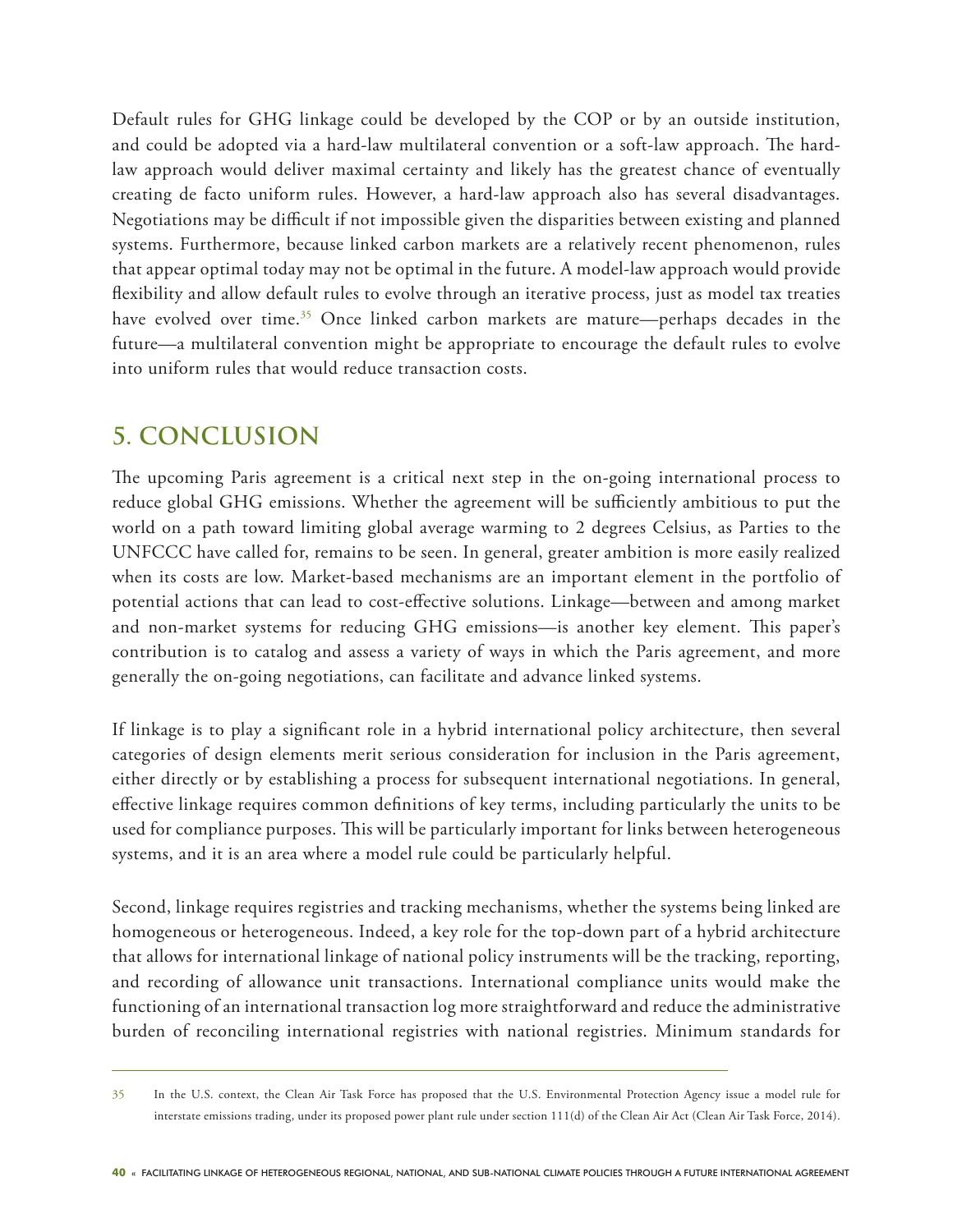approving and measuring offsets may be important. And market oversight and monitoring may increase confidence in the system, although in some cases, national and international institutions that can provide oversight may already exist or may need only relatively minor additional capacity to assume these functions.

Including detailed linkage rules in the core Paris agreement is not desirable as this could make it difficult for rules to evolve in light of experience. Instead, minimum standards to ensure environmental integrity should be elaborated in COP decisions—for example, the COP could establish minimum requirements for national MRV, registries, and crediting mechanisms. In terms of linkage, the function of the core Paris agreement might be confined to articulating general principles relating to environmental integrity, while also authorizing the COP or another organization to develop more detailed rules. Whatever minimum standards are adopted, international oversight of compliance will be important to ensure the integrity both of the 2015 agreement and of linked national systems.

Many elements of GHG linkage can be addressed through default or model rules that nations are free to deviate from at their discretion. Rules that may benefit from this approach are typically concerned with the details of linking two regulatory systems. For example, nations interested in linking their cap-and-trade systems would have to consider rules for market coverage, cost containment, banking and borrowing, compliance periods, allocation methods, and the treatment of new emitters and emitter closures. Additional rules may be needed for linking of heterogeneous systems.

Developing uniform rules to address all of these issues is unrealistic. Instead, a degree of harmonization could be achieved through default rules that facilitate linkage by providing a common framework for nations to use when developing their own linkage agreements. Although there is no need for the 2015 agreement itself to elaborate harmonized linkage rules, the agreement might authorize the COP to develop default linkage rules that nations can use in negotiating bilateral linkage agreements.

Ultimately, the most valuable outcome of the Paris agreement regarding linkage might simply be the inclusion of an explicit statement that parties may transfer portions of their NDCs to other parties and that these transferred units may be used by the transferees to meet NDC commitments. From a legal perspective, such a statement would help provide certainty both to governments and private market participants and is likely a necessary condition for widespread linkage to occur. Such a minimalist approach will allow diverse forms of linkage to arise among what will inevitably be heterogeneous NDCs, thereby advancing the dual objectives of cost-effectiveness and environmental integrity in the international climate policy regime.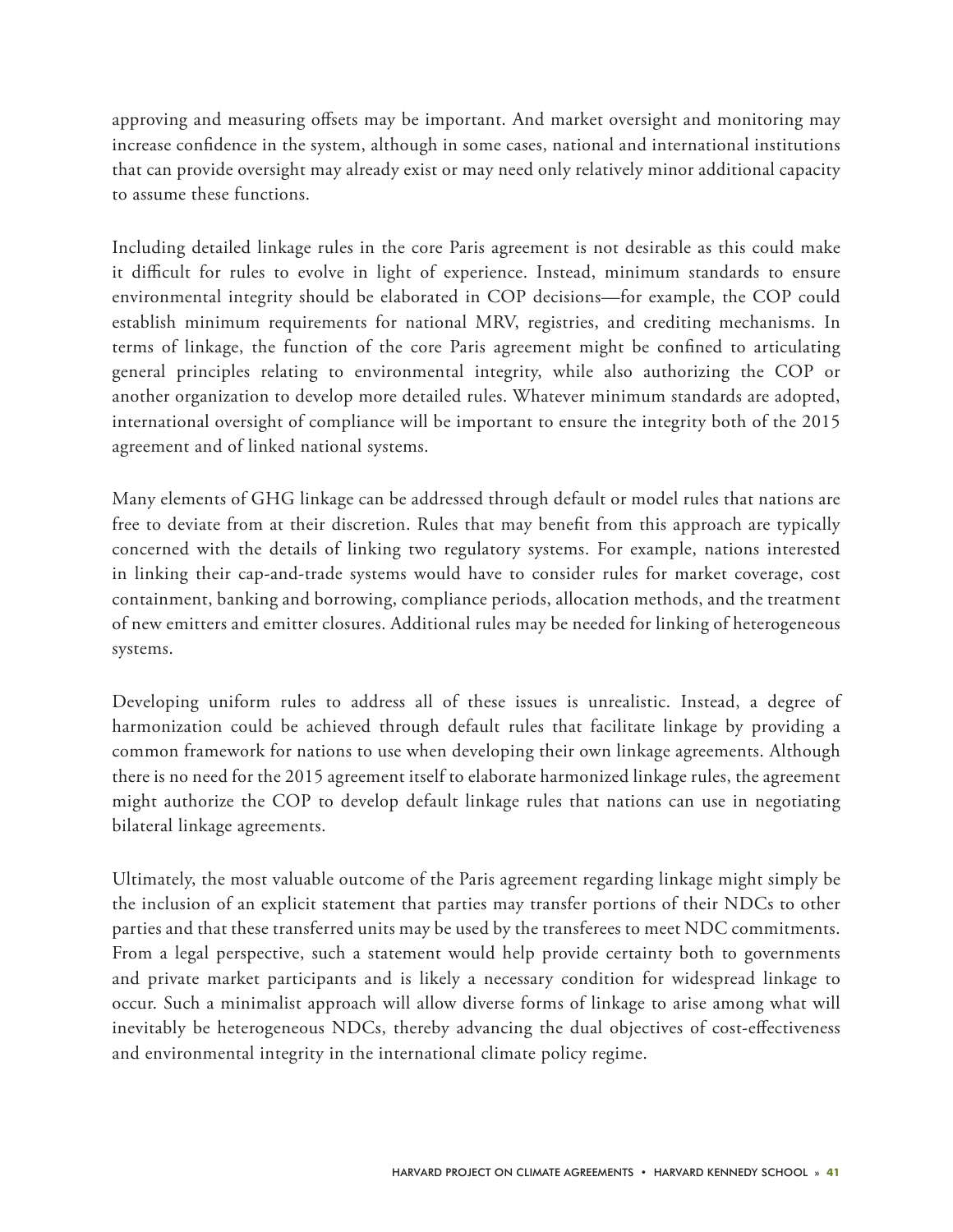| <b>Table 1: Linkages Between Emissions Trading Systems</b> |                     |           |             |             |                            |               |                           |       |                   |                |
|------------------------------------------------------------|---------------------|-----------|-------------|-------------|----------------------------|---------------|---------------------------|-------|-------------------|----------------|
| System 1                                                   | System <sub>2</sub> | Type of   | Enact.      | Effect.     | <b>Prices at Enactment</b> |               | Caps (mtCO <sub>2</sub> ) |       | <b>Notes and</b>  |                |
|                                                            |                     | Linkage   | <b>Date</b> | <b>Date</b> | #1                         | #2            | #1                        | #2    | <b>References</b> |                |
| Linkages among cap-and-trade systems                       |                     |           |             |             |                            |               |                           |       |                   |                |
| 27 EU nations                                              | (via the EU ETS)    | Multi     | 2003        | 2005        | none                       | na            | varied                    | 2,299 |                   | 1, 12          |
| Norway                                                     | <b>EU ETS</b>       | One-way   |             | 2005        |                            |               |                           |       |                   | 10             |
| Norway                                                     | <b>EU ETS</b>       | Multi     | 2007        | 2008        | €0                         | €20           | 15                        | 2,080 |                   | $\overline{c}$ |
| Iceland                                                    | <b>EU ETS</b>       | Multi     | 2007        | 2008        | none                       | €20           | $\Omega$                  | 2,080 | G                 | $\overline{2}$ |
| Liechtenstein                                              | <b>EU ETS</b>       | Multi     | 2007        | 2008        | none                       | €20           | 18                        | 2,080 |                   | $\overline{2}$ |
| Switzerland                                                | <b>EU ETS</b>       | Two-way   | $\ast$      |             |                            |               |                           |       |                   | 3              |
| Australia                                                  | <b>EU ETS</b>       | One-way   | $2013*$     | 2014        | AUD\$25                    | €7-€8         | TBD                       |       | $\mathsf{C}$      | 4, 11          |
| Australia                                                  | <b>EU ETS</b>       | Two-way   | $\ast$      | 2018        | AUD\$25                    | €7-€8         | TBD                       | 1,852 |                   | 4              |
| Australia                                                  | New Zealand         | Two-way   | $\ast$      |             |                            |               | TBD                       |       |                   | 5              |
| Australia                                                  | EU ETS, NZ          | Delinking | 2014        | 2014        |                            |               |                           |       |                   | 24             |
| California                                                 | Quebec              | Two-way   | 2012/13     | 2014        | \$14                       | none          | 160                       | 25    |                   | 6, 14, 15      |
| 10 U.S. states                                             | (RGGI)              | Multi     | 2005        | 2009        | none                       | na            | varied                    | 168   | A                 | 7              |
| <b>RGGI</b>                                                | Any CAT system      | One-way   | 2005        | 2009        | none                       | €9/EUA        | 168                       | 2,299 | B                 | 8              |
| <b>RGGI</b>                                                | Any CAT system      | Delinking | 2013        | 2014        | \$3                        | €5/EUA        | 91                        | 2,299 | B                 | 9              |
| New Jersey                                                 | <b>RGGI</b>         | Delinking | 2011        | 2012        | \$2                        | \$2           | 21                        | 150   |                   | 13             |
| Linkages from cap-and-trade systems to credit systems      |                     |           |             |             |                            |               |                           |       |                   |                |
| EU ETS Phase 1                                             | <b>CDM</b>          | One-way   | 2004        | 2005        | €9                         | \$5           | 2,299                     | na    | $\mathsf{D}$      | 1, 16, 17      |
| EU ETS Phase 2                                             | <b>CDM</b>          | One-way   | 2004        | 2008        | €9                         | \$5           | 2,299                     | na    | $\mathcal{D}$     | 1, 16, 17      |
| EU ETS Phase 3                                             | <b>CDM</b>          | One-way   | 2004        | 2013        | €9                         | \$5           | 2,299                     | na    | D,E               | 1, 16, 22      |
| EU ETS Phase 2                                             | П                   | One-way   | 2004        | 2008        | €9                         | \$6           | 2,299                     | na    | $\mathcal{D}$     | 1, 16, 18      |
| EU ETS Phase 3                                             | Non-LDC CDM         | Delinking | 2012        | 2013        | $\epsilon$ 6               | $\epsilon$ 4  | 2,084                     | na    |                   | 26             |
| Switzerland                                                | <b>CDM</b>          | One-way   | 1999        | 2008        | none                       | $$4-$7$       | na                        | na    |                   | 17, 19         |
| New Zealand                                                | CDM, JI, RMU        | One-way   | 2008        | 2008        | none                       | €11           | na                        | na    |                   | 17, 20, 21     |
| Australia                                                  | CDM, JI             | One-way   | 2011        | 2012/15     | none                       | €6            | TBD                       | na    |                   | 4              |
| <b>RGGI</b>                                                | Any credit system   | One-way   | 2005        | 2009        | none                       | $$5 - 8$      | 110                       | na    | $\mathbf{B}$      | 8              |
| <b>RGGI</b>                                                | Any credit system   | Delinking | 2013        | 2014        | none                       | \$5           | 165                       | na    | $\mathbf{B}$      | 9              |
| California                                                 | Acre and Chiapas    | One-way   | $\ast$      |             |                            |               |                           | na    |                   | 25             |
| Quebec                                                     | Acre and Chiapas    | One-way   | $\ast$      |             |                            |               |                           | na    |                   | 25             |
| Tokyo ETS                                                  | <b>CDM</b>          | One-way   | 2008        | 2010        | \$142                      | \$18          | 13                        | na    | $\mathbf{F}$      | 23             |
| Linkage from carbon tax to credit systems                  |                     |           |             |             |                            |               |                           |       |                   |                |
| Mexico                                                     | <b>CDM</b>          | One-Way   | 2013        | 2014        | none                       | $\epsilon$ .4 | na                        | na    | H                 | 27             |
| South Africa                                               | CDM, VCS            | One-Way   | 2013        | 2016        |                            |               |                           |       |                   | 28             |

\* indicates a proposed linkage.

<sup>A</sup> The RGGI states signed a MOU in 2005, and then each passed authorizing legislation between 2006 and 2008.

<sup>B</sup> The original Model Rule included language (section XX-10.3(b)(1)) allowing the use of allowances from foreign cap-and-trade or credit systems (including Kyoto flexibility mechanisms) if RGGI allowance prices exceeded a "two-stage price trigger event" that began at \$10 in 2005 and increased by roughly 2 percent each year. The 2013 amendments to the Model Rule eliminated this linkage.

C Participants in Australia's system may use EUAs for up to 50 percent of their compliance obligations.

<sup>D</sup> Credit price reflects pre-compliance offsets for which seller assumes risk.

E Under recent proposed rules, EU ETS participants will be entitled to use international credits during the 2012-2020 period up to the higher of two limits: (a) the international credit entitlement specified in the national allocation plan for Phase 2; or (b) 11 percent of the free allocation of EU allowances granted to them in that period.

F Use of CDM credits is allowed only if domestic prices exceed a threshold, and if Tokyo-based credits are used as well.

G Per EEA Joint Committee decision 146/2007, Iceland did not submit a National Allocation Plan for EU ETS Phase II, since it had no installations large enough to be covered by the cap-and-trade system.

<sup>H</sup> Mexico allows companies to pay with CDM credits in lieu of tax payments equal to the credit market value at the time of paying the tax; however, only CDM projects developed in Mexico can be used in this way. The price shown in the table if from RGGI.

Sources: ' European Parliament (2004); <sup>2</sup> European Commission (2007b); <sup>3</sup> European Commission (2010); <sup>4</sup> Australia (2013); <sup>5</sup> Combet and Grosner (2011); <sup>6</sup> CARB (2013a); <sup>7</sup> RGGI (2008); <sup>8</sup> RGGI (2013a); <sup>9</sup> RGGI (2013b), Mehling and Haites (2009); <sup>10</sup> Sopher and Mansell (2013a); <sup>11</sup> European Commission (2012, 2013a); <sup>12</sup> European Commission (2007a); <sup>13</sup> NJ.com (2011); <sup>14</sup> CARB (2013b); <sup>15</sup> Quebec MDDEFP (2013); <sup>16</sup> Sijm (2009, 21); <sup>17</sup> UNDP (2006); <sup>18</sup> Allen Consulting Group (2005); <sup>19</sup> Sopher and Mans the Environment (2011); <sup>22</sup> European Commission (2013b); <sup>23</sup> EDF and IETA (2013); <sup>24</sup> ClimateWire, 2013; <sup>25</sup> EDF (2010); <sup>26</sup> European Commission (2011b); 27 World Bank (2014a, 81), SendeCO2 (2014). 28 South Africa National Treasury (2014).

SOURCE: Ranson and Stavins 2013a, updated by Ranson October 2014.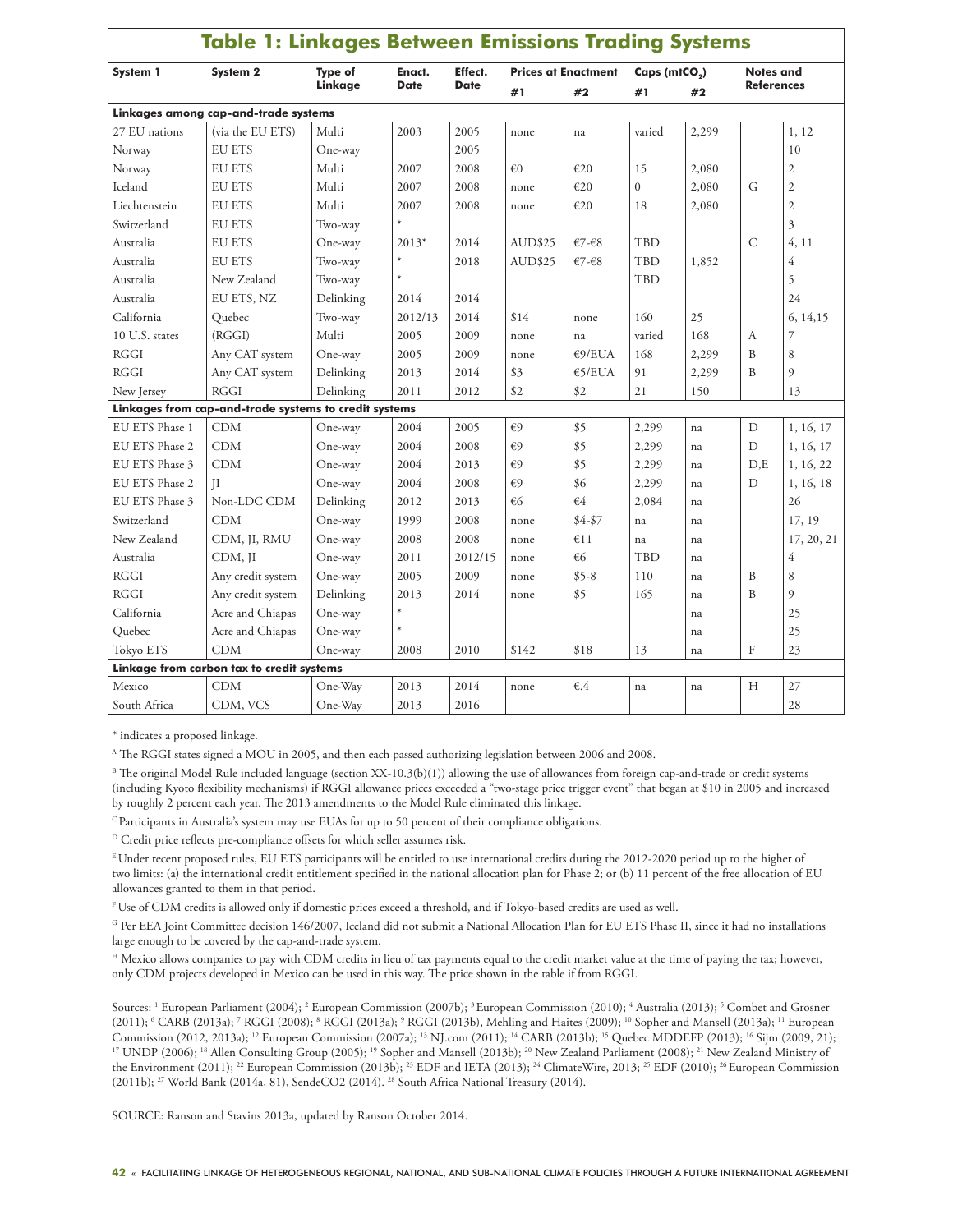# **References**

- AGCER (Australian Government Clean Energy Regulator) and CARB (California Air Resources Board). 2013. "Memorandum of Understanding Between the Clean Energy Regulator and the California Air Resources Board." CER/ARB MOU Reference No. 1. July 30. [www.arb.ca.gov/newsrel/2013/mou\\_cer\\_arb\\_073013.pdf.](http://www.arb.ca.gov/newsrel/2013/mou_cer_arb_073013.pdf)
- Allen Consulting Group. 2005. "The Cost of Tradeable Emissions Units Under the Kyoto Protocol; Pricing a Potential Future Greenhouse Liability: Report to New Zealand Treasury." June. [www.treasury.govt.nz/publications/informationreleases/carbonprice/kp](http://www.treasury.govt.nz/publications/informationreleases/carbonprice/kp-acg-jun05.pdf)[acg-jun05.pdf.](http://www.treasury.govt.nz/publications/informationreleases/carbonprice/kp-acg-jun05.pdf)
- Australia (Government of). 2013. "Starting Emissions Trading on 1 July 2014: Policy Summary." July. [www.climatechange.gov.au/sites/climatechange/files/files/reducing](http://www.climatechange.gov.au/sites/climatechange/files/files/reducing-carbon/carbon-pricing-policy/cef-policy-summary-moving-ets.PDF)[carbon/carbon-pricing-policy/cef-policy-summary-moving-ets.PDF](http://www.climatechange.gov.au/sites/climatechange/files/files/reducing-carbon/carbon-pricing-policy/cef-policy-summary-moving-ets.PDF).
- BIS (Bank for International Settlements). 2013. *Basel Committee on Banking Supervision: A Brief History of the Basel Committee*. Basel, Switzerland: Bank for International Settlements. July. [www.bis.org/bcbs/history.pdf](http://www.bis.org/bcbs/history.pdf).
- BIS. 2014a. "Fact Sheet: Committee on Payment and Settlement Systems." [www.bis.org/about/](http://www.bis.org/about/factcpss.htm) [factcpss.htm,](http://www.bis.org/about/factcpss.htm) accessed June 20, 2014.
- BIS, 2014b. "CPSS: Standard Setting Activities." [www.bis.org/cpss/cpssinfo02.htm](http://www.bis.org/cpss/cpssinfo02.htm), accessed June 20, 2014.
- Bodansky, Daniel, and Elliot Diringer. 2014. "Building Flexibility and Ambition into a 2015 Climate Agreement." Arlington, Virginia, USA: Center for Climate and Energy Solutions. June. [www.c2es.org/docUploads/int-flexibility-06-14.pdf.](http://www.c2es.org/docUploads/int-flexibility-06-14.pdf)
- Bosworth, Brendon. 2014. "Offsets to Cushion South African Carbon Tax." Inter Press Service News Agency. May 28. [www.ipsnews.net/2014/05/offsets-cushion-south-african-carbon](http://www.ipsnews.net/2014/05/offsets-cushion-south-african-carbon-tax)[tax](http://www.ipsnews.net/2014/05/offsets-cushion-south-african-carbon-tax).
- Brummer, Chris. 2011. *Soft Law and the Global Financial System: Rule Making in the 21st Century*. Cambridge University Press, Cambridge, U.K.
- Burtraw, Dallas, Karen L. Palmer, Clayton Munnings, Paige Weber, and Matthew Woerman. 2013. "Linking by Degrees: Incremental Alignment of Cap-and-Trade Markets." Discussion Paper 13-04. Washington, D.C.: Resources for the Future. April. [www.rff.](http://www.rff.org/Publications/Pages/PublicationDetails.aspx?PublicationID=22167) [org/Publications/Pages/PublicationDetails.aspx?PublicationID=22167](http://www.rff.org/Publications/Pages/PublicationDetails.aspx?PublicationID=22167).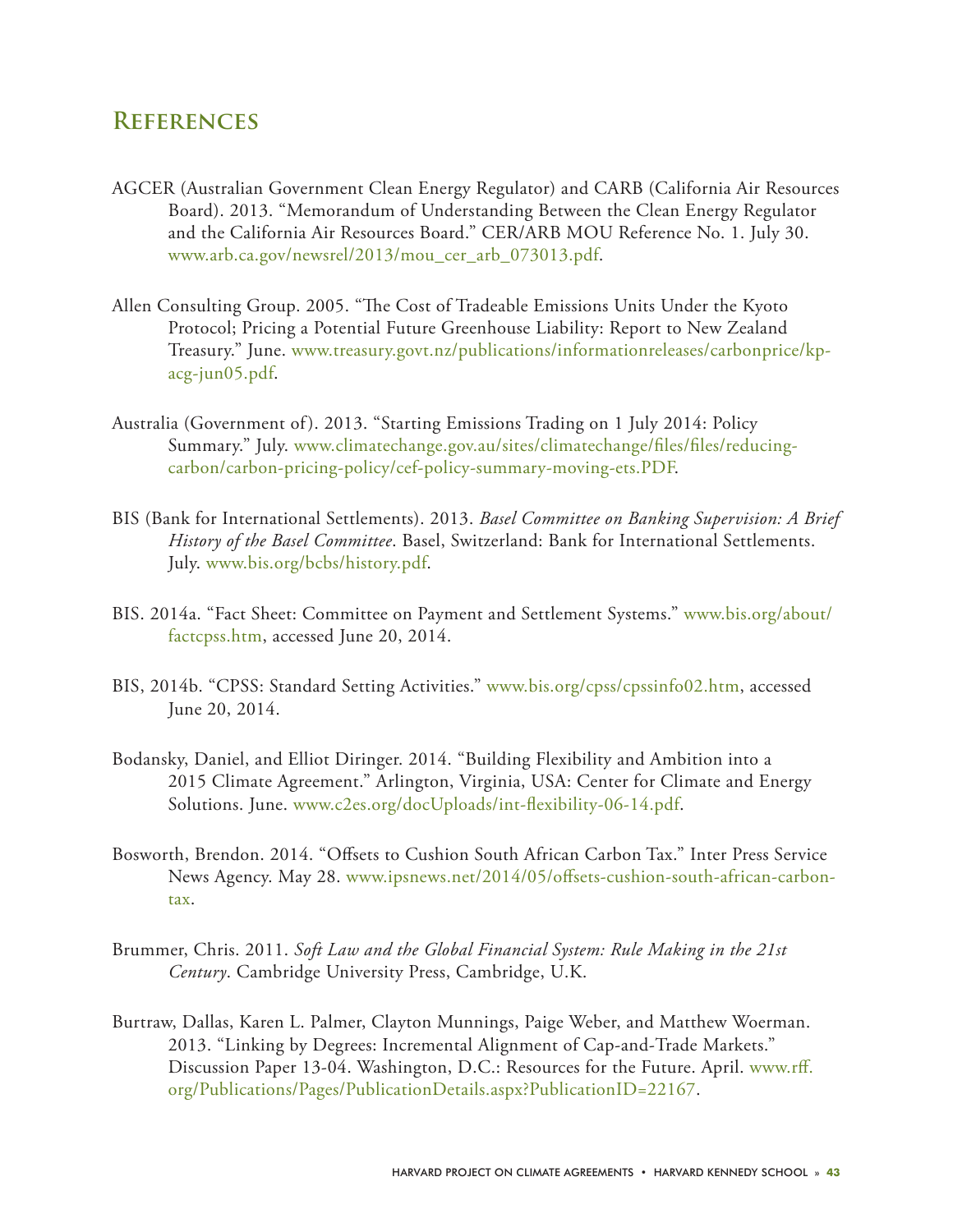- Calel, Raphael, and Antoine Dechezlepretre. 2012. "Environmental Policy and Directed Technological Change: Evidence from the European Carbon Market." Working Paper 87. London and Leeds, U.K.: Centre for Climate Change Economics and Policy. March. [http://personal.lse.ac.uk/calel/Calel%20and%20Dechezlepretre%20\(2012\).pdf.](http://personal.lse.ac.uk/calel/Calel%20and%20Dechezlepretre%20(2012).pdf)
- CARB (California Air Resources Board). 2013a. "Air Resources Board sets date for linking cap-and-trade program with Québec." Press Release #13-18. April 19. [www.arb.ca.gov/](http://www.arb.ca.gov/newsrel/newsrelease.php?id=430) [newsrel/newsrelease.php?id=430.](http://www.arb.ca.gov/newsrel/newsrelease.php?id=430)
- CARB. 2013b. "Quarterly Auction 2, February 2013. Summary Results Report; June 5, 2013 Update." [www.arb.ca.gov/cc/capandtrade/auction/february\\_2013/updated\\_feb\\_results.](http://www.arb.ca.gov/cc/capandtrade/auction/february_2013/updated_feb_results.pdf) [pdf](http://www.arb.ca.gov/cc/capandtrade/auction/february_2013/updated_feb_results.pdf).
- CARB. 2013c. "Article 5: California cap on greenhouse gas emissions and market-based compliance mechanism to allow for the use of compliance instruments issued by linked jurisdictions." July. [www.arb.ca.gov/cc/capandtrade/ctlinkqc.pdf](http://www.arb.ca.gov/cc/capandtrade/ctlinkqc.pdf).
- CARB and Quebec (Government of). 2013. "Agreement between the California Air Resources Board and the *Gouvernement du Québec* concerning the harmonization and integration of cap-and-trade programs for reducing greenhouse gas emissions." September. [www.arb.](http://www.arb.ca.gov/cc/capandtrade/linkage/ca_quebec_linking_agreement_english.pdf) [ca.gov/cc/capandtrade/linkage/ca\\_quebec\\_linking\\_agreement\\_english.pdf.](http://www.arb.ca.gov/cc/capandtrade/linkage/ca_quebec_linking_agreement_english.pdf)
- Carbon Market Forum. 2012. "Submission to the UNFCCC on FVA and NMM." Brussels: Centre for European Policy Studies. [http://unfccc.int/resource/docs/2013/smsn/](http://unfccc.int/resource/docs/2013/smsn/ngo/323.pdf) [ngo/323.pdf.](http://unfccc.int/resource/docs/2013/smsn/ngo/323.pdf)
- CFTC (Commodity Futures Trading Commission). 2014. "Mission and Responsibilities." [www.](http://www.cftc.gov/About/MissionResponsibilities/index.htm) [cftc.gov/About/MissionResponsibilities/index.htm,](http://www.cftc.gov/About/MissionResponsibilities/index.htm) accessed June 19, 2014.
- Chemnick, Jean. 2014. "Regional markets take center stage as states weigh EPA proposal." *Greenwire*. June 19. [www.eenews.net/greenwire/2014/06/19/stories/1060001616.](http://www.eenews.net/greenwire/2014/06/19/stories/1060001616)
- Clean Air Task Force. 2014. "Power Switch: An Effective, Affordable Approach to Reducing Carbon Pollution from Existing Fossil Fuel Power Plants." Boston, Massachusetts, USA. February. [www.catf.us/resources/publications/view/194.](http://www.catf.us/resources/publications/view/194)
- ClimateWire. 2013. "New Australian government dismantling climate policies." September 12. [www.eenews.net/climatewire/2013/09/12/stories/1059987111](http://www.eenews.net/climatewire/2013/09/12/stories/1059987111).
- Combet, Greg, and Tim Groser. 2011. "Joint Media Release: Australia and New Zealand Advance Linking of Their Emissions Trading Schemes." December 5. [www.](http://www.climatechange.gov.au/sites/climatechange/files/media/March%202013/MR20111205B.pdf) [climatechange.gov.au/sites/climatechange/files/media/March%202013/MR20111205B.](http://www.climatechange.gov.au/sites/climatechange/files/media/March%202013/MR20111205B.pdf) [pdf](http://www.climatechange.gov.au/sites/climatechange/files/media/March%202013/MR20111205B.pdf).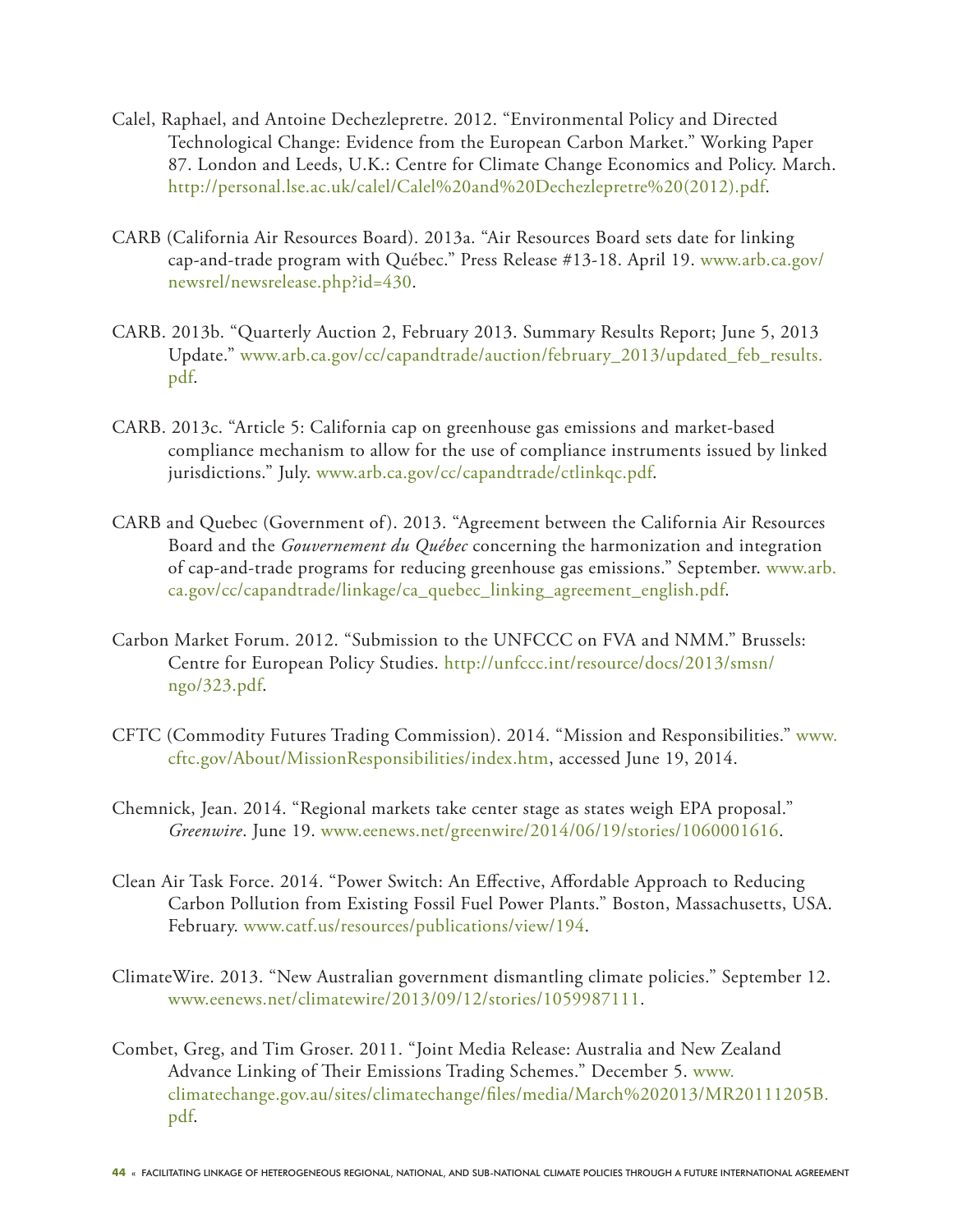- EDF (Environmental Defense Fund). 2010. "Tropical Forests Protection Pact Hailed for Protecting Climate." Press release. November 16. [www.edf.org/news/tropical-forests](http://www.edf.org/news/tropical-forests-protection-pact-hailed-protecting-climate)[protection-pact-hailed-protecting-climate.](http://www.edf.org/news/tropical-forests-protection-pact-hailed-protecting-climate)
- EDF (Environmental Defense Fund) and IETA (International Emissions Trading Association). 2013. "Tokyo: The World's Carbon Markets: A Case Study Guide to Emissions Trading." September. [www.ieta.org/assets/Reports/EmissionsTradingAroundTheWorld/edf\\_ieta\\_](http://www.ieta.org/assets/Reports/EmissionsTradingAroundTheWorld/edf_ieta_tokyo_case_study_september_2013.pdf) [tokyo\\_case\\_study\\_september\\_2013.pdf.](http://www.ieta.org/assets/Reports/EmissionsTradingAroundTheWorld/edf_ieta_tokyo_case_study_september_2013.pdf)
- Ellerman, A. Denny and Barbara Buchner. 2007. "The European Union Emissions Trading Scheme: Origins, Allocation, and Early Results." *Review of Environmental Economics and Policy* 1(1): 66-87. <http://dx.doi.org/10.1093/reep/rem003>.
- European Commission. 2007a. "Emissions trading: EU-wide cap for 2008-2012 set at 2.08 billion allowances after assessment of national plans for Bulgaria." Press Release IP/07/1614. October 26. [http://europa.eu/rapid/press-release\\_IP-07-1614\\_en.htm](http://europa.eu/rapid/press-release_IP-07-1614_en.htm).
- European Commission. 2007b. "Emissions trading: Commission announces linkage EU ETS with Norway, Iceland and Liechtenstein." Press Release IP/07/1617. October 26. [http://](http://europa.eu/rapid/press-release_IP-07-1617_en.htm) [europa.eu/rapid/press-release\\_IP-07-1617\\_en.htm](http://europa.eu/rapid/press-release_IP-07-1617_en.htm).
- European Commission. 2010. "Opening negotiations with Switzerland on linking Emissions Trading Systems." November 5. [http://ec.europa.eu/clima/news/articles/](http://ec.europa.eu/clima/news/articles/news_2010110501_en.htm) [news\\_2010110501\\_en.htm.](http://ec.europa.eu/clima/news/articles/news_2010110501_en.htm)
- European Commission. 2011a. "Commission Regulation (EU) No 550/2011…on determining, pursuant to Directive 2003/87/EC of the European Parliament and of the Council, certain restrictions applicable to the use of international credits from projects involving industrial gases." June 7. [http://eur-lex.europa.eu/LexUriServ/LexUriServ.do?uri=OJ:L:2](http://eur-lex.europa.eu/LexUriServ/LexUriServ.do?uri=OJ:L:2011:149:0001:0003:EN:PDF) [011:149:0001:0003:EN:PDF.](http://eur-lex.europa.eu/LexUriServ/LexUriServ.do?uri=OJ:L:2011:149:0001:0003:EN:PDF)
- European Commission. 2011b. "Questions and Answers on Use of International Credits in the Third Trading Phase of the EU ETS." [http://ec.europa.eu/clima/policies/ets/linking/](http://ec.europa.eu/clima/policies/ets/linking/docs/q_a_20111114_en.pdf) [docs/q\\_a\\_20111114\\_en.pdf.](http://ec.europa.eu/clima/policies/ets/linking/docs/q_a_20111114_en.pdf)
- European Commission. 2012. "Australia and European Commission agree on pathway towards fully linking Emissions Trading systems." Joint Press Release. August 28. http://europa. eu/rapid/press-release\_IP-12-916\_en.htm?locale=en#PR\_metaPressRelease\_bottom.
- European Commission. 2013a. "International Carbon Market." [http://ec.europa.eu/clima/](http://ec.europa.eu/clima/policies/ets/linking/index_en.htm) [policies/ets/linking/index\\_en.htm](http://ec.europa.eu/clima/policies/ets/linking/index_en.htm), accessed May 28, 2014.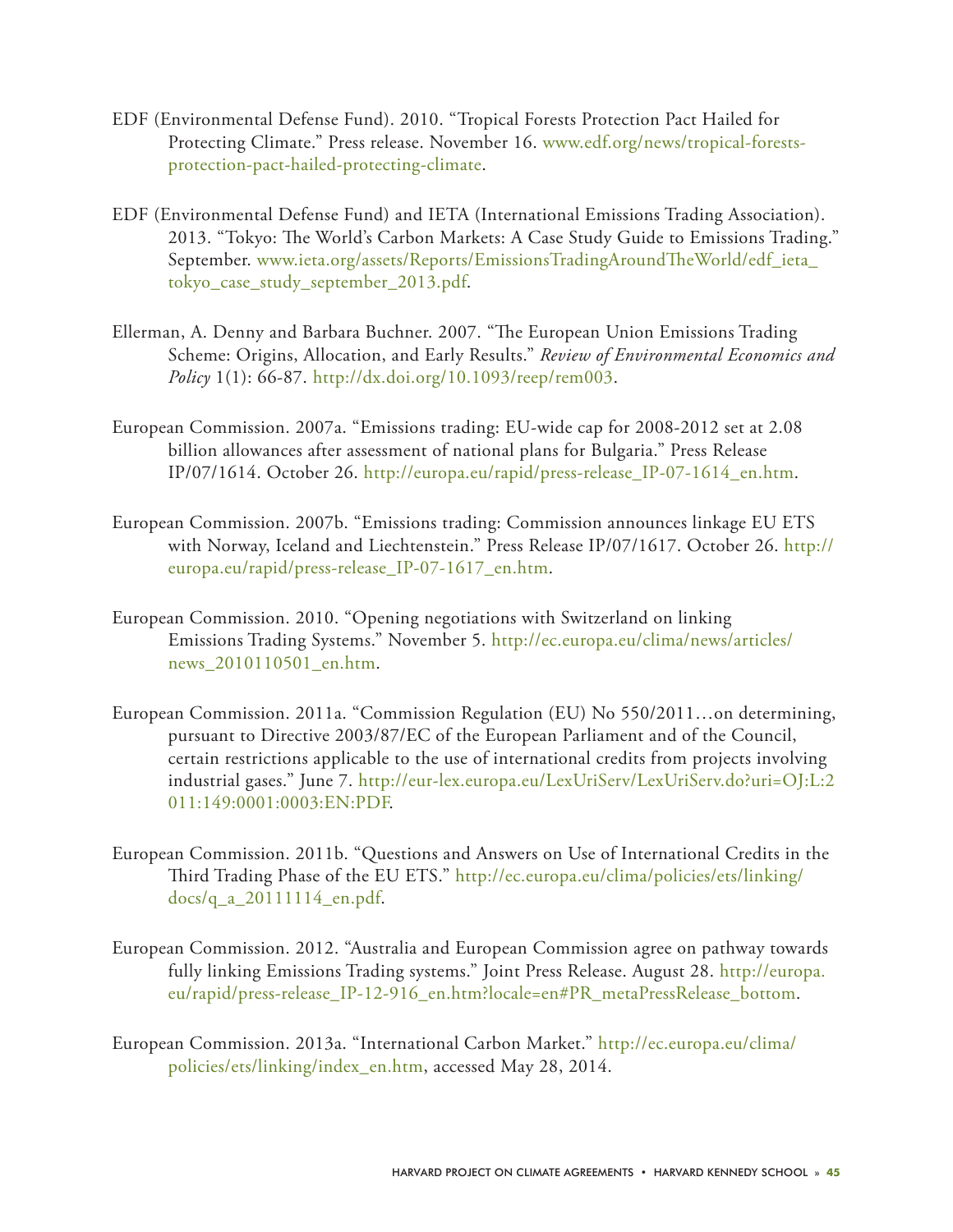- European Commission. 2013b. "Climate Change Committee approves proposed Regulation on international credit entitlements for 2013-2020." July 10. [http://ec.europa.eu/clima/](http://ec.europa.eu/clima/news/articles/news_2013071002_en.htm) [news/articles/news\\_2013071002\\_en.htm.](http://ec.europa.eu/clima/news/articles/news_2013071002_en.htm)
- European Commission, 2014a. "Monitoring, reporting and verification of EU ETS emissions." [http://ec.europa.eu/clima/policies/ets/monitoring/index\\_en.htm,](http://ec.europa.eu/clima/policies/ets/monitoring/index_en.htm) accessed October 17, 2014.
- European Commission, 2014b. "Union Registry." [http://ec.europa.eu/clima/policies/ets/](http://ec.europa.eu/clima/policies/ets/registry/index_en.htm) [registry/index\\_en.htm,](http://ec.europa.eu/clima/policies/ets/registry/index_en.htm) accessed June 20, 2014.
- European Commission, 2014c. "International Carbon Market." [http://ec.europa.eu/clima/](http://ec.europa.eu/clima/policies/ets/linking/index_en.htm) [policies/ets/linking/index\\_en.htm](http://ec.europa.eu/clima/policies/ets/linking/index_en.htm), accessed October 16, 2014.
- European Commission, 2014d. "Proposal for a Decision of the European Parliament and of the Council Concerning the Establishment and Operation of a Market Stability reserve for the Union Greenhouse Gas Emission Trading Scheme and Amending Directive 2008/87/ EC." [http://eur-lex.europa.eu/legal-content/EN/TXT/PDF/?uri=CELEX:52014PC0020](http://eur-lex.europa.eu/legal-content/EN/TXT/PDF/?uri=CELEX:52014PC0020&from=EN) [&from=EN,](http://eur-lex.europa.eu/legal-content/EN/TXT/PDF/?uri=CELEX:52014PC0020&from=EN) accessed August 31, 2014.
- European Commission, 2014e. "Ensuring the Integrity of the European Carbon Market." [http://ec.europa.eu/clima/policies/ets/oversight/index\\_en.htm](http://ec.europa.eu/clima/policies/ets/oversight/index_en.htm), accessed October 16, 2014.
- European Parliament. 2004. "Directive 2004/101/EC of the European Parliament and of the Council of 27 October 2004, amending Directive 2003/87/EC establishing a scheme for greenhouse gas emission allowance trading within the Community, in respect of the Kyoto Protocol's project mechanisms." Official Journal of the European Union L 338/18. <http://eur-lex.europa.eu/LexUriServ/LexUriServ.do?uri=CELEX:32004L0101:en:NOT>.
- Flachsland, Christian, Robert Marschinski, and Ottmar Edenhofer, 2009. "To Link or Not to Link: Benefits and Disadvantages of Linking Cap-and-Trade Systems." *Climate Policy* 9: 358-372. <http://dx.doi.org/10.3763/cpol.2009.0626>.
- Haas, Ernst. 1980. "Why Collaborate? Issue-Linkage and International Regimes." *World Politics*  32: 357-405. [www.jstor.org/stable/2010109](http://www.jstor.org/stable/2010109).
- Hahn, Robert W. 1984. "Market Power and Transferable Property Rights." *Quarterly Journal of Economics* 99: 753-765. [www.jstor.org/stable/1883124.](http://www.jstor.org/stable/1883124)
- Hahn, Robert W. and Robert N. Stavins. 1999. "What Has the Kyoto Protocol Wrought? The Real Architecture of International Tradeable Permit Markets." Washington, D.C.: AEI Press. February. [www.hks.harvard.edu/fs/rstavins/Papers/What\\_Has\\_Kyoto\\_Wrought.](http://www.hks.harvard.edu/fs/rstavins/Papers/What_Has_Kyoto_Wrought.pdf) [pdf](http://www.hks.harvard.edu/fs/rstavins/Papers/What_Has_Kyoto_Wrought.pdf).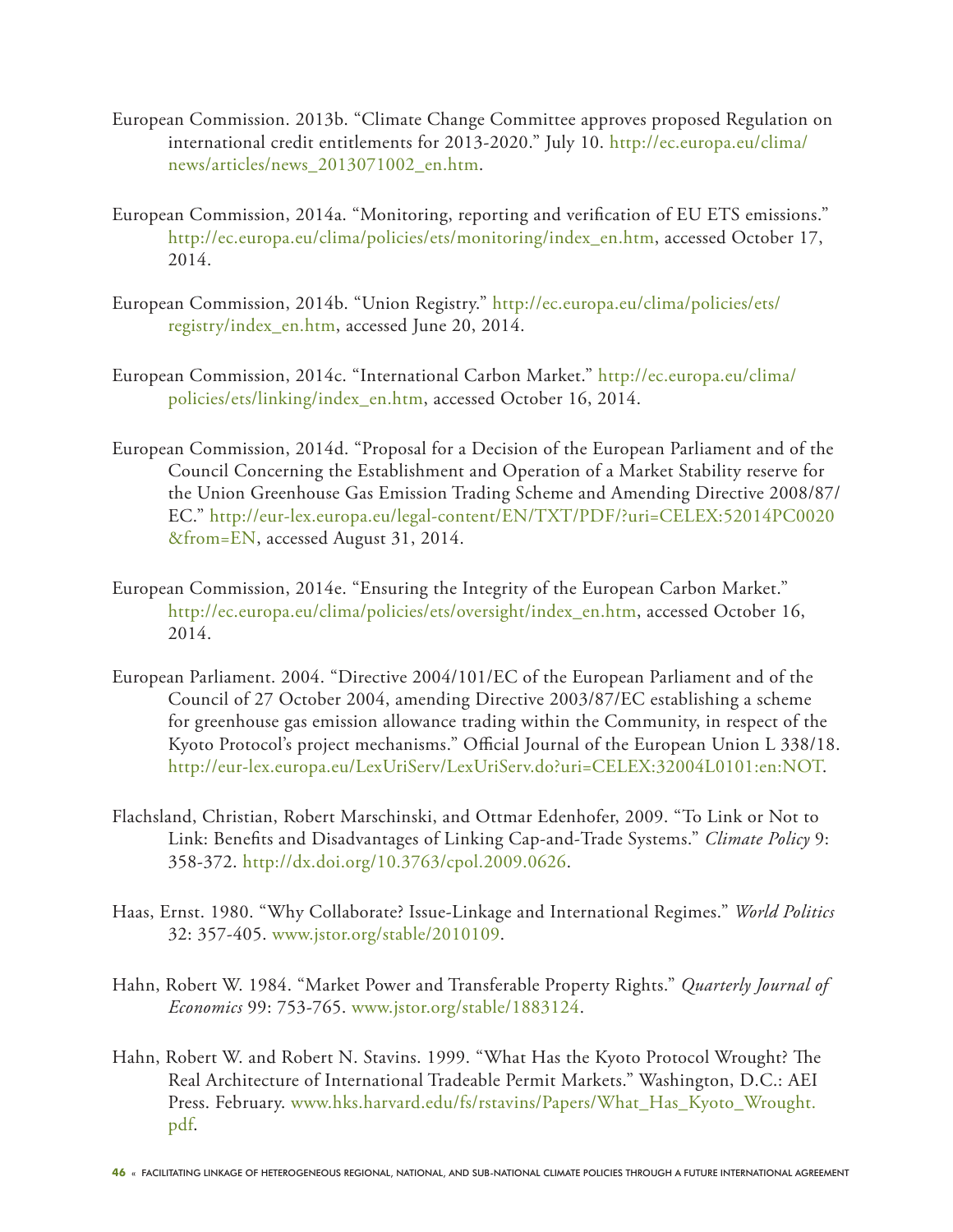- Helm, Carsten. 2003. "International Emissions Trading with Endogenous Allowance Choices." *Journal of Public Economics* 87 (12):2737–47. [http://dx.doi.org/10.1016/S0047-](http://dx.doi.org/10.1016/S0047-2727(02)00138-X) [2727\(02\)00138-X.](http://dx.doi.org/10.1016/S0047-2727(02)00138-X)
- Höhne Niklas, Christian Ellermann, and Lina Li. 2014. "Intended Nationally Determined Contributions under the UNFCCC." Cologne, Germany: Ecofys. June. [www.ecofys.](http://www.ecofys.com/files/files/ecofys-giz-2014-intended-nationally-determined-contributions-under-unfccc.pdf) [com/files/files/ecofys-giz-2014-intended-nationally-determined-contributions-under](http://www.ecofys.com/files/files/ecofys-giz-2014-intended-nationally-determined-contributions-under-unfccc.pdf)[unfccc.pdf](http://www.ecofys.com/files/files/ecofys-giz-2014-intended-nationally-determined-contributions-under-unfccc.pdf).
- Holtsmark, Bjart and Dag Einar Sommervoll. 2012. "International Emissions Trading: Good or Bad?" *Economic Letters* 117: 362-364. <http://dx.doi.org/10.1016/j.econlet.2012.05.034>.
- Hood, Christina, Gregory Briner, and Marcelo Rocha. 2014. "GHG or Not GHG: Accounting for Diverse Mitigation Contributions in the Post-2020 Climate Framework."Climate Change Expert Group Paper no. 2014(2). Paris: OECD. May. [www.oecd.org/env/cc/](http://www.oecd.org/env/cc/GHG%20or%20not%20GHG_CCXGsentout_May2014_REV.pdf) [GHG%20or%20not%20GHG\\_CCXGsentout\\_May2014\\_REV.pdf.](http://www.oecd.org/env/cc/GHG%20or%20not%20GHG_CCXGsentout_May2014_REV.pdf)
- ICAP (International Carbon Action Partnership). 2014. "Mexico Announces ETS Plans and Introduces a Carbon Tax." ICAP Newsletter, Issue 2, June 12. [https://icapcarbonaction.](https://icapcarbonaction.com/index.php?option=com_jnews&act=mailing&task=view&mailingid=9) [com/index.php?option=com\\_jnews&act=mailing&task=view&mailingid=9](https://icapcarbonaction.com/index.php?option=com_jnews&act=mailing&task=view&mailingid=9).
- ICE Futures. 2014. "New Emissions Options Vintages: Submission Pursuant to Section 5c(c) (1) of the Act and Regulation 40.2 and 40.6(a)." May 21. [www.cftc.gov/ucm/groups/](http://www.cftc.gov/ucm/groups/public/@rulesandproducts/documents/ifdocs/rul052114iceus002.pdf) [public/@rulesandproducts/documents/ifdocs/rul052114iceus002.pdf](http://www.cftc.gov/ucm/groups/public/@rulesandproducts/documents/ifdocs/rul052114iceus002.pdf).
- IETA (International Emissions Trading Association). 2013. "Response to the Call for Inputs on FVA, NMM and non-market based approaches." September 2. [www.ieta.org/assets/](http://www.ieta.org/assets/UNFCCC/ieta_fvanmm%20unfccc%20input_020913.pdf) [UNFCCC/ieta\\_fvanmm%20unfccc%20input\\_020913.pdf](http://www.ieta.org/assets/UNFCCC/ieta_fvanmm%20unfccc%20input_020913.pdf).
- IETA. 2014a. "About." [www.ieta.org/overview,](http://www.ieta.org/overview) accessed October 16, 2014.
- IETA. 2014b. "The Select Committee on Energy and Climate Change's Inquiry on linking emissions trading systems: Written evidence submitted by the International Emissions Trading Association (IETA)." April 21. [www.ieta.org/assets/PositionPapers/ieta\\_ets%20](http://www.ieta.org/assets/PositionPapers/ieta_ets%20linking_uk%20parliamentary%20inquiry_april%202014%20final.pdf) [linking\\_uk%20parliamentary%20inquiry\\_april%202014%20final.pdf.](http://www.ieta.org/assets/PositionPapers/ieta_ets%20linking_uk%20parliamentary%20inquiry_april%202014%20final.pdf)
- IMF (International Monetary Fund). 2014a. "Supporting Documents Country FSAPs." [www.](http://www.imf.org/external/NP/fsap/fsap.aspx) [imf.org/external/NP/fsap/fsap.aspx,](http://www.imf.org/external/NP/fsap/fsap.aspx) accessed June 20, 2014.
- IMF. 2014b. "The Financial Sector Assessment Program (FSAP)." [www.imf.org/external/np/exr/](http://www.imf.org/external/np/exr/facts/fsap.htm) [facts/fsap.htm](http://www.imf.org/external/np/exr/facts/fsap.htm), accessed June 20, 2014.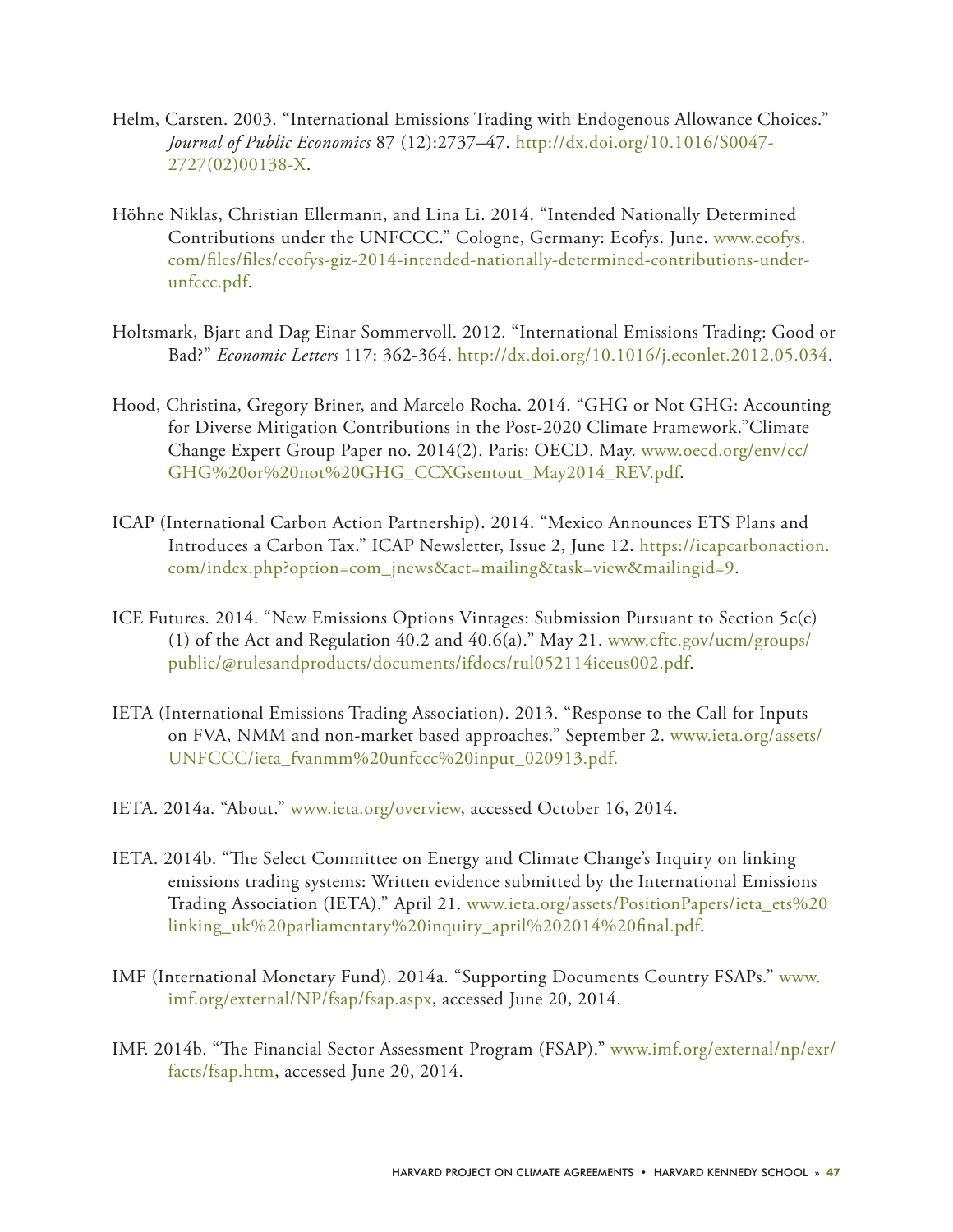- IOSCO (International Organization of Securities Commissions). 2014. "[About]The International Organization of Securities Commissions." [www.iosco.org/about,](http://www.iosco.org/about) accessed June 21, 2014.
- IPCC (Intergovernmental Panel on Climate Change). 2006. "2006 IPCC Guidelines for National Greenhouse Gas Inventories." [www.ipcc-nggip.iges.or.jp/public/2006gl](http://www.ipcc-nggip.iges.or.jp/public/2006gl).
- ISO (International Standards Organization). 2009a. "ISO 14064-1:2006 Greenhouse gases — Part 1: Specification with guidance at the organization level for quantification and reporting of greenhouse gas emissions and removals." [www.iso.org/iso/catalogue\\_](http://www.iso.org/iso/catalogue_detail?csnumber=38381) [detail?csnumber=38381.](http://www.iso.org/iso/catalogue_detail?csnumber=38381)
- ISO. 2009b. "ISO 14064-2:2006 Greenhouse gases Part 2: Specification with guidance at the project level for quantification, monitoring and reporting of greenhouse gas emission reductions or removal enhancements." [www.iso.org/iso/catalogue\\_](http://www.iso.org/iso/catalogue_detail?csnumber=38382) [detail?csnumber=38382.](http://www.iso.org/iso/catalogue_detail?csnumber=38382)
- ISO. 2009c. "ISO 14064-3:2006 Greenhouse gases Part 3: Specification with guidance for the validation and verification of greenhouse gas assertions." [www.iso.org/iso/catalogue\\_](http://www.iso.org/iso/catalogue_detail?csnumber=38700) [detail?csnumber=38700.](http://www.iso.org/iso/catalogue_detail?csnumber=38700)
- ISO. 2011. "ISO 14066:2011 Greenhouse gases—Competence requirements for greenhouse gas validation teams and verification teams." [www.iso.org/iso/catalogue\\_](http://www.iso.org/iso/catalogue_detail?csnumber=43277) [detail?csnumber=43277.](http://www.iso.org/iso/catalogue_detail?csnumber=43277)
- ISO. 2013a. "ISO/TR 14069:2013 Greenhouse gases Quantification and reporting of greenhouse gas emissions for organizations — Guidance for the application of ISO 14064-1." [www.iso.org/iso/catalogue\\_detail.htm?csnumber=43280.](http://www.iso.org/iso/catalogue_detail.htm?csnumber=43280)
- ISO. 2013b. "ISO 14065:2013 Greenhouse gases Requirements for greenhouse gas validation and verification bodies for use in accreditation or other forms of recognition." [www.iso.org/iso/catalogue\\_detail?csnumber=60168](http://www.iso.org/iso/catalogue_detail?csnumber=60168).
- Jaffe, Judson, Matthew Ranson, and Robert Stavins. 2009. "Linking Tradable Permit Systems: A Key Element of Emerging International Climate Policy Architecture." *Ecology Law Quarterly* 36:789-808. [www.boalt.org/elq/documents/elq36-4-01-jaffe-2009-1209.pdf](http://www.boalt.org/elq/documents/elq36-4-01-jaffe-2009-1209.pdf).
- Kahn, Debra. 2014. "Gov. Brown signs pact to work with Mexico on carbon pricing and other climate, environmental programs." *ClimateWire*. July 29. [www.eenews.net/](http://www.eenews.net/climatewire/2014/07/29/stories/1060003675) [climatewire/2014/07/29/stories/1060003675.](http://www.eenews.net/climatewire/2014/07/29/stories/1060003675)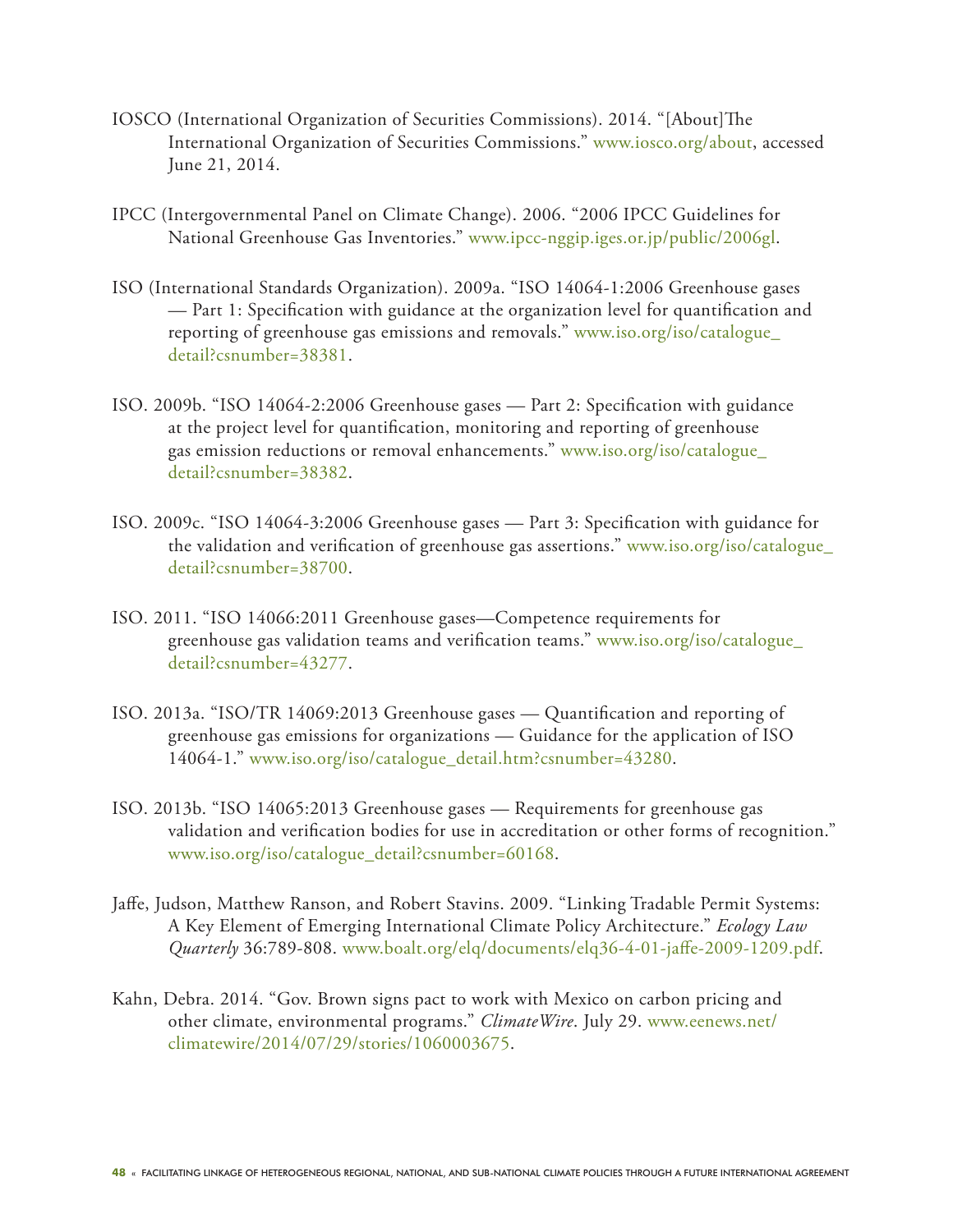- Kröll, Stefan, Loukas Mistelis and Pilar Perales Viscasillas. 2011. "Introduction to the CISG," in *The United Nations Convention on Contracts for the International Sale of Goods: Article by Article Commentary*, edited by Stefan Kröll, Loukas Mistelis, and Pilar Perales Viscasillas. Munich: CH Beck/Hart Publishing, pp. 19-20.
- Kruger, Joseph, Wallace E. Oates, and William A. Pizer. 2007. "Decentralization in the EU Emissions Trading Scheme and Lessons for Global Policy." *Review of Environmental Economics and Policy*. 1(1): 112-133. <http://dx.doi.org/10.1093/reep/rem009>.
- Lippman, Daniel. 2014. "E.U. Climate Plan Includes only Domestic Carbon Cuts." *ClimateWire*. March 14. [www.eenews.net/climatewire/2014/03/14/stories/1059996128.](http://www.eenews.net/climatewire/2014/03/14/stories/1059996128)
- Marcu, Andrei. 2012. "A Framework for Various Approaches under the UNFCCC: Necessity or Luxury? Submission to the Ad-Hoc Working Group on Long-term Cooperative Action under the Convention (AWG-LCA)." Brussels: Center for European Policy Studies. October 5. [www.ceps.eu/files/MM\\_FVADoha%20Final.pdf](http://www.ceps.eu/files/MM_FVADoha%20Final.pdf).
- Marcu, Andrei. 2014. "The Role of Market Mechanisms in a Post-2020 Climate Change Agreement." Special Report 87. Brussels: Centre for European Policy Studies. May. [www.](http://www.ceps.eu/book/role-market-mechanisms-post-2020-climate-change-agreement) [ceps.eu/book/role-market-mechanisms-post-2020-climate-change-agreement.](http://www.ceps.eu/book/role-market-mechanisms-post-2020-climate-change-agreement)
- Mehling, Michael, and Erik Haites. 2009. "Mechanisms for Linking Emissions Trading Schemes." *Climate Policy* 9 (2): 169–184. [http://dx.doi.org/10.3763/cpol.2008.0524.](http://dx.doi.org/10.3763/cpol.2008.0524)
- Metcalf, Gilbert, and David Weisbach. 2012. "Linking Policies When Tastes Differ: Global Climate Policy in a Heterogeneous World." *Review of Environmental Economics and Policy* 6 (1): 110-128. <http://dx.doi.org/10.1093/reep/rer021>.
- Miller, Angharad and Lynne Oats. 2014. *Principles of International Taxation*, 4th edition. West Sussex, U.K: Bloomsbury Professional.
- Murray, Brian, Richard Newell, and William Pizer. 2009. "Balancing Cost and Emissions Certainty: An Allowance Reserve for Cap-and-Trade." *Review of Environmental Economics and Policy* 3 (1): 84-103. [http://dx.doi.org/10.1093/reep/ren016.](http://dx.doi.org/10.1093/reep/ren016)
- New Zealand Ministry of the Environment. 2011. "Emissions Trading Scheme Review 2011: Issues statement and call for written submission." Emissions Trading Scheme Review Panel. March 11. [www.climatechange.govt.nz/emissions-trading-scheme/ets](http://www.climatechange.govt.nz/emissions-trading-scheme/ets-review-2011/issues-statement.pdf)[review-2011/issues-statement.pdf](http://www.climatechange.govt.nz/emissions-trading-scheme/ets-review-2011/issues-statement.pdf).
- New Zealand Parliament. 2008. "Climate Change Response (Emissions Trading) Amendment Act 2008: Public Act 2008 No 85." [www.legislation.govt.nz/act/public/2008/0085/](http://www.legislation.govt.nz/act/public/2008/0085/latest/DLM1130932.html) [latest/DLM1130932.html](http://www.legislation.govt.nz/act/public/2008/0085/latest/DLM1130932.html).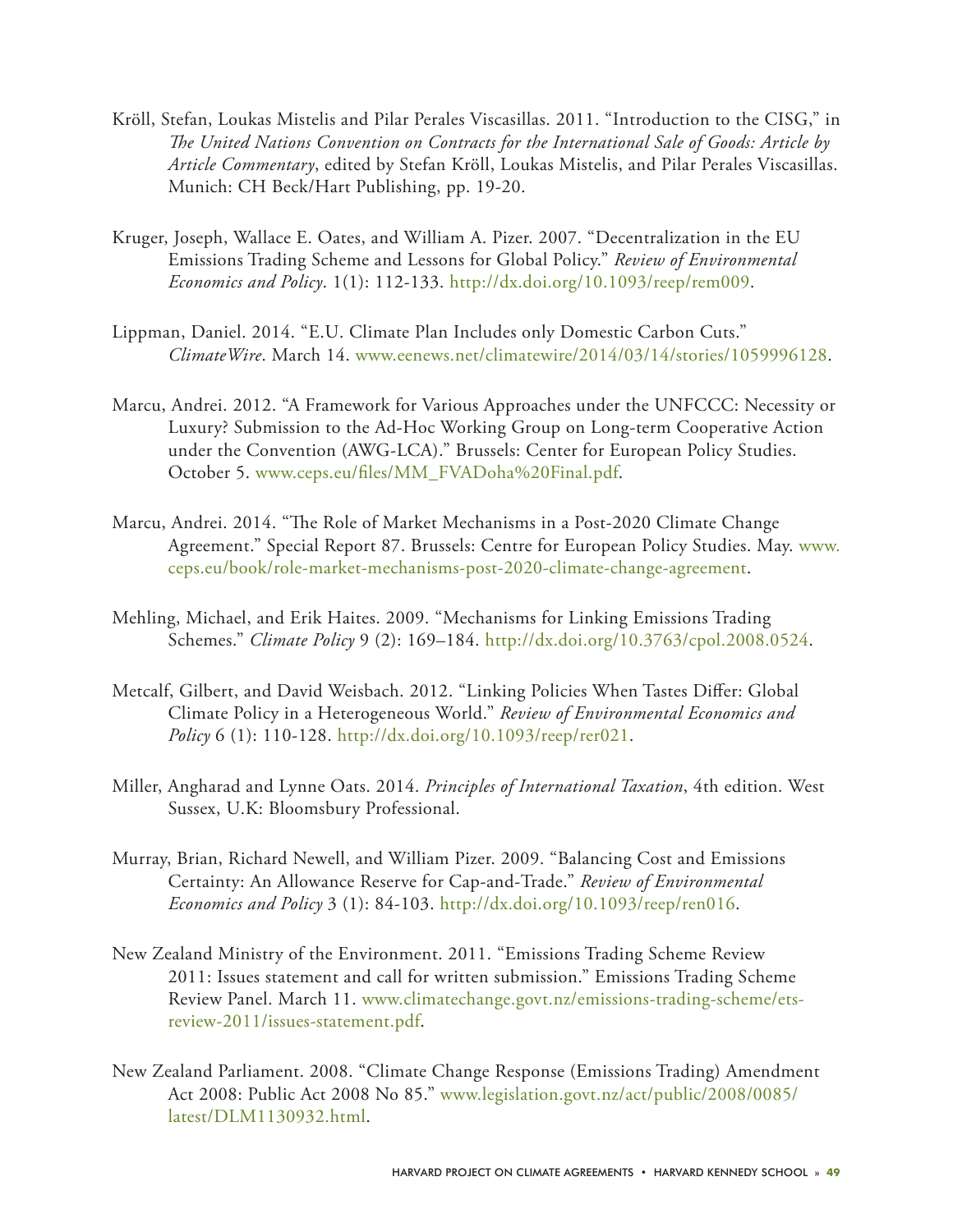- Newell, Richard, William Pizer, and Daniel Raimi. 2013. "Carbon Markets 15 Years after Kyoto: Lessons Learned, New Challenges." *Journal of Economic Perspectives* 27, 123–146. [http://dx.doi.org/10.1257/jep.27.1.123.](http://dx.doi.org/10.1257/jep.27.1.123)
- NJ.com. 2011. "Gov. Christie announces N.J. pulling out of regional environmental initiative." May 28. [www.nj.com/politics/index.ssf/2011/05/gov\\_christie\\_to\\_announce\\_nj\\_](http://www.nj.com/politics/index.ssf/2011/05/gov_christie_to_announce_nj_pu.html) [pu.html](http://www.nj.com/politics/index.ssf/2011/05/gov_christie_to_announce_nj_pu.html).
- OECD (Organisation for Economic Co-operation and Development). 2014. "OECD Model Tax Convention on Income and on Capital - an overview of available products." [http://](http://www.oecd.org/tax/treaties/oecdmtcavailableproducts.htm) [www.oecd.org/tax/treaties/oecdmtcavailableproducts.htm](http://www.oecd.org/tax/treaties/oecdmtcavailableproducts.htm), accessed June 20, 2014.
- Pizer, William and Andrew Yates. 2014. "Terminating Links between Emission Trading Programs." Working Paper No. 20393. Cambridge, Massachusetts, USA: National Bureau for Economic Research. August. [www.nber.org/papers/w20393](http://www.nber.org/papers/w20393).
- Prag, Andrew, Christina Hood, and Pedro Martins Barata. 2013. "Made to Measure: Options for Emissions Accounting under the UNFCCC." Climate Change Expert Group Paper no. 2013(1). Paris: OECD. May. [www.oecd-ilibrary.org/environment-and](http://www.oecd-ilibrary.org/environment-and-sustainable-development/made-to-measure-options-for-emissions-accounting-under-the-unfccc_5jzbb2tp8ptg-en)[sustainable-development/made-to-measure-options-for-emissions-accounting-under-the](http://www.oecd-ilibrary.org/environment-and-sustainable-development/made-to-measure-options-for-emissions-accounting-under-the-unfccc_5jzbb2tp8ptg-en)[unfccc\\_5jzbb2tp8ptg-en.](http://www.oecd-ilibrary.org/environment-and-sustainable-development/made-to-measure-options-for-emissions-accounting-under-the-unfccc_5jzbb2tp8ptg-en)
- Quebec MDDEFP (Québec Ministère du Développement durable, de l'Environnement, de la Faune et des Parcs). 2013. "The Québec Cap and Trade System for Greenhouse Gas Emissions Allowances: Regulatory Information." [www.mddefp.gouv.qc.ca/changements/](http://www.mddefp.gouv.qc.ca/changements/carbone/Systeme-plafonnement-droits-GES-en.htm) [carbone/Systeme-plafonnement-droits-GES-en.htm](http://www.mddefp.gouv.qc.ca/changements/carbone/Systeme-plafonnement-droits-GES-en.htm) , accessed August 3, 2013.
- Ranson, Matthew, and Robert N. Stavins. 2013a. "Linkage of Greenhouse Gas Emissions Trading Systems: Learning from Experience." Discussion Paper ES 2013-2. Cambridge, Massachusetts, USA: Harvard Project on Climate Agreements. November. [http://](http://belfercenter.ksg.harvard.edu/publication/23585) [belfercenter.ksg.harvard.edu/publication/23585](http://belfercenter.ksg.harvard.edu/publication/23585).
- Ranson, Matthew and Robert N. Stavins. 2013b. "Post-Durban Climate Policy Architecture Based on Linkage of Cap-and-Trade Systems." *The Chicago Journal of International Law*, 13:2, 403-438. [http://search.proquest.com/docview/1290647348/13D59F9A20257](http://search.proquest.com/docview/1290647348/13D59F9A202577E7152) [7E7152](http://search.proquest.com/docview/1290647348/13D59F9A202577E7152).
- RGGI (Regional Greenhouse Gas Initiative). 2005. "Memorandum of Understanding." [http://](http://rggi.org/docs/mou_final_12_20_05.pdf) [rggi.org/docs/mou\\_final\\_12\\_20\\_05.pdf](http://rggi.org/docs/mou_final_12_20_05.pdf).
- RGGI. 2008. "Regional Greenhouse Gas Initiative Model Rule: 12/31/08 Final with Corrections. Part XX CO<sub>2</sub> Budget Trading Program." [www.rggi.org/docs/Model%20](http://www.rggi.org/docs/Model%20Rule%20Revised%2012.31.08.pdf) [Rule%20Revised%2012.31.08.pdf.](http://www.rggi.org/docs/Model%20Rule%20Revised%2012.31.08.pdf)

**50** « FACILITATING LINKAGE OF HETEROGENEOUS REGIONAL, NATIONAL, AND SUB-NATIONAL CLIMATE POLICIES THROUGH A FUTURE INTERNATIONAL AGREEMENT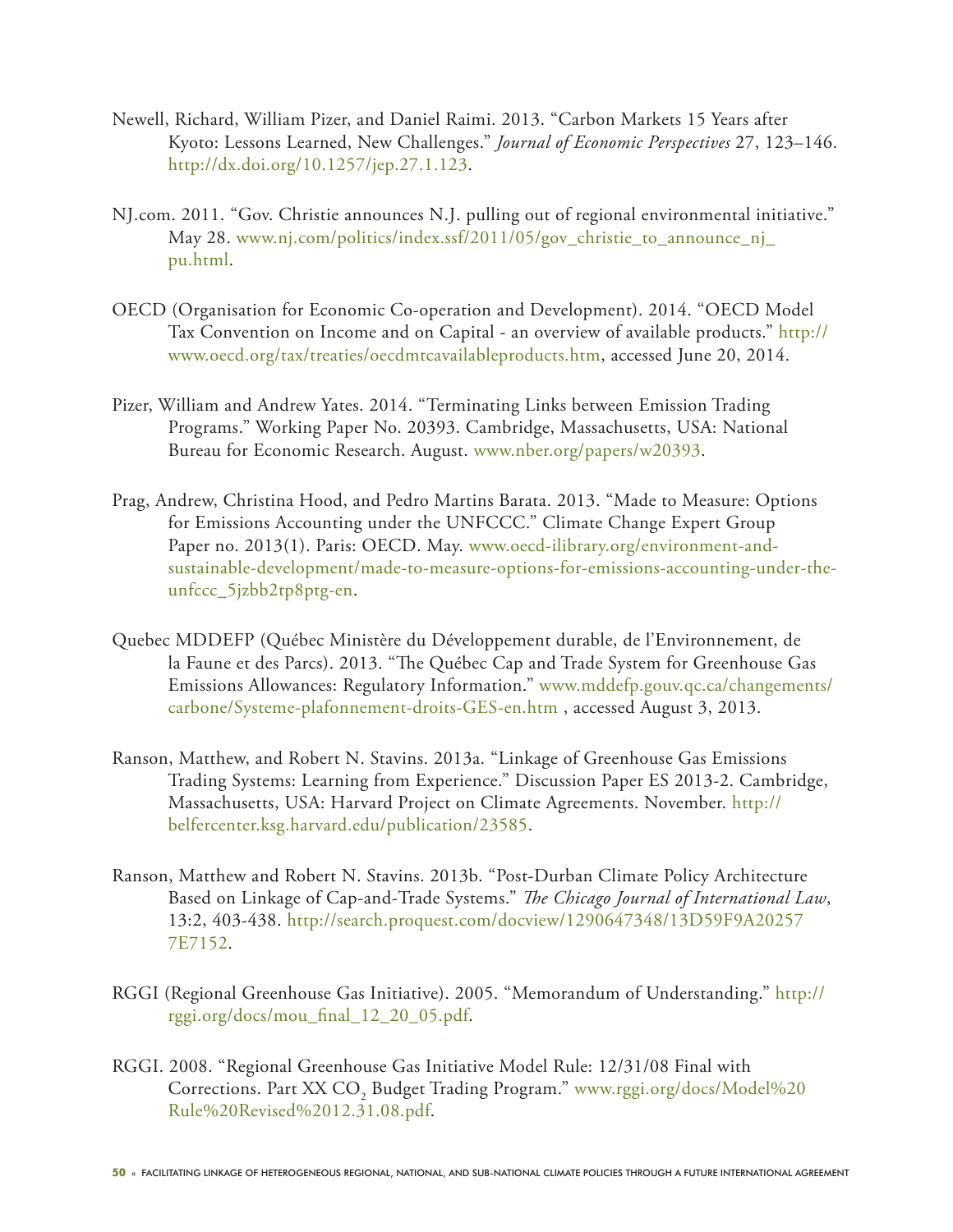- RGGI. 2013a. "State Statutes & Regulations." [http://rggi.org/design/regulations.](http://rggi.org/design/regulations)
- RGGI. 2013b. "Summary of RGGI Model Rule Changes." February. [www.rggi.org/docs/](http://www.rggi.org/docs/ProgramReview/_FinalProgramReviewMaterials/Model_Rule_Summary.pdf) [ProgramReview/\\_FinalProgramReviewMaterials/Model\\_Rule\\_Summary.pdf](http://www.rggi.org/docs/ProgramReview/_FinalProgramReviewMaterials/Model_Rule_Summary.pdf)
- RGGI. 2014a. "CO<sub>2</sub> Emissions and Allowance Tracking."<http://rggi.org/market/tracking>, accessed June 18, 2014.
- RGGI. 2014b. "CO<sub>2</sub> Auctions." [http://rggi.org/market/co2\\_auctions,](http://rggi.org/market/co2_auctions) accessed June 18, 2014.
- RGGI. 2014c. "State Statutes and Regulations." <http://rggi.org/design/regulations>, accessed June 18, 2014.
- RGGI. 2014d. "Annual Report on the Market for RGGI CO $_{\textrm{\tiny{2}}}$  Allowances: 2013." Prepared by Potomac Associates. [www.rggi.org/docs/Market/MM\\_2013\\_Annual\\_Report.pdf.](http://www.rggi.org/docs/Market/MM_2013_Annual_Report.pdf)
- Scott, Hal S. and Anna Gelpern. 2012. *International Finance: Law and Regulation*, 3rd edition. London: Sweet & Maxwell.
- SendeCO<sub>2</sub>. 2013. "CO<sub>2</sub> Prices: 2008-2013." [www.sendeco2.com/uk/precio\\_co2.asp?ssidi=3](http://www.sendeco2.com/uk/precio_co2.asp?ssidi=3), accessed June 19, 2014.
- Shelton, Dinah. 2003. *Commitment and Compliance: The Role of Non-binding Norms in the International Legal System*. Oxford: Oxford University Press.
- Shishlov, Igor and Valentin Bellassen. 2012. "10 lessons from 10 years of the CDM." Climate Report 37. Paris: CDC Climat. October. [www.cdcclimat.com/Climate-Report-no37-10](http://www.cdcclimat.com/Climate-Report-no37-10-lessons-from-10-years-of-the-CDM.html?lang=en) [lessons-from-10-years-of-the-CDM.html?lang=en.](http://www.cdcclimat.com/Climate-Report-no37-10-lessons-from-10-years-of-the-CDM.html?lang=en)
- Sijm, J.P.M. 2009. "Tradeable Carbon Allowances: The Experience of the EU and Lessons Learned." Amsterdam: Energy Research Centre of the Netherlands. [www.ecn.nl/docs/](http://www.ecn.nl/docs/library/report/2009/e09078.pdf) [library/report/2009/e09078.pdf.](http://www.ecn.nl/docs/library/report/2009/e09078.pdf)
- Somanathan, E. 2010. "What Do We Expect from an International Climate Agreement? A Perspective from a Low-Income Country." In Joseph E. Aldy and Robert N. Stavins, eds, *Post-Kyoto International Climate Policy: Implementing Architectures for Agreement*. Cambridge, UK: Cambridge University Press, pp. 599-617.
- Sopher, Peter and Anthony Mansell. 2013a. "Norway: The World's Carbon Markets: A Case Study Guide to Emissions Trading." New York and Geneva: Environmental Defense Fund and International Emissions Trading Association. May. [www.edf.org/sites/default/](http://www.edf.org/sites/default/files/EDF_IETA_Norway_Case_Study_May_2013.pdf) [files/EDF\\_IETA\\_Norway\\_Case\\_Study\\_May\\_2013.pdf,](http://www.edf.org/sites/default/files/EDF_IETA_Norway_Case_Study_May_2013.pdf).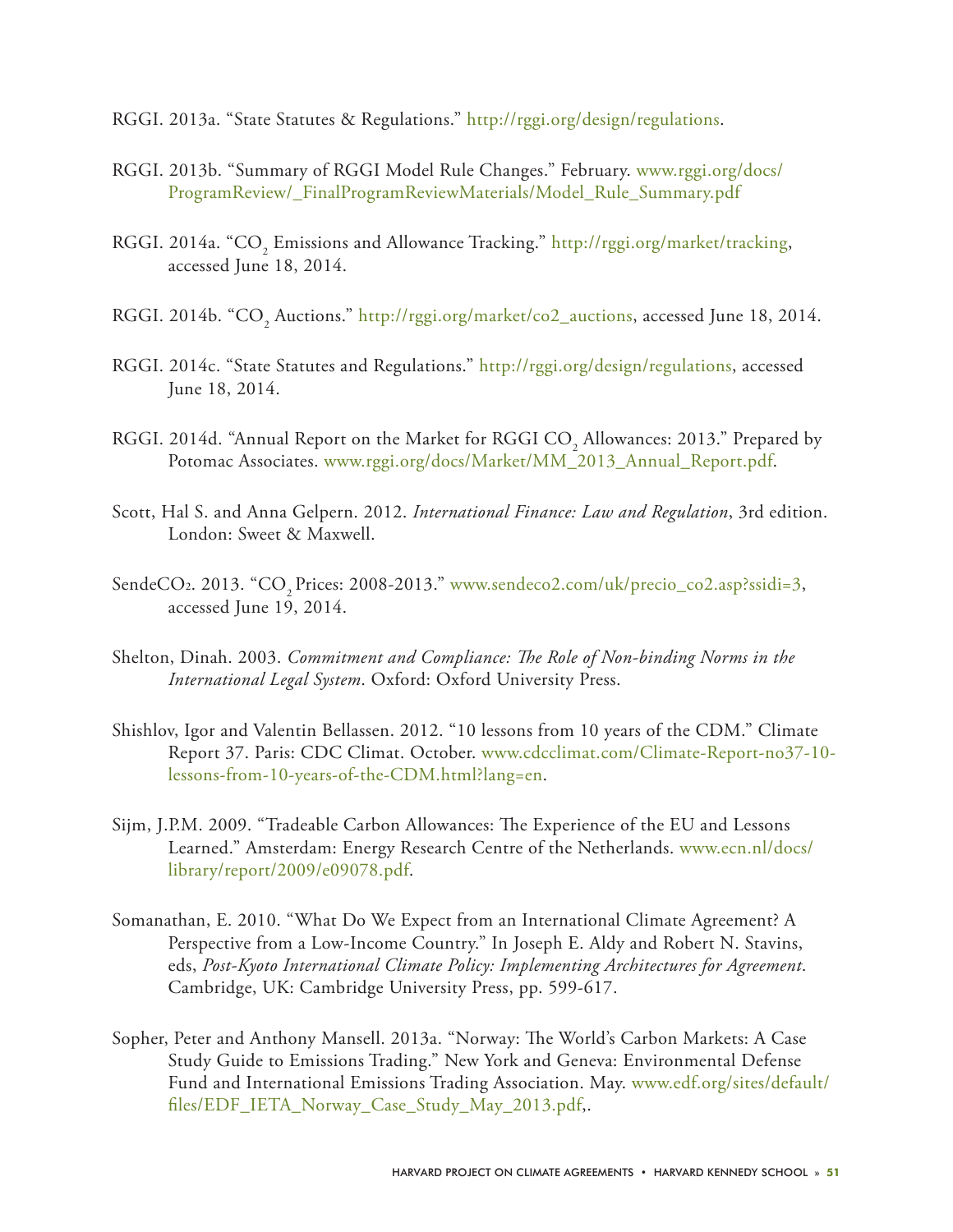- Sopher, Peter and Anthony Mansell. 2013b. "Switzerland: The World's Carbon Markets: A Case Study Guide to Emissions Trading." New York and Geneva: Environmental Defense Fund and International Emissions Trading Association. May. [www.edf.org/sites/default/](http://www.edf.org/sites/default/files/EDF_IETA_Switzerland_Case_Study_May_2013.pdf) [files/EDF\\_IETA\\_Switzerland\\_Case\\_Study\\_May\\_2013.pdf.](http://www.edf.org/sites/default/files/EDF_IETA_Switzerland_Case_Study_May_2013.pdf)
- South Africa National Treasury. 2014 "Carbon Offsets Paper." April. [http://www.treasury.gov.za/](http://www.treasury.gov.za/public%20comments/CarbonOffsets) [public%20comments/CarbonOffsets](http://www.treasury.gov.za/public%20comments/CarbonOffsets).
- State of Washington and UK DECC (United Kingdom Department of Energy and Climate Change). 2014. "Report on the collaboration between Washington State and the UK Government on climate change." July 14. [www.governor.wa.gov/documents/](http://www.governor.wa.gov/documents/Washington_State_collaboration_report.pdf) [Washington\\_State\\_collaboration\\_report.pdf](http://www.governor.wa.gov/documents/Washington_State_collaboration_report.pdf).
- Stewart, Richard and Jonathan Wiener. 2003. *Reconstructing Climate Policy*. Washington DC: AEI Press. www.aei.org/wp-content/uploads/2011/10/20040218\_book211.pdf
- Tuerk, Andreas, Michael Mehling, Christian Flaschland, and Wolfgang Sterk. 2009. "Linking Carbon Markets: Concepts, Case Studies, and Pathways," *Climate Policy* 9(4): 341-357. <http://dx.doi.org/10.3763/cpol.2009.0621>.
- UNDP (United Nations Development Programme). 2006. "The Clean Development Mechanism: An Assessment of Progress." November. [http://assets.mediaglobal.](http://assets.mediaglobal.org/documents/UNDP_Environment_and_Energy_Group_Report_The_Clean_Development_Mechanism.pdf) [org/documents/UNDP\\_Environment\\_and\\_Energy\\_Group\\_Report\\_The\\_Clean\\_](http://assets.mediaglobal.org/documents/UNDP_Environment_and_Energy_Group_Report_The_Clean_Development_Mechanism.pdf) [Development\\_Mechanism.pdf](http://assets.mediaglobal.org/documents/UNDP_Environment_and_Energy_Group_Report_The_Clean_Development_Mechanism.pdf) .
- UNEP (United Nations Environment Program) Risø Center. 2013. "JI Projects." [http://](http://cdmpipeline.org/ji-projects.htm) [cdmpipeline.org/ji-projects.htm](http://cdmpipeline.org/ji-projects.htm). Click on Microsoft Excel spreadsheet labeled "JI Pipeline Spreadsheet," then tab "AAU." Accessed May 22, 2013.
- UNFCCC (United Nations Framework Convention on Climate Change). 1992. "Text of the Convention." [http://unfccc.int/essential\\_background/convention/items/6036.php.](http://unfccc.int/essential_background/convention/items/6036.php)
- UNFCCC. 1995. "Report of the Conference of the Parties on Its First Session, Held at Berlin from 28 March to 7 April 1995." FCCC/CP/1995/7/Add.1. June 6. [http://unfccc.int/](http://unfccc.int/resource/docs/cop1/07a01.pdf) [resource/docs/cop1/07a01.pdf](http://unfccc.int/resource/docs/cop1/07a01.pdf).
- UNFCCC. 1998. "Kyoto Protocol to the United Nations Framework Convention on Climate Change." <http://unfccc.int/resource/docs/convkp/kpeng.pdf>.
- UNFCCC. 2001. "Report of the Conference of the Parties on Its Seventh Session, Held at Marrakesh from 29 October to 10 November 2001." FCCC/CP/2001/13/Add.3. January 21.<http://unfccc.int/resource/docs/cop7/13a03.pdf>.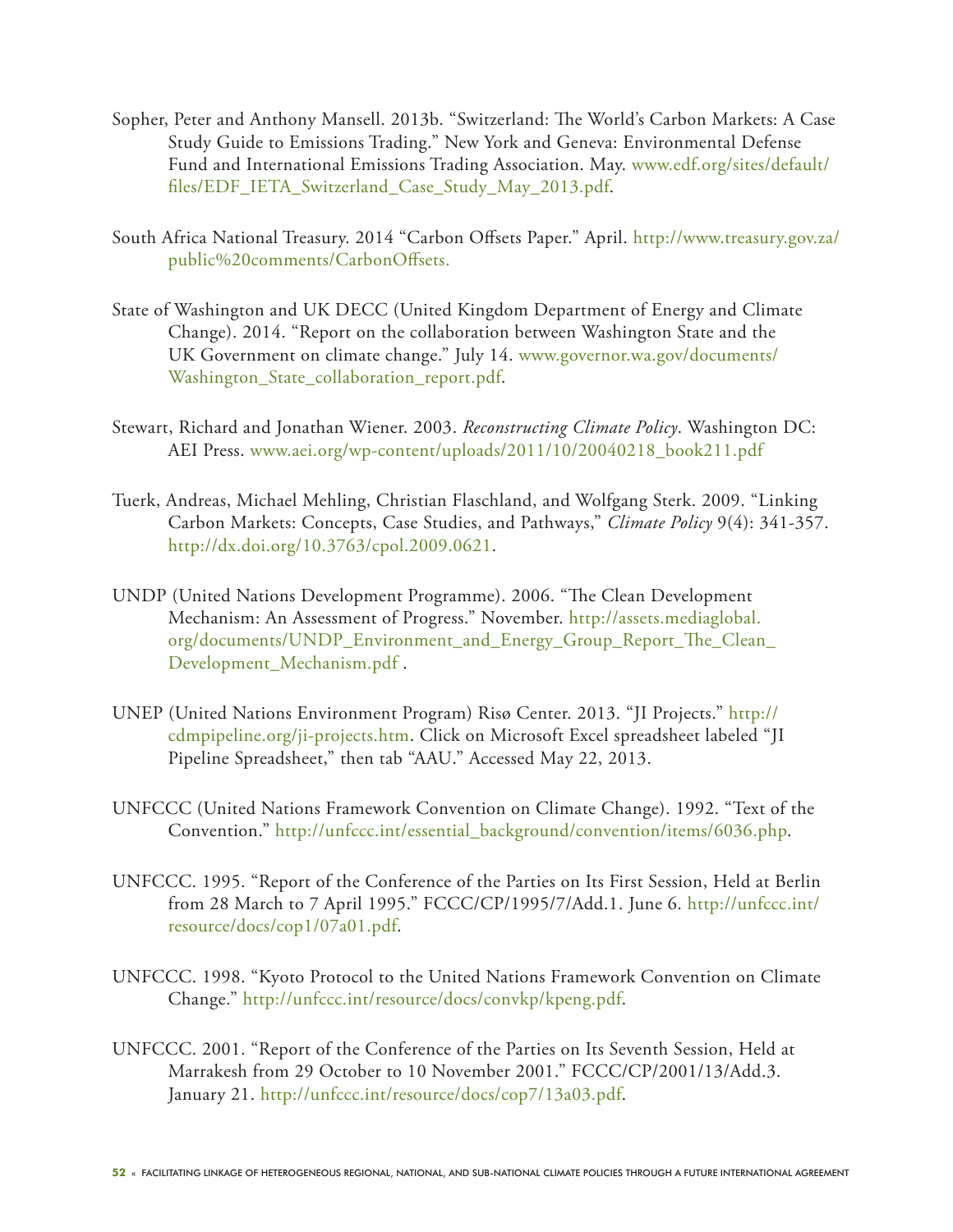- UNFCCC, 2006. "Activities Implemented Jointly under the Pilot Phase: Seventh Synthesis Report: Note by the secretariat," FCCC/SBSTA/2006/8. September 13. [http://unfccc.](http://unfccc.int/resource/docs/2006/sbsta/eng/08.pdf) [int/resource/docs/2006/sbsta/eng/08.pdf.](http://unfccc.int/resource/docs/2006/sbsta/eng/08.pdf)
- UNFCCC. 2008. "Report of the Conference of the Parties on its thirteenth session, held in Bali from 3 to 15 December 2007." FCCC/CP/2007/6/Add.1, p. 3, Decision 1/CP.13, "Bali Action Plan." March 14. [http://unfccc.int/resource/docs/2007/cop13/eng/06a01.pdf.](http://unfccc.int/resource/docs/2007/cop13/eng/06a01.pdf)
- UNFCCC. 2012. "Report of the Conference of the Parties on its seventeenth session, held in Durban from 28 November to 11 December 2011." FCCC/CP/2011/9/Add.1, p. 2, Decision 1/CP.17, "Establishment of an Ad Hoc Working Group on the Durban Platform for Enhanced Action." March 15. http://unfccc.int/resource/docs/2011/cop17/ eng/09a01.pdf#page=2.
- UNFCCC. 2014. "Report of the Conference of the Parties on its nineteenth session, held in Warsaw from 11 to 23 November 2013." FCCC/CP/2013/10/Add.1, p. 3, Decision 1/CP.19, "Further Advancing the Durban Platform." January 31. http://unfccc.int/ resource/docs/2013/cop19/eng/10a01.pdf#page=3.
- Van Asselt, Harro. 2014. "Alongside the UNFCCC: Complementary Venues for Climate Action." Arlington, Virginia, USA: Center for Climate and Energy Solutions. May. [www.c2es.org/publications/alongside-unfccc-complementary-venues-climate-action.](http://www.c2es.org/publications/alongside-unfccc-complementary-venues-climate-action)
- Wiener, Jonathan Baert. 1999. "Global Environmental Regulation: Instrument Choice in Legal Context." *Yale Law Journal*. 108: 677-800. [www.jstor.org/stable/797394.](http://www.jstor.org/stable/797394)
- World Bank. 2014a. *State and Trends of Carbon Pricing 2014*. Washington, D.C.: World Bank. [http://documents.worldbank.org/curated/en/2014/05/19572833/state-trends-carbon](http://documents.worldbank.org/curated/en/2014/05/19572833/state-trends-carbon-pricing-2014)[pricing-2014](http://documents.worldbank.org/curated/en/2014/05/19572833/state-trends-carbon-pricing-2014).
- World Bank. 2014b. "Globally Networked Carbon Markets." [www.worldbank.org/en/topic/](http://www.worldbank.org/en/topic/climatechange/brief/globally-networked-carbon-markets) [climatechange/brief/globally-networked-carbon-markets](http://www.worldbank.org/en/topic/climatechange/brief/globally-networked-carbon-markets), accessed May 25, 2014.
- World Bank. 2014c. "Partnership for Market Readiness." [www.thepmr.org,](http://www.thepmr.org) accessed July 31, 2014.
- WHO (World Health Organization). 2014a. "The role of WHO in public health." [www.who.](http://www.who.int/about/role/en/) [int/about/role/en,](http://www.who.int/about/role/en/) accessed June 21, 2014.
- WHO. 2014b. "International Health Regulations." [www.who.int/topics/international\\_health\\_](http://www.who.int/topics/international_health_regulations/en) [regulations/en](http://www.who.int/topics/international_health_regulations/en), accessed June 21, 2014.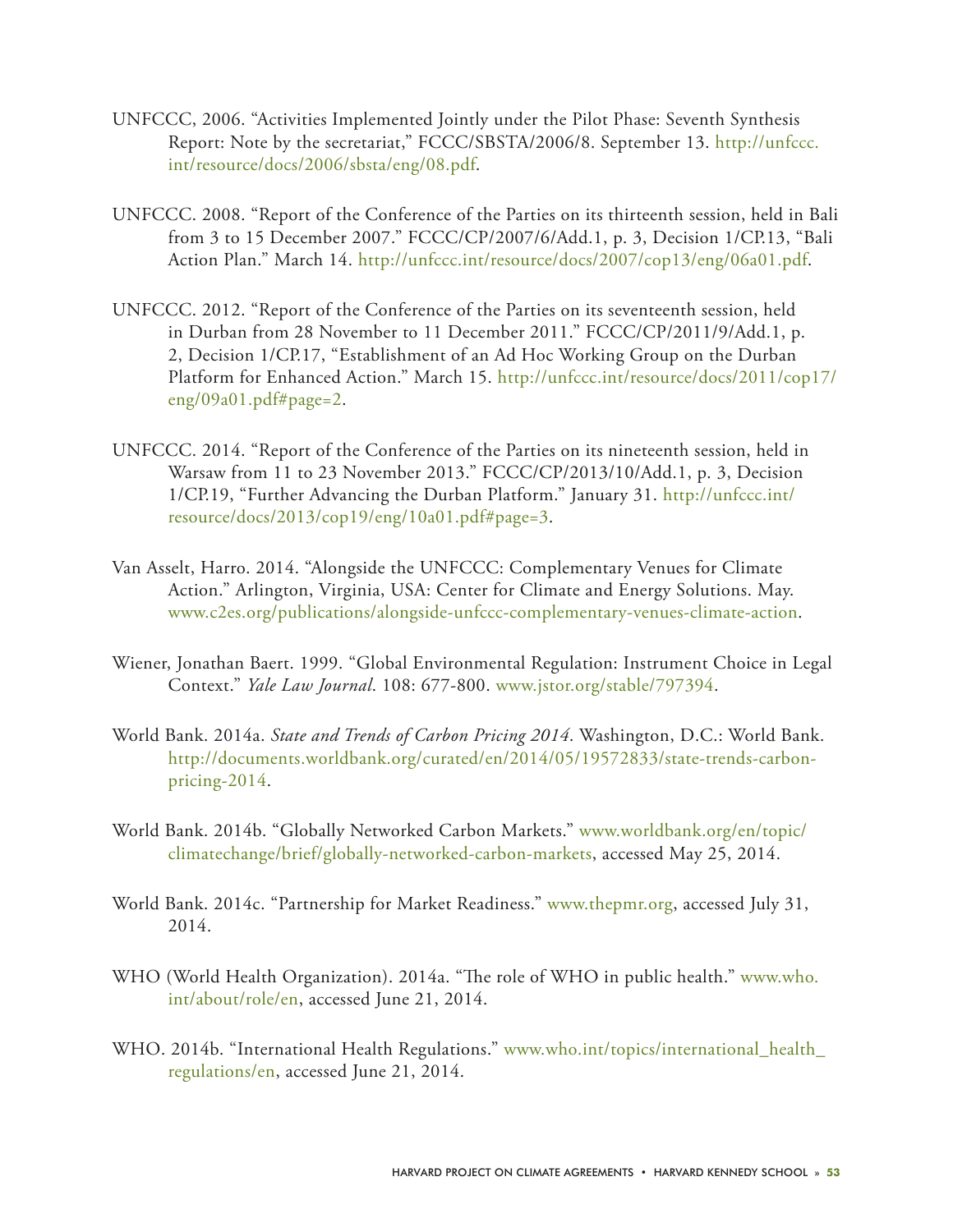- WTO (World Trade Organization). 2014a. "Principles of the Trading System." [www.wto.org/](http://www.wto.org/english/thewto_e/whatis_e/tif_e/fact2_e.htm) [english/thewto\\_e/whatis\\_e/tif\\_e/fact2\\_e.htm,](http://www.wto.org/english/thewto_e/whatis_e/tif_e/fact2_e.htm) accessed June 20, 2014.
- WTO. 2014b. "Understanding the WTO: What We Do." [www.wto.org/english/thewto\\_e/](http://www.wto.org/english/thewto_e/whatis_e/what_we_do_e.htm) [whatis\\_e/what\\_we\\_do\\_e.htm](http://www.wto.org/english/thewto_e/whatis_e/what_we_do_e.htm), accessed June 20, 2014.